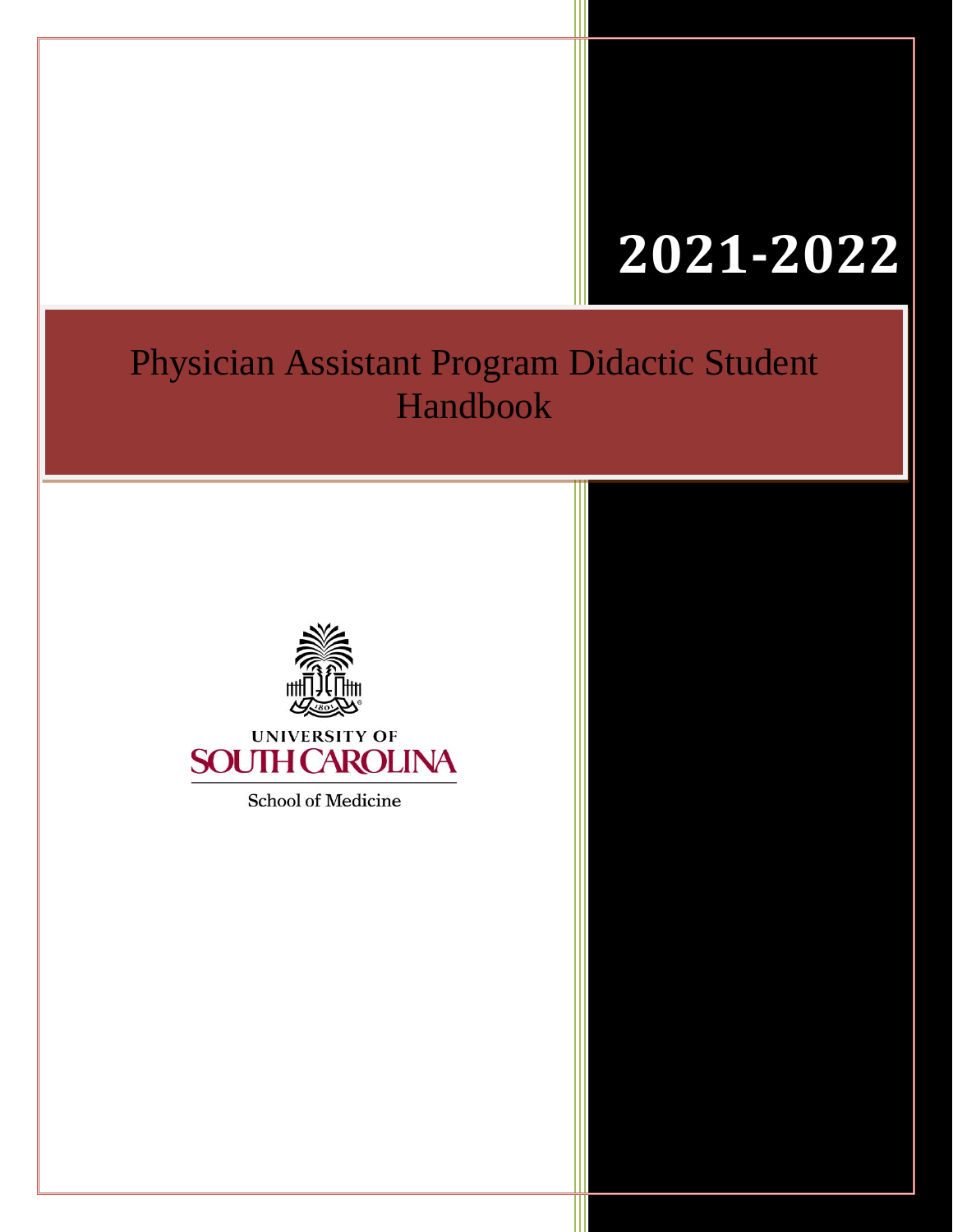# **UNIVERSITY OF SOUTH CAROLINA-COLUMBIA SCHOOL OF MEDICINE PHYSICIAN ASSISTANT PROGRAM**

# **DIDACTIC STUDENTHANDBOOK**

# **CONTENTS**

| Page 2             |                   | <b>Preface</b>                                                                                           |
|--------------------|-------------------|----------------------------------------------------------------------------------------------------------|
| Page 3             |                   | <b>Quick References</b>                                                                                  |
| Page 4             | <b>Section 1:</b> | <b>History of Physician Assistant Profession</b>                                                         |
| Pages 5-10         | <b>Section 2:</b> | <b>Mission Statements, Program Goals, Competencies,</b><br><b>Accreditation, and Technical Standards</b> |
| <b>Pages 11-19</b> | <b>Section 3:</b> | <b>Academic Standards</b>                                                                                |
| Pages 20-27        | <b>Section 4:</b> | Dress Code, Social Media Policy, Conduct,<br><b>Immunizations and Hazards</b>                            |
| Pages 28-29        | <b>Section 5:</b> | <b>Attendance</b>                                                                                        |
| Page 30            | Section 6:        | <b>Didactic Course of Study and Curricular Components</b>                                                |
| Page 31-34         | <b>Section 7:</b> | <b>Student Support Services</b>                                                                          |
| Page 35            | <b>Section 8:</b> | <b>Student Mistreatment Policy</b>                                                                       |
| Pages 36-38        |                   | Honor Code, Carolinian Creed, Handbook Receipt                                                           |
| Page 39            |                   | <b>Participation of Students as Human Subjects</b><br><b>Acknowledgment</b>                              |
| Page 40            |                   | <b>Student Absence Form</b>                                                                              |
| Page 41            |                   | <b>References</b>                                                                                        |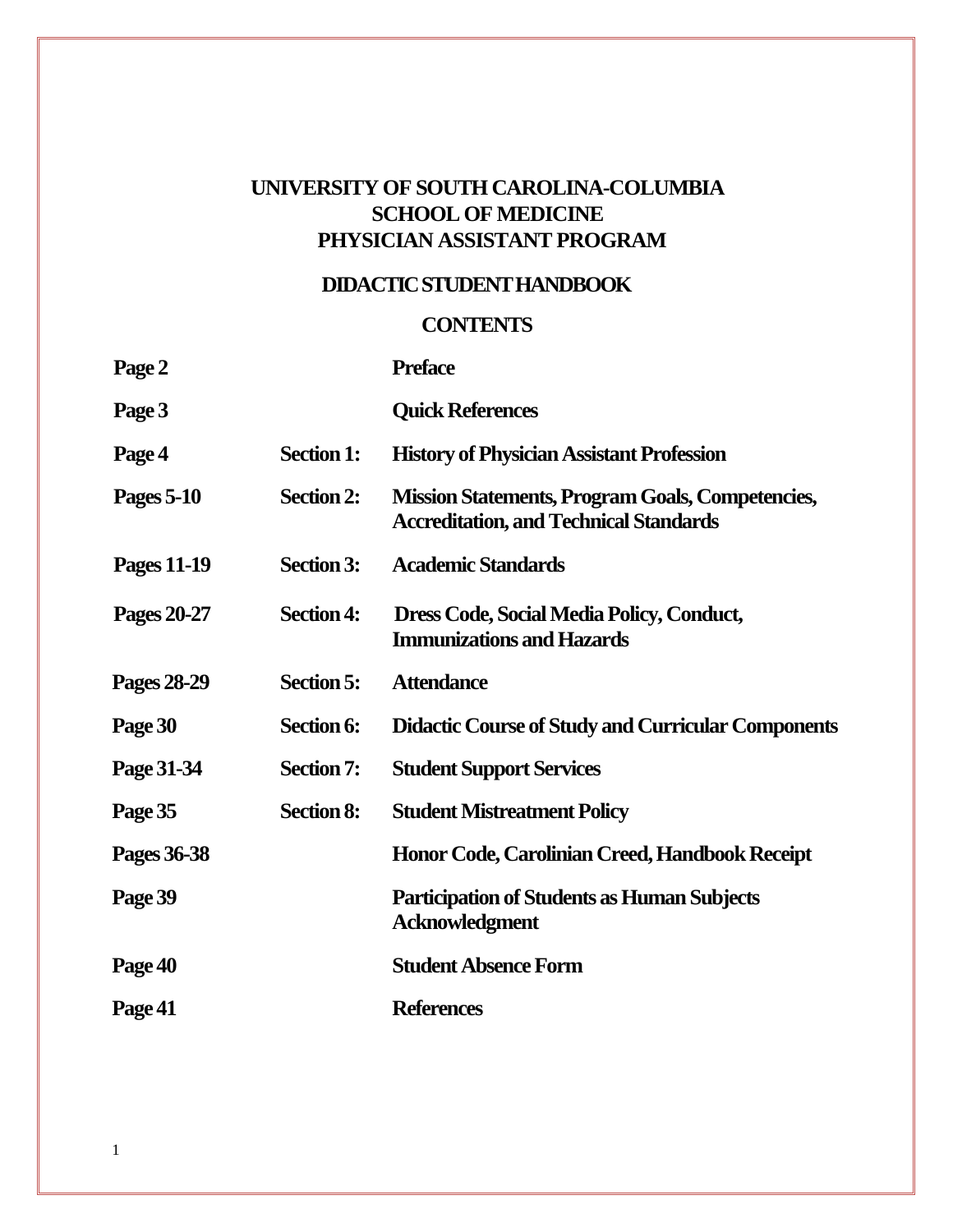#### **PREFACE**

A warm welcome to our students from the faculty and staff of the UofSC Physician Assistant (PA) Program. We wish you all the best in your endeavors as you embark on this journey to pursue your education and successful career as a physician assistant. You will be asked to dedicate the next twenty-seven months to an intensely structured learning program. This program is designed to build upon both the academic and clinical backgrounds you have previously developed prior to being accepted into our program. You will learn all the necessary attributes to succeed in a profession which provides high quality health care including primary, specialty, and preventive medical care in various disciplines of medicine. We are committed to your success and we will guide you in your studies as you take on the role of becoming leader and an advocate in the physician assistant profession.

The UofSC PA Program developed this handbook for students preparing to enter this rigorous master's degree program. The information herein is available to help augment the students' journey as he or she matriculates at the University of South Carolina and to provide details that are unique to students in the PA program. Description of campus-wide policies and procedures are provided on line at:

Office of the Provost - [Policies and Procedures Manual](http://www.sc.edu/policies/policiesbydivision.php)

PA students are responsible for reviewing and adhering to the policies and procedures of the University as well as those described in this handbook.

All policies in this handbook apply to all PA students, principal faculty, and the program director regardless of location. 1

The program must define, publish, make readily available, and consistently apply its policies and practices to all students.<sup>2</sup>

This handbook will be reviewed with the PA students during orientation week and students will sign an acknowledgement of understanding to be maintained in their student file.

If you have any questions, please feel free to contact myself or any of the faculty or staff members in the department.

On behalf of the PA Program faculty and staff, I extend our best wishes for a successful and rewarding educational experience. We look forward to working with you as you begin your new career!

Very respectfully,

Rita M. Dixon, MPAS, PA-C Interim Program Director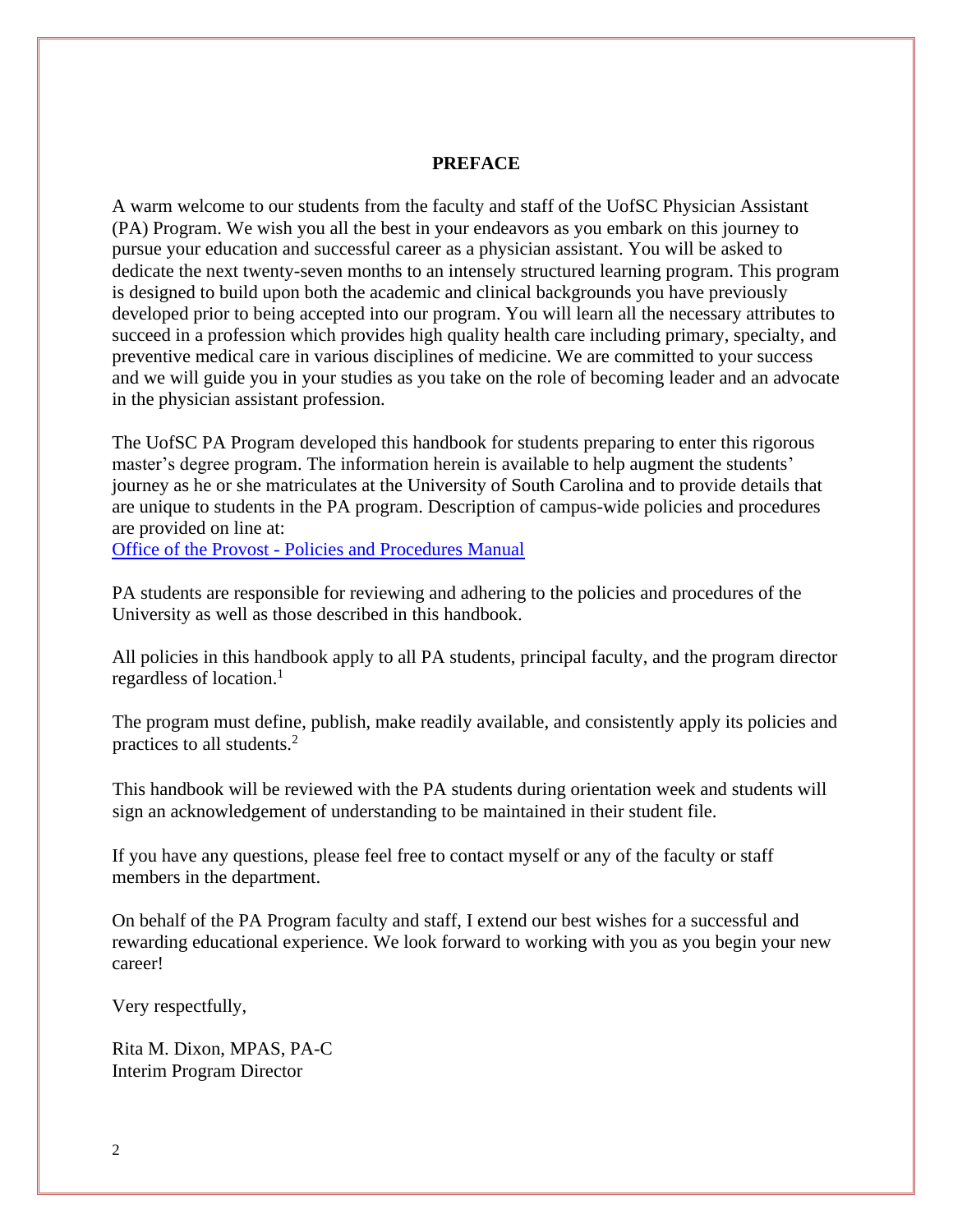### **QUICK REFERENCES**

Alumni Center 900 Senate Street Phone: (803) 777-4111

UofSC Bookstore The Russell House 1400 Greene Street Phone: (803) 777-4160 [UofSC Official Bookstore](https://sc.bncollege.com/shop/sc/home)

Bursar's office 1244 Blossom Street Phone: 803-777-4233 [Bursar's Office](https://www.sc.edu/about/offices_and_divisions/bursar/index.php) [bursar@mailbox.sc.edu](mailto:bursar@mailbox.sc.edu)

UofSC Law Enforcement and Safety Phone: (803) 777-4215 (dispatch) [Law Enforcement](https://www.sc.edu/about/offices_and_divisions/law_enforcement_and_safety/) and Safety

Campus Recreation Phone: (803) 576-9375 [Campus Recreation](https://campusrec.sc.edu/)

UofSC SOM Office of Information Technology (OIT) HELP Desk (803) 545-5100

Office of Diversity, Equity and Inclusion Osborne Administration Room 107B Columbia, SC 29208 Phone: (803) 777-9943 [Office of Diversity, Equity and Inclusion](https://www.sc.edu/about/offices_and_divisions/diversity_equity_and_inclusion/index.php)

Financial Aid and Scholarships 1244 Blossom Street Suite 200 Phone: (803) 777-8134 [Financial Aid and Scholarships](https://sc.edu/about/offices_and_divisions/financial_aid/)

School of Medicine Financial Aid Jerel Arceneaux VA Campus Bldg. 3 Room 126 Phone: (803) 216-3629 [jerel.arceneaux@uscmed.sc.edu](mailto:jerel.arceneaux@uscmed.sc.edu)

UofSC School of Medicine Library 6311 Garners Ferry Road Phone: (803) 216-3200 (circulation) Phone: (803) 216-3313 (reference)

Parking School of Medicine Support Services Kathy Flanagan Phone: (803) 216-3150 [kathy.flanagan@uscmed.sc.edu](mailto:kathy.flanagan@uscmed.sc.edu)

Student Health Services 1409 Devine Street Phone: (803) 777-3175

Counseling and Psychiatric Services Thomson Student Health Center,  $2<sup>nd</sup> - 4<sup>th</sup>$  Floors 1401 Devine Street Counseling Phone: (803) 777-5223 Psychiatry Phone: (803) 777-1833 [Student Health Services -](https://sc.edu/about/offices_and_divisions/student_health_services/mental-health/index.php) Mental Health 24-Hour Suicide Hotline: 800-273-8255

Registrar 1244 Blossom Street Phone: (803) 777-5555 [University Registrar](https://sc.edu/about/offices_and_divisions/registrar/)

Student Disability Resource Center MAIN OFFICE 1705 College Street Close-Hipp, Suite 102 TEST PROCTORING LAB Close-Hipp, Room 201 Assistive Technology Close-Hipp, Suite 102N Phone: 803-777-6142 [Student Disability Resource Center](https://www.sc.edu/about/offices_and_divisions/student_disability_resource_center/index.php) [sadrc@mailbox.sc.edu](mailto:sadrc@mailbox.sc.edu)

Department of Student Life Russell House 1400 Greene Street Suite 115 Phone: (803) 777-5782 [Student Affairs and Academic Support -](https://www.sc.edu/about/offices_and_divisions/student_affairs/our_experts/our_offices/student_life/index.php) Student Life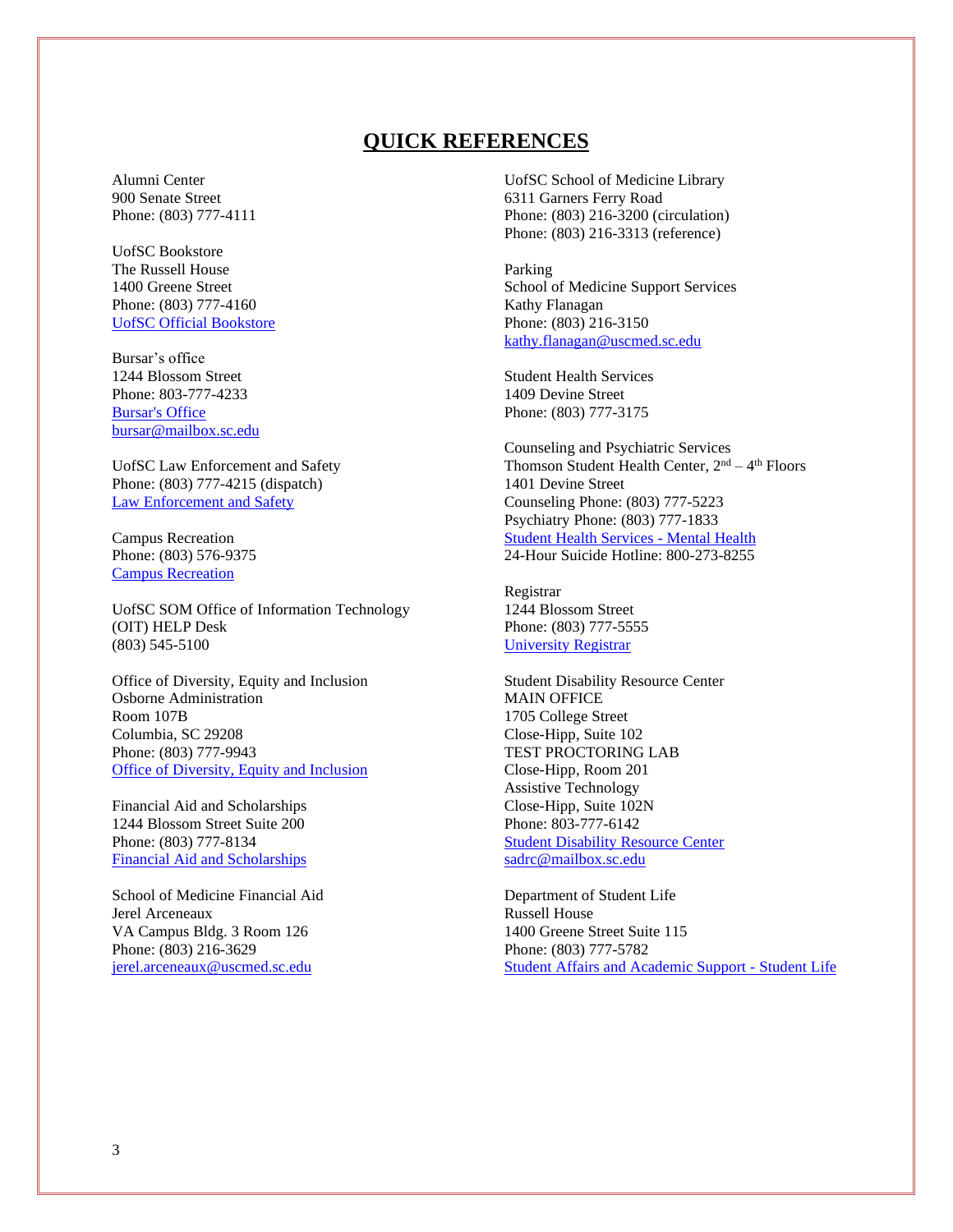#### **SECTION 1 HISTORY OF THE PHYSICIAN ASSISTANT PROFESSION**

#### **History of the Physician Assistant (PA) Profession**

Experience for the prototype PA began with a large number of military medics and medical corpsmen returning from the Vietnam War in the late 1960's. Medics in the field and military-trained assistants in hospitals and clinics proved effective based on their experience in the medical arena. This soon translated to civilian life as medical visionaries recognized the talents of those individuals as a solution to current problems of medical under-staffing and inaccessibility to primary care.

Formal training of physician extenders began at Duke University Medical Center in North Carolina in 1965. Now, there are now 260 accredited programs across the nation educating PAs for the health care delivery system and that number is growing. The typical PA student tends to be professionally, scholastically, and often chronologically more mature at the entry level than the usual medical student. This results from the fact that most programs draw from a pool of postgraduate and professional applicants who choose the PA profession out of their desire for increased service and productivity in the health care field. Typical attributes of these individuals are an ardent desire to serve, outstanding interpersonal skills, and a strong grasp of the scientific process and biomedical studies. The keen competition for positions and the intensity of the curriculum in most programs generally produce high quality, highly motivated, and self-disciplined professionals.

In 1971, standards established the minimal expectations of quality in PA education. These standards, adopted by seven national medical organizations, determine the minimum requirements for a PA program to achieve accreditation. Only graduates from accredited PA programs may sit for the national certifying examination. All fifty states, the District of Columbia and all American territories require certification by the National Commission for Certification of Physician Assistants (NCCPA), which involves successful passage of a comprehensive objective examination at the national level in order to be licensed to provide health care as a PA.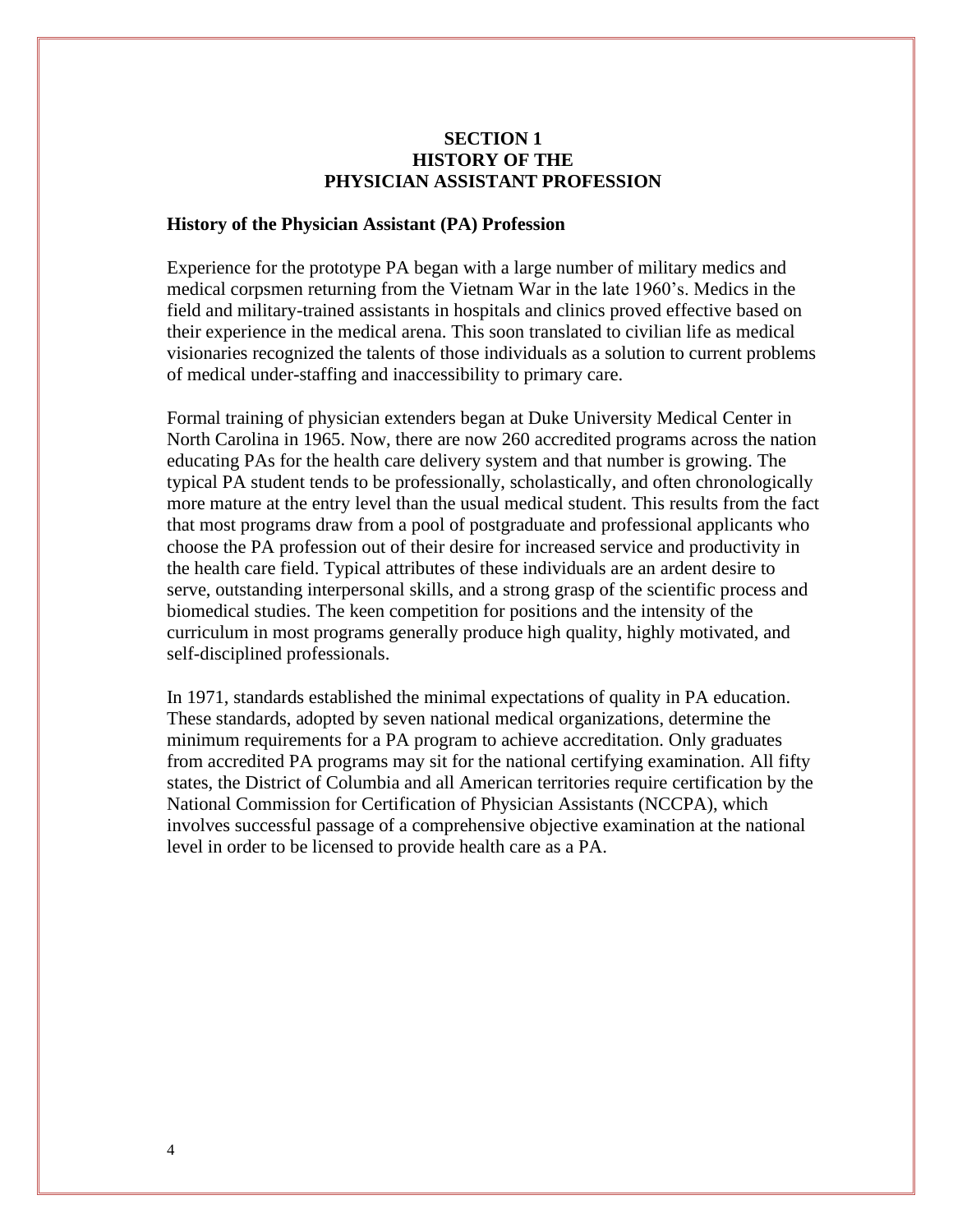#### **SECTION 2 MISSION STATEMENTS, PROGRAM GOALS AND COMPETENCIES, ACCREDITATION AND TECHNICAL STANDARDS**

## **UofSC System Mission Statement Approved by the Board of Trustees - July 2010**

The primary mission of the University of South Carolina is the education of the state's diverse citizens through teaching, research, creative activity, and service. Founded in 1801, the University of South Carolina system is the largest university in the state, serving more than 41,000 students from its flagship Columbia campus, three senior campuses (Aiken, Beaufort, and Upstate), and four regional campuses (Lancaster, Salkehatchie, Sumter, and Union).

The University of South Carolina is a public institution offering degree programs at the associate's, bachelor's, master's, and doctoral levels. Through the primary method of classroom and laboratory instruction and through a secondary method of distance education delivered via the Internet, teleconference and electronic media, degree programs are offered in the following areas: arts and sciences; education; engineering and computing; hospitality, retail, and sport management; mass communications and information studies; music; public health; and social work, and in professional programs such as business, law, medicine, nursing, and pharmacy.

With a flagship campus recognized by the Carnegie Foundation as a top research and service institution and nationally ranked in start-up businesses, and an eight-campus system that confers nearly 40% of all bachelor's and graduate degrees awarded at public institutions in South Carolina, the University has a profound relevance, reach, and impact on the people of the state. The University of South Carolina provides all students with the highest-quality education, including the knowledge, skills, and values necessary for success and responsible citizenship in a complex and changing world through engagement in nationally and internationally ranked research, scholarship, service, and artistic creation.

#### **UofSC - Columbia**

#### **Accreditations of Academic Programs**

The University of South Carolina is accredited by the Southern Association of Colleges and Schools Commission on Colleges to award associates, bachelors, masters, and doctoral degrees.

#### **School of Medicine Vision Statement 2008:**

The UofSC SOM will be an Academic Medical Center that is:

- Locally eminent
- Regionally prominent
- Nationally renowned
- Globally recognized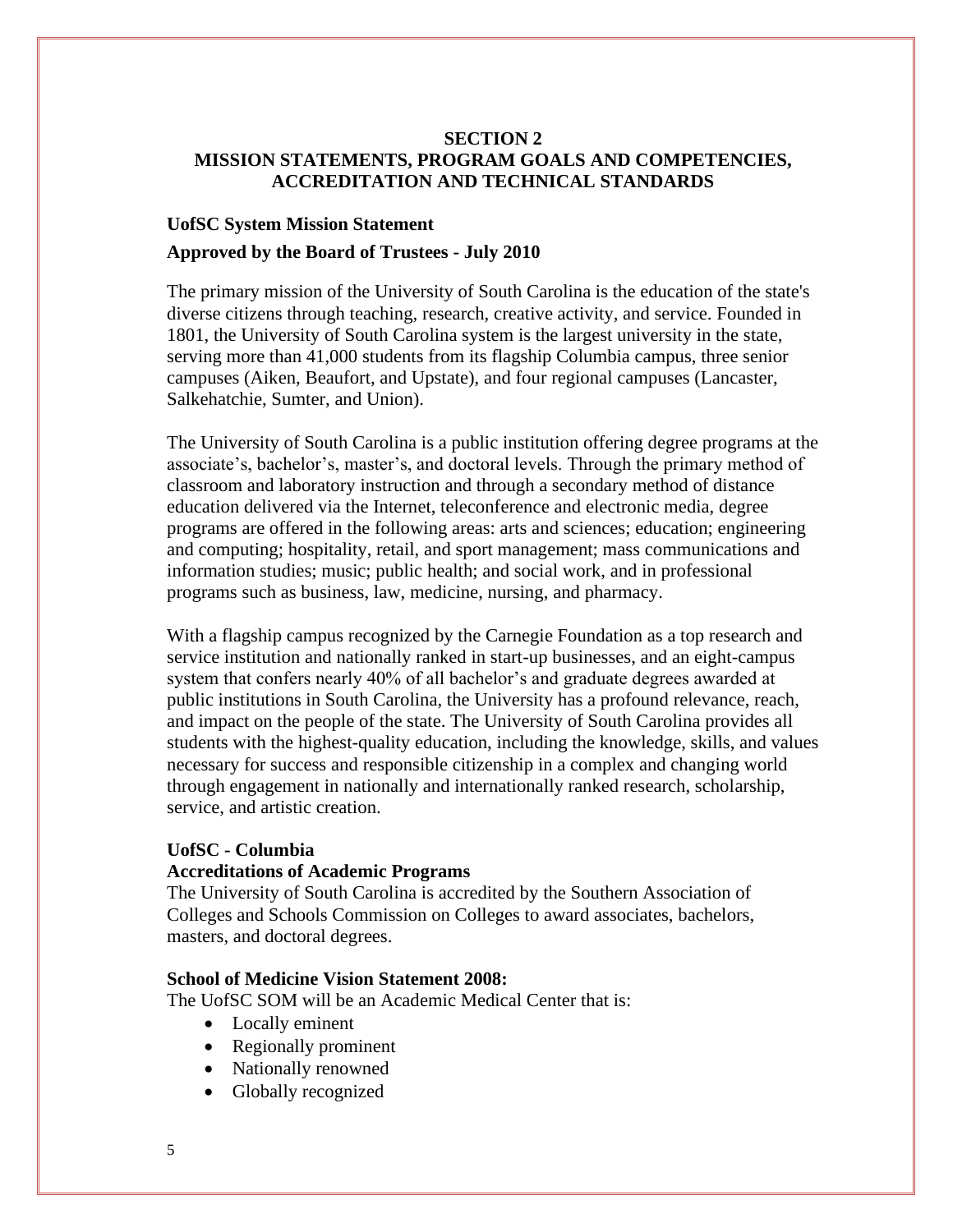#### **UofSC School of Medicine Mission Statement**

The mission of the UofSC SOM is to transform healthcare in South Carolina and beyond through exemplary education, research and quality patient care.

#### **UofSC School of Medicine Guiding Principles**

1. We provide a student-responsive learning environment with a competency based curriculum that stimulates excellence in educational achievement and inspires lifelong learning.

2. We champion patient-centered, compassionate and evidence-based medical practice.

3. We advocate for the elimination of disparities in health care and the promotion of good public health policy.

4. We engage our affiliated institutions and community partners in our educational, research, and clinical service programs.

5 We foster collaboration with other academic institutions and medical centers.

6. We pursue our vision and mission in a results-oriented, transparent, inclusive, participatory, equitable, and accountable manner.

7. We allocate our resources in alignment with our Vision, Mission and Guiding Principles.

8. We adhere to the highest professional and ethical standards, exhibiting good judgment, respecting diversity and promoting collegiality.

#### **UofSC School of Medicine Accreditation**

The Liaison Committee on Medical Education (LCME), the accrediting authority for medical education programs leading to an M.D. degree in the U.S. and Canadian medical schools, has granted the University of South Carolina School of Medicine full accreditation.

#### **Physician Assistant Program Mission Statement**

The UofSC School of Medicine-Columbia Masters in Science in Physician Assistant Studies Program strives to produce highly competent, compassionate physician assistants who are committed to lifelong learning and advancing the PA profession. The program is dedicated to producing physician assistants who deliver high-quality, patient-centered care, excel as members of an interprofessional health care team, while making significant contributions to the health care needs of South Carolina and the nation.

#### **PA Program Vision**:

We prepare Physician Assistant graduates to improve access to primary medical care for the citizens of rural and medically-underserved populations of South Carolina, and the nation.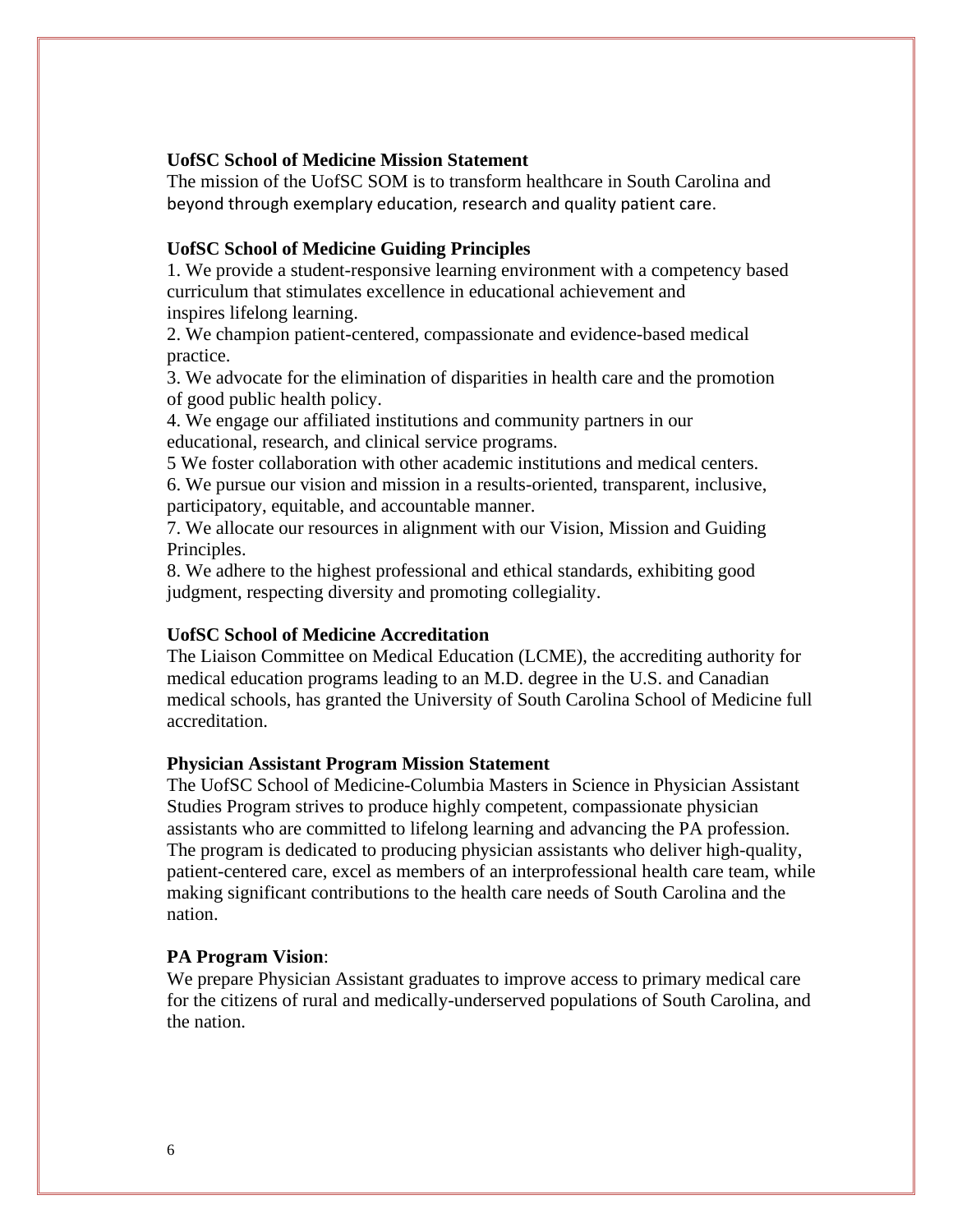#### **PA Program Goals:**

- 1. Enroll diverse and highly-qualified students who reflect the dynamic population of South Carolina and the nation.
- 2. Encourage life-long professional involvement, scholarly activity, leadership and service.
- 3. Maintain a level of first-time PANCE pass rates that meets or exceeds the national average.
- 4. Maintain an overall graduation rate of 94 percent (current Physician Assistant Education Association national average) or better for entering University of South Carolina Physician Assistant students.
- 5. Maintain an accredited program with an innovative curriculum that prepares entrylevel graduates for the contemporary practice of medicine.

#### **Success of the Program in Achieving its Goals:<sup>3</sup>**

The success of the program achieving its goals can be found at: [UofSC PA Program Goals](https://www.sc.edu/study/colleges_schools/medicine/documents/pa_program_goals_2020.pdf)

#### **PANCE Pass rate:<sup>4</sup>**

See Program Goal number three in link above

#### **PA Program Competencies:**

Students of the UofSC Physician Assistant Program will build their knowledge and skills throughout their didactic, clinical, and summative training to achieve the following program competencies:

#### **KNOWLEDGE:**

- 1. Possess medical knowledge to evaluate and manage medical and surgical conditions of patients of all ages.
- 2. Possess pharmacology knowledge to prescribe medications appropriately bearing in mind patient safety, cost, and potential for abuse.

#### **INTERPERSONAL SKILLS:**

- 1. Elicit an accurate and appropriate problem-focused or comprehensive medical history using appropriate patient-centered interpersonal communication (verbal and non-verbal).
- 2. Utilizing the clinical presentation and diagnostic testing results, provide clear, provide concise oral presentations to other healthcare professionals and document accurate patient notes and orders.
- 3. Professionally exhibit interprofessional teamwork to improve patient care.
- 4. Provide relevant education to patients and families including treatment, compliance, available resources, and activity/lifestyle modification.

#### **CLINICAL AND TECHNICAL SKLLS:**

- 1. Perform a problem-focused or comprehensive physical exam directly related to the medical history and be able to recognize normal and abnormal health states.
- 2. Practice strategies to improve patient safety and decrease medical errors in patient care.
- 3. Demonstrate entry-level proficiency for technical skills and clinical procedures common to primary care practice.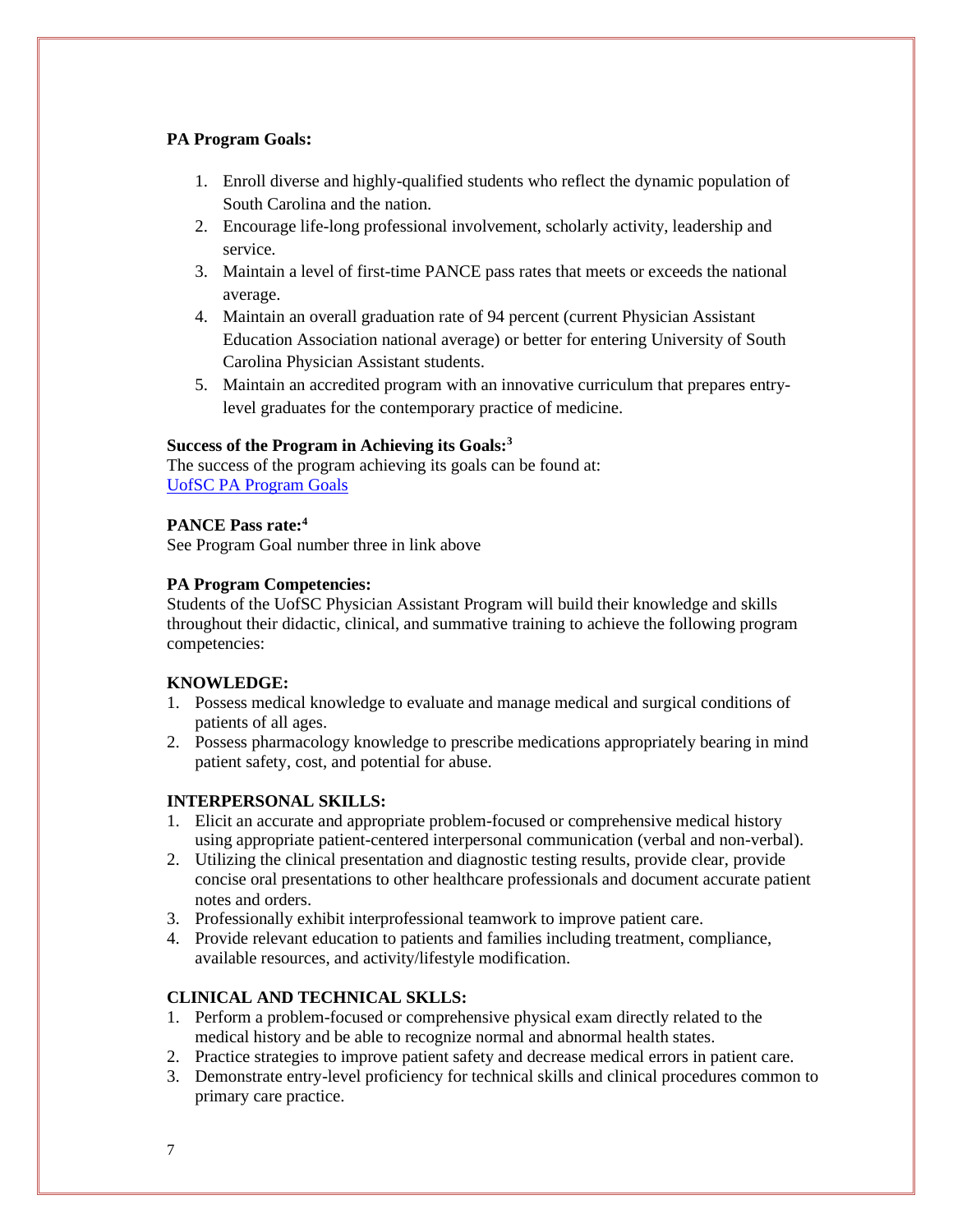#### **PROFESSIONAL BEHAVIORS:**

- 1. Practice cultural awareness when working with diverse patient populations.
- 2. Develop life-long learning skills by using evidence-based medicine strategies and staying current with clinical practice guidelines.
- 3. Demonstrate the attributes of professional and ethical behavior to include resiliency, flexibility, adaptability, altruism, and ability to overcome adversity when evaluating and managing patients.

#### **CLINICAL REASONING AND PROBLEM SOLVING:**

- 1. Order and interpret appropriate, cost-effective laboratory or diagnostic studies to determine the differential diagnosis.
- 2. Demonstrate clinical reasoning, critical thinking, and problem-solving to develop differential diagnoses and select the most likely diagnosis.

#### **PHYSICIAN ASSISTANT PROGRAM ACCREDITATION<sup>5</sup>**

The Accreditation Review Commission on Education for the Physician Assistant, Inc. (ARC-PA) granted **Accreditation-Continued** status to the University of South Carolina School of Medicine-Columbia Physician Assistant Program sponsored by University of South Carolina School of Medicine-Columbia in June 2021. Accreditation-Continued is an accreditation status granted when a currently accredited program is in compliance with the ARC-PA *Standards*.

Accreditation remains in effect until the program closes or withdraws from the accreditation process or until accreditation is withdrawn for failure to comply with the *Standards*. The approximate date for the next validation review of the program by the ARC-PA will be June 2031. The review date is contingent upon continued compliance with the Accreditation *Standards* and ARC-PA policy.

The program's accreditation history can be viewed on the ARC-PA website at **<http://www.arc-pa.org/accreditation-history-university-of-south-carolina/>**.

Accreditation standards are available at: [5th Edition of the ARC-PA Standards](http://www.arc-pa.org/wp-content/uploads/2020/10/Standards-5th-Ed-Sept-2020.pdf) 12000 Findley Road, Suite 150, Johns Creek, GA 30097, (770) 476-1224

#### **Academic Degree Offered<sup>6</sup> Master of Science - Physician Assistant Studies, MS-PAS Degree**

The University of South Carolina School of Medicine Physician Assistant Studies Program will confer a Master of Science – Physician Assistant Studies degree upon completion of the 27 month educational program. Our program consists of 15 months of didactic education (68 Semester Credit Hours) and 12 months of supervised clinical practice experience with summative and capstone courses (46 hours) for a total of 114 credit hours.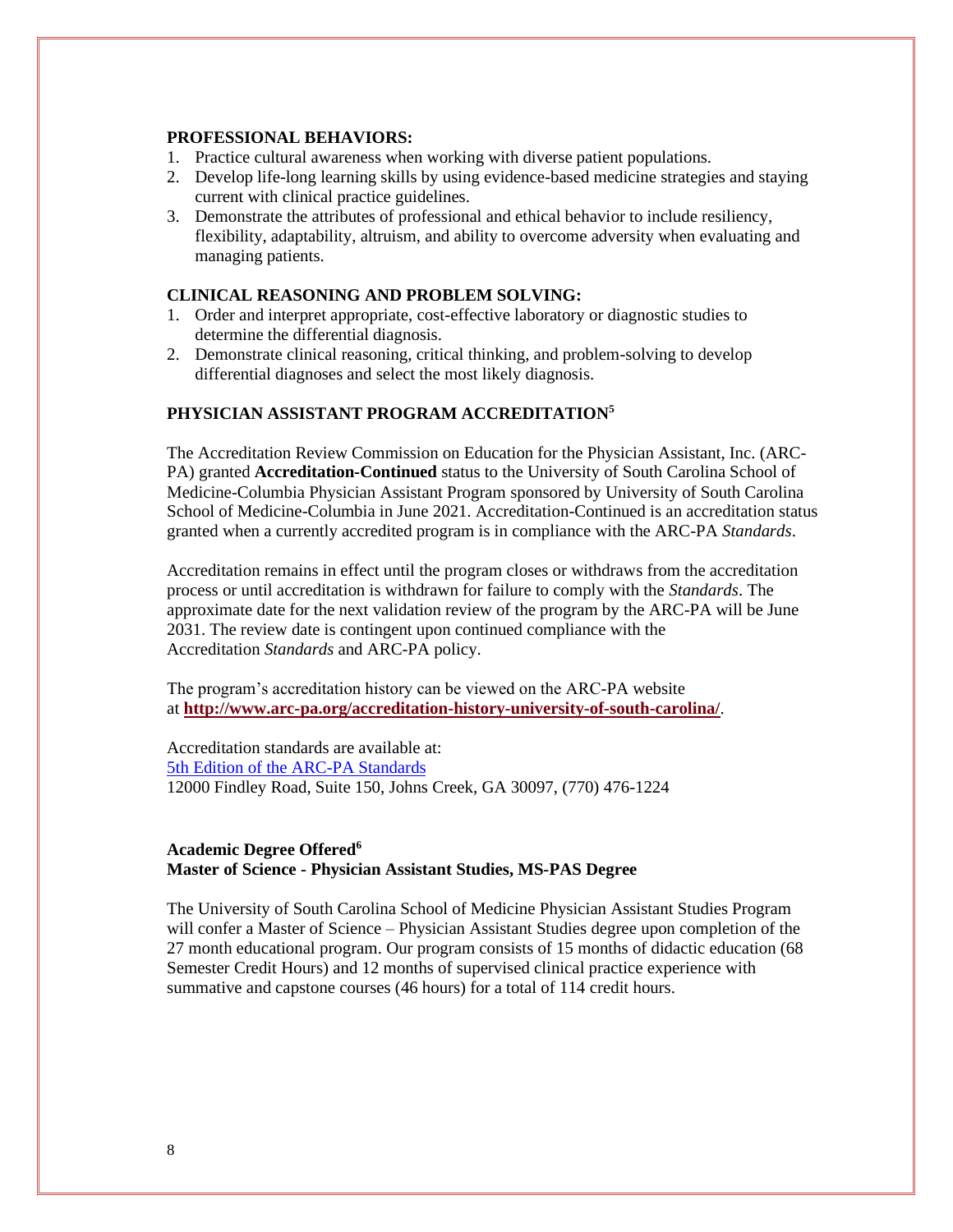#### **PA Program Specific Technical Standards for Admissions and Retention**

The University of South Carolina School of Medicine Physician Assistant Program has adopted the following technical standards which were adapted from the School of Medicine: All candidates for admission should possess sufficient intellectual capacity, physical ability, emotional and psychological stability, interpersonal sensitivity, and communication skills to acquire the scientific knowledge, interpersonal and technical competencies, professional attitudes, and clinical abilities required to pursue any pathway of graduate medical education and to enter the practice of medicine. All candidates should be aware that the academic and clinical responsibilities of physician assistant students will, at times, require their presence during day, evening and overnight hours, seven days per week. Candidates must be able to tolerate physically taxing workloads and to function effectively under stress.

While the University Of South Carolina School Of Medicine Physician Assistant Program fully endorses the spirit and intent of Section 504 of the Rehabilitation Act of 1973 and of the Americans with Disabilities Act of 1992, it also acknowledges that certain minimum technical standards must be present in candidates for admission, retention and graduation. Those individuals who would constitute a direct threat to the health or safety of themselves or others are not considered suitable candidates for admission or retention in physician assistant school. Therefore, the Physician Assistant Program has established the following technical standards for admission and the candidates must fulfill the minimum academic requirements for admission.

- 1. All candidates for the PA degree must complete all required courses and supervised clinical practicum experiences as indicated in the Graduate School Bulletin.
- 2. All candidates for admission and all candidates for the PA degree must possess sufficient physical, intellectual, interpersonal, social, emotional, psychological, and communication abilities to:

(a) establish appropriate relationships with a wide range of faculty members, professional colleagues, and patients. Candidates should possess the personal qualities of integrity, empathy, concern for the welfare of others, commitment to life-long learning, and motivation. They must possess the emotional and psychological health required for the full use of their intellectual abilities; the exercise of good judgment; the prompt completion of all responsibilities associated with the diagnosis and care of patients; and the development of mature, sensitive, and effective relationships with patients, patients' families, and professional colleagues. They must be able to adapt to changing environments, to be flexible, and to function in the face of ambiguities inherent in any clinical situation. Candidates must be able to speak, to hear, to read, to write, and to observe patients in order to elicit information, to describe changes in mood, activity, posture, and behavior, and to perceive nonverbal communications. Candidates must be able to communicate effectively and efficiently in the English language in oral and written form with all members of the health care team. Candidates must be mobile and able to function independently within the clinical environment.

(b) obtain a medical history and perform physical and mental examinations with a wide variety of patients. Candidates must be able to observe patients accurately both close at hand and at a distance. Observation requires the functional use of the sense of vision and other sensory modalities and is enhanced by the functional use of the sense of smell. Candidates must have sufficient exteroceptive sense (touch, pain, and temperature), proprioceptive sense (position, pressure, movement, stereognosis, and vibratory), and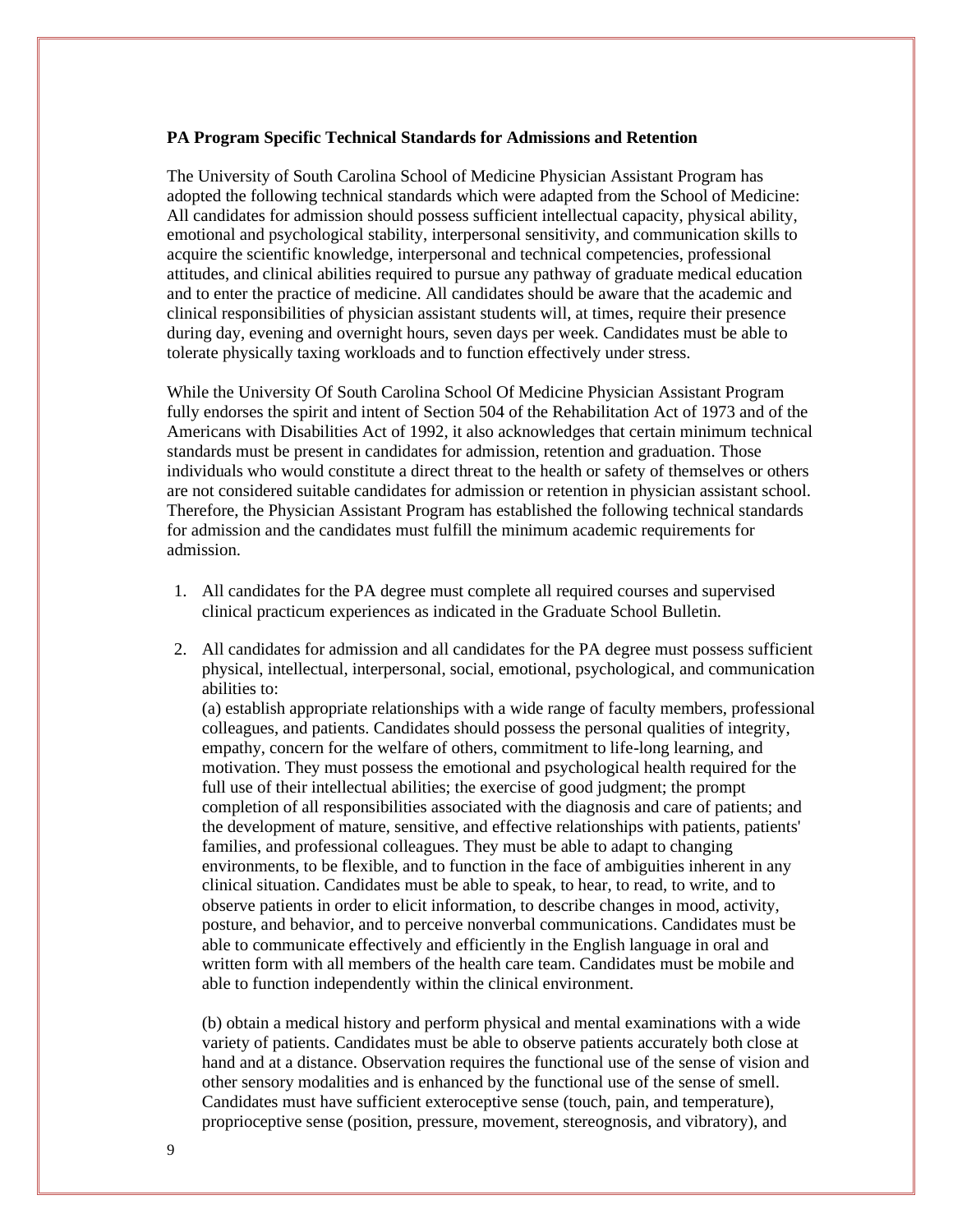motor function to carry out the requirements of the physical examination. Candidates must have sufficient motor function to elicit information from patients by palpation, auscultation, percussion, and other diagnostic operations. They must be able to use effectively and in a coordinated manner those standard instruments necessary for a physical examination (e.g., stethoscope, otoscope, sphygmomanometer, ophthalmoscope, and reflex hammer). Candidates must be able to execute motor movements required to provide general and emergency treatment to patients, including cardiopulmonary resuscitation, administration of intravenous medication, application of pressure to stop bleeding, intubation, suturing of simple wounds, and performance of obstetrical maneuvers; all such actions require coordination of both fine and gross muscular movements, equilibrium, and functional use of the senses of touch and vision.

(c) conduct tests and perform laboratory work. Candidates must be able to observe demonstrations, collect data, and participate in experiments and dissections in the basic sciences, including, but not limited to, demonstrations in animals, microbiologic cultures, and microscopic studies of microorganisms and tissues in normal and pathologic states. They must be able to understand basic laboratory studies and interpret their results, draw arterial and venous blood, and carry out diagnostic procedures (e.g., proctoscopy, and paracentesis).

(d) ultimately make logical diagnostic and therapeutic judgments. Candidates must be able to make measurements, calculate, and reason; to analyze, integrate, and synthesize data; and to problem-solve. Candidates must be able to comprehend three-dimensional relationships and to understand the spatial relationships of structures. Candidates must be able to integrate rapidly, consistently, and accurately all data received by whatever sense(s) employed.

(e) operate a motor vehicle. Candidates will be responsible for their own transportation to and from classes and clinical rotation sites and must have reliable transportation and a valid driver's license.

In evaluating candidates for admission and candidates for the PA degree, it is essential that the integrity of the curriculum be maintained, that those elements deemed necessary for the education of a physician assistant be preserved, and that the health and safety of patients be maintained. While compensation, modification, and accommodation can be made for some disabilities on the part of candidates, candidates must be able to perform the duties of a student and of a physician assistant in a reasonably independent manner. The use of a trained intermediary would compromise a candidate's judgment by another person's powers of selection and observation. Therefore, the use of trained intermediaries to assist students in meeting the technical standards for admission, retention, or graduation is not permitted.

The Physician Assistant Program will consider for admission any candidate who has the ability to perform or to learn to perform the skills and abilities specified in these technical standards. Candidates for the PA degree will be assessed at regular intervals not only on the basis of their academic abilities, but also on the basis of their non-academic (physical, interpersonal, communication, psychological, and emotional) abilities to meet the requirements of the curriculum and to graduate as skilled and effective medical practitioners.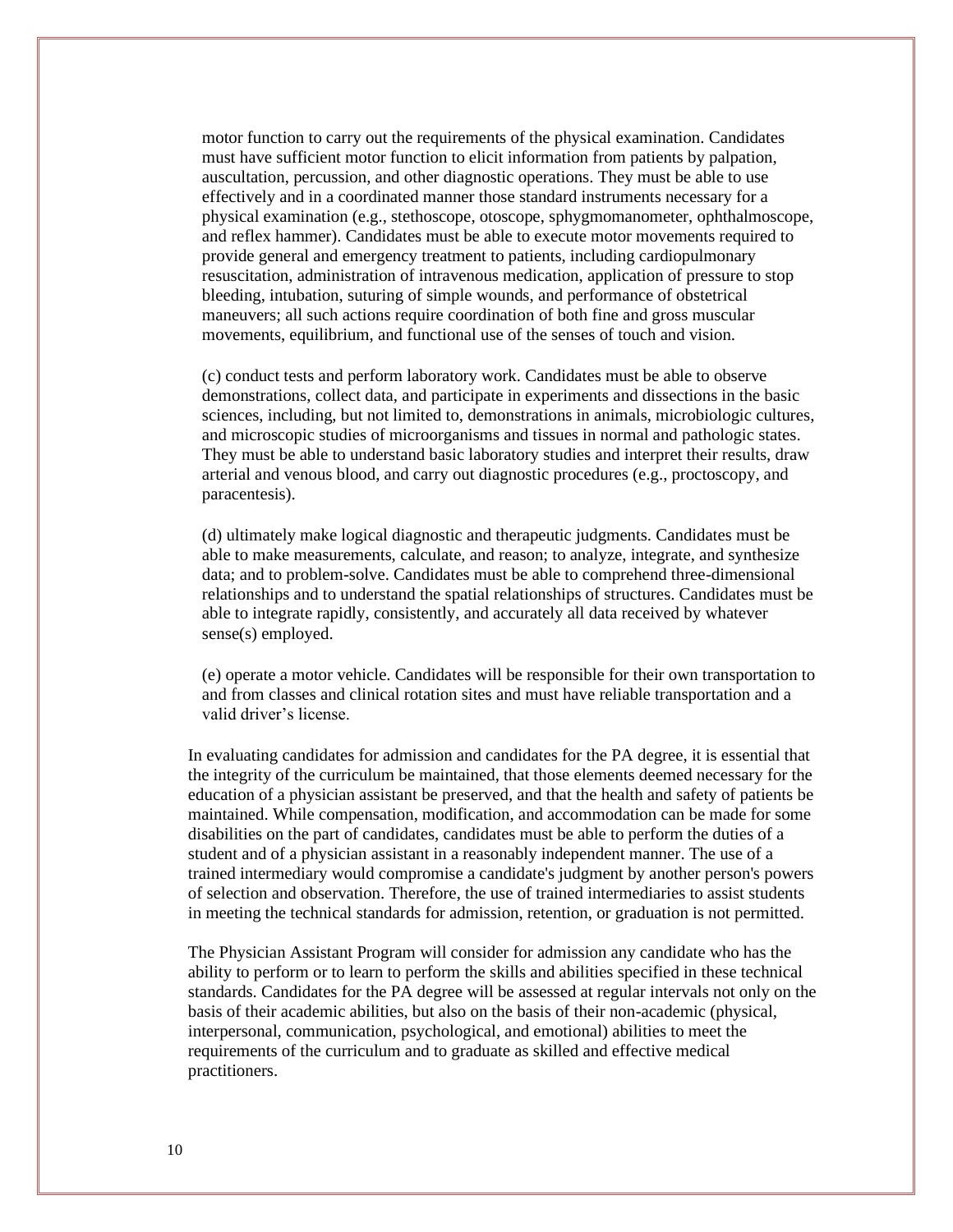#### **SECTION 3 ACADEMIC STANDARDS<sup>7</sup>**

#### **Academic & Progression Standards**

The academic promotion and progression standards utilized by the PA program will be published annually in the UofSC Bulletin. During orientation week, students will be advised of these standards as well as the expectation that all students adhere to the student honor code and Carolinian Creed.

It is the responsibility of every student at the University of South Carolina Columbia to steadfastly adhere to truthfulness and to avoid dishonesty, fraud, or deceit of any type in connection with any academic program. Any student who violates this Honor Code or who knowingly assists another to violate this Honor Code shall be subject to disciplinary action which may include dismissal.

#### Academic Responsibility - [The Honor Code](http://www.sc.edu/policies/ppm/staf625.pdf)

Students will be required to sign the Honor Code Pledge as well as a receipt acknowledging the progression and promotion standards at that time.

The PA Faculty will be alerted to student policies in the Bulletin as well as faculty policies in the Faculty Handbook and on the Academic Affairs web site:

#### [Office of the Provost -](http://www.sc.edu/policies/facman/Faculty_Manual_Columbia.pdf) Faculty Manuals

#### Office of the Provost - [Policies and Procedures Manual](http://www.sc.edu/policies/policiesbydivision.php)

#### **Didactic Progression Requirements: (To progress from one semester to the next in good standing) 8**

To qualify for progression at the end of each semester the student must:

- 1. Follow the approved course of study for that semester, satisfactorily completing all courses with a letter grade of C or better.
- 2. Maintain an overall cumulative GPA of at least 3.00 (letter grade B).
	- a. If a student's GPA drops below 3.0, he/she will be placed on Academic Probation and given ONE semester to raise their cumulative GPA to  $\geq 3.0$  or risk dismissal from the program.
- 3. Demonstrate proficiency in all PA competencies.
- 4. Settle all financial accounts with the university.
- 5. Attend all events deemed as mandatory by the PA Program faculty which may include, but are not limited to: orientation, guest lectures, conferences, meetings, dinners, White Coat Ceremony, Grand Rounds and other activities.

#### **Graduation Requirements:<sup>8</sup>**

In order to be recommended for a degree in the Physician Assistant program a candidate must comply with the following conditions:

1. The expected matriculation for the program is 27 months. However, students may be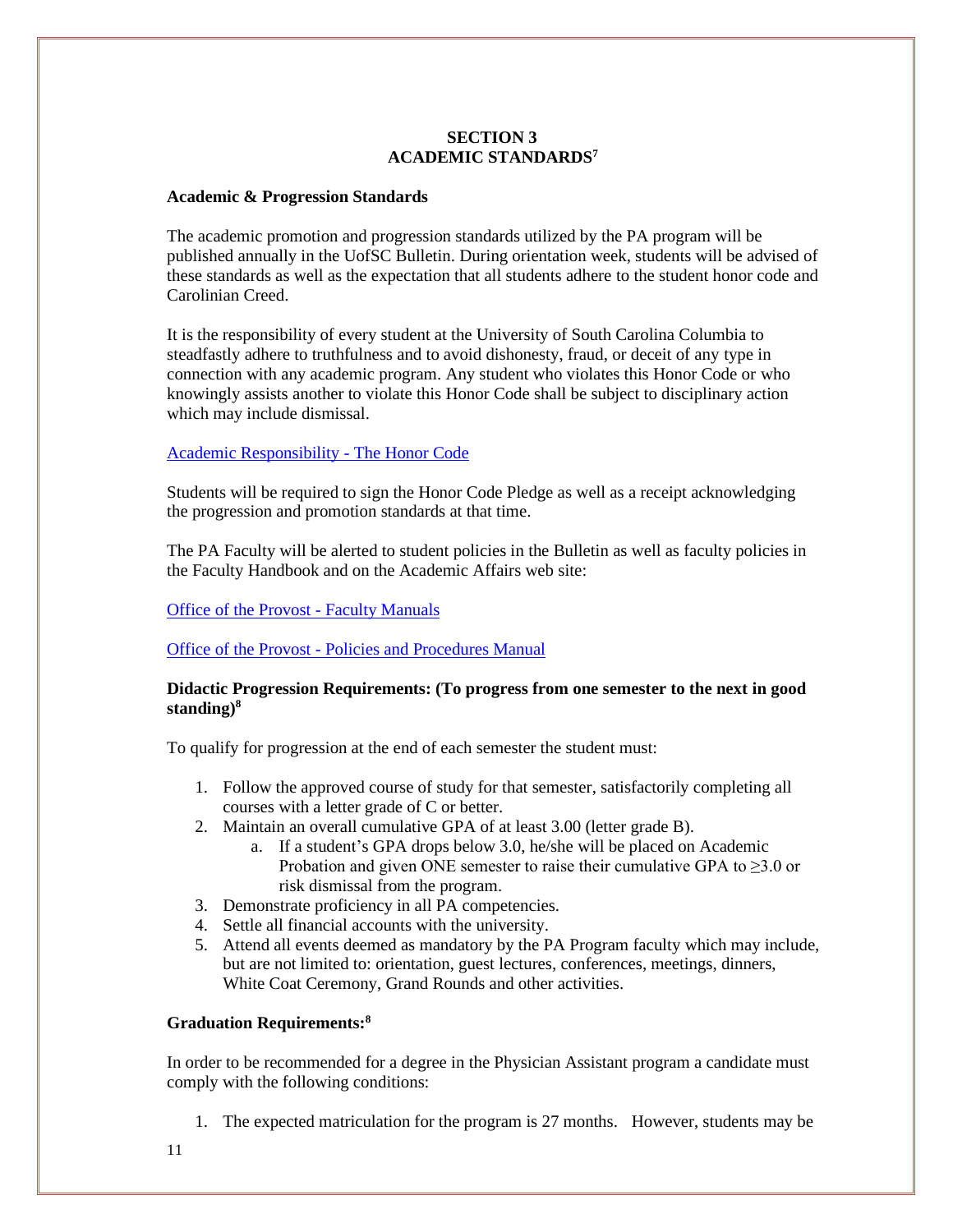afforded an extra four months, equal to one semester, or 31 months to complete the program in certain instances recommended by the SPPC and approved by the program director. Any absences longer than four months will require an approved leave of absence no greater than one year and deceleration to the following cohort.

- 2. The candidate must complete all required courses of the professional curriculum with a minimum grade point average of ≥3.0 and successfully complete the summative experience with a passing grade.
- 3. The candidate must demonstrate professionalism expected of a student in the PA profession which is acceptable to the faculty and in accordance with the AAPA Code of Ethics.
- 4. The candidate must discharge all financial obligations to the university and affiliated organizations.

#### **Didactic Academic Standards:**

• To remain in good standing, all PA students must maintain a minimum overall cumulative GPA of 3.0 or "Pass" in all performance-based rated courses. Failure to meet this standard will result in the student being placed on Academic Probation and given ONE semester to raise their cumulative GPA to  $\geq 3.0$  or risk dismissal from the program.

#### **Testing Policies:**

Students are responsible for the course learning objectives whether or not they are covered in lectures. Exam questions may be from textbooks, lectures, and/or other assigned reading/handouts. All questions will be based on both general course and specific lecture objectives.

1. Students are expected to take course examinations at the designated time.

Note: If a student is not seated in the classroom at the beginning of an exam, he/she will not be allowed to enter the testing location late and take the exam. The student will need to contact the Course Director after the exam to discuss testing options.

2. In the event of illness or personal emergency on the day of an examination:

- The student must contact the Director of Didactic Education and the Course Director before the exam and inform them that they are unable to take the test.
- A student who has missed an examination because of illness or personal crisis will be expected to take the examination within 48 hours or during the first day back in class (whichever occurs first).
- If the time period becomes longer than 48 hours or if the absence was not approved by the Course Director and Director of Didactic Education in advance, the student's grade for the exam will be no higher than the class average regardless of their score.
	- o Please refer to the general PA program attendance policies and procedures regarding excused absences.
- Students who have a serious and/or prolonged illness will be reviewed individually and arrangements will be made accordingly.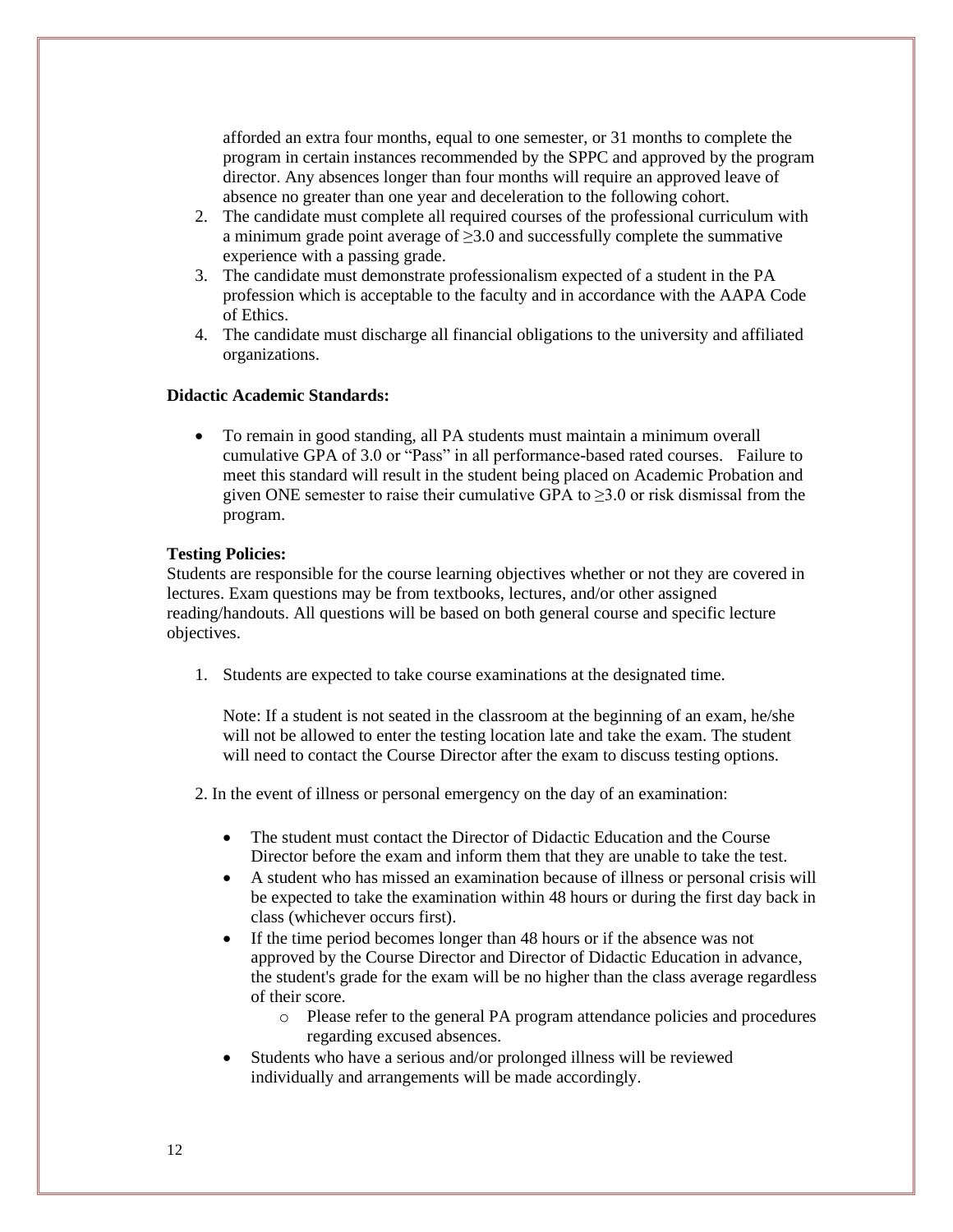3. All exams administered through the ExamSoft software should be downloaded to the student's computer preferably the evening prior to the exam, but no later than one hour prior to the scheduled exam.

4. With all courses that are directly conducted by the Physician Assistant Program, the following guidelines during testing must be followed:

- Students are not permitted to talk once entering the classroom where testing is to occur. Do not communicate with other students in any way during exams or evaluation sessions.
- Students must turn off cell phones and place all personal belongings in their lockers. Smartwatches and similar devices are not permitted during testing.
- Once the exam has begun, the proctor will not answer any questions. Students should remain in their seats at all times until they have finished the examination. Students may be excused during the examination one at a time in order to use the restroom.
- The duration of each exam will be determined by the Course Director with a minimum time of one minute per question.
- Upon completing and submitting your exam, please quietly leave the testing area.
- Students are not permitted to disseminate exam content after completion of the exam.
- Any questions or discrepancies regarding an exam during the academic year should be addressed in writing, citing the discrepancy and listing references, and submitted to the Course Director.
- Any concerns with test integrity should be raised within 72 hours of the examination.

#### **Challenges Pertaining to Examination Questions**

In the event a student wishes to challenge an examination question, the student must address this issue in writing using the form provided prior to each exam by the faculty member administering the examination. These forms should be submitted to the proctor prior to exiting the exam.

The student's question or concern must address a specific issue regarding the examination question or assignment, such as having multiple correct answers, having no correct answers, topic was not in objectives, etc. An explanation to support the student's argument must be made using supporting documentation referencing assigned readings and objectives from the syllabus. Challenges based on the PowerPoints are acceptable, however assigned readings will take preference. The Course Director will consider the student's challenge and will respond in writing (email is acceptable) within 3 days as to their decision regarding the question being challenged.

#### **Exam Review**

After an exam has been completed, if students have questions about the content that they missed can schedule an appointment with the Course Director. The Course Director will provide the student with a printout that will address the specific content areas that were missed, but will not provide access to the actual exam questions/answers for review. The Course Director may also suggest additional reading material in the areas of deficiency. The student is welcome to ask any content specific questions that they have during this time. These reviews should be scheduled within 7 days from the original test date.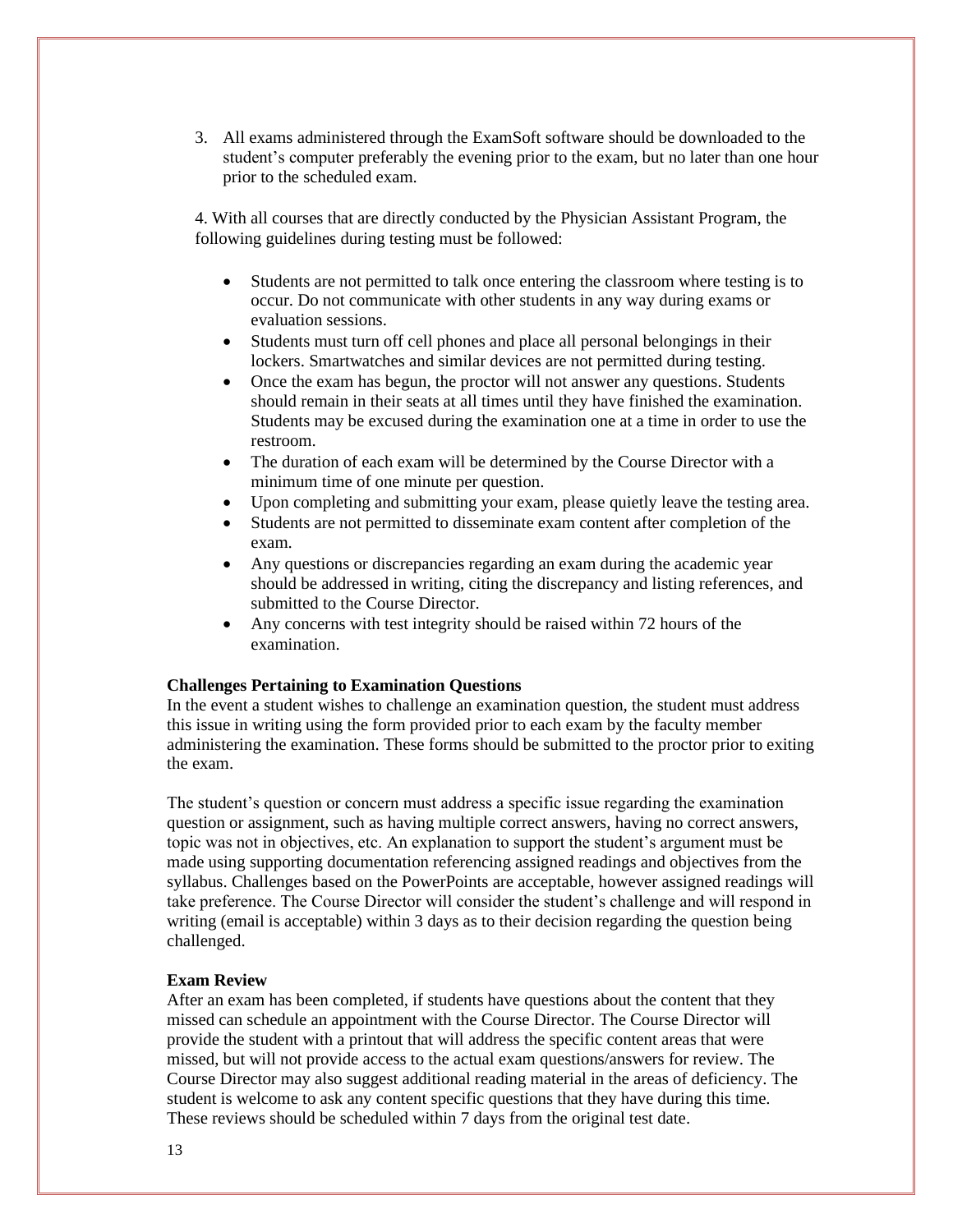#### **Didactic Remediation Policy<sup>9</sup>**

- **Remediation** will be applied to **all exam scores that are less than 70%**. Quizzes are not eligible for remediation. The specific remediation activity will be at the discretion of the Course Director or their designee. If remediation is required and successfully completed, the final recorded exam grade will be rounded up to a 70. Each remediation activity must be passed with at least a 70% to ensure there is an understanding of the material. If a student does not pass a remediation activity, the student must appear before the Student Progress and Promotion Committee (SPPC). If an original exam score is less than 65%, that particular exam will automatically be the exam that is remediated for a grade change the first time that it occurs within a course. Only one exam per course can be remediated for a grade change. Any original exam grade that falls between 65 and 69 can be at the discretion of the student as to whether or not a successful remediation would constitute the use of the one remediation for a grade change for the course. Course Directors must be notified in writing prior to completing the remediation activity of the student's decision for this optional use of remediation for a grade change. If remediation for a grade change is deferred by the student, and that student ends up doing well enough to not need additional remediation within the course, there will not be any retroactive adjustment of grades. All remediation activities should occur within 7 course calendar days from notification of the failing grade.
- Cumulative final exams will not be remediated. If a student fails a cumulative final exam, the student must appear before the SPPC.
- **70% is the minimum passing grade for all courses.**
- **Grading Scale is as follows:**

| A         | $90 - 100$    |
|-----------|---------------|
| $B+$      | 87-89         |
| B         | 80-86         |
| $C_{\pm}$ | 77-79         |
| C         | 69.5-76       |
| F         | 69.4 or below |

#### **Student Advising Policy**

Students will be assigned to a faculty mentor prior to or during orientation. Mentors are PA faculty and may include the Medical Director of the PA Program. Students will meet at least one time per semester with their assigned mentor to discuss their progress in the program. Students may be required to meet more frequently or may personally request to meet more frequently with their mentor at any time.

#### **Student Progress and Promotion Committee (SPPC)**

1. Role of the Committee

The SPPC is a standing committee of the PA program. It has responsibility for the evaluation of student academic and professional progress and to make recommendations for action to the program director.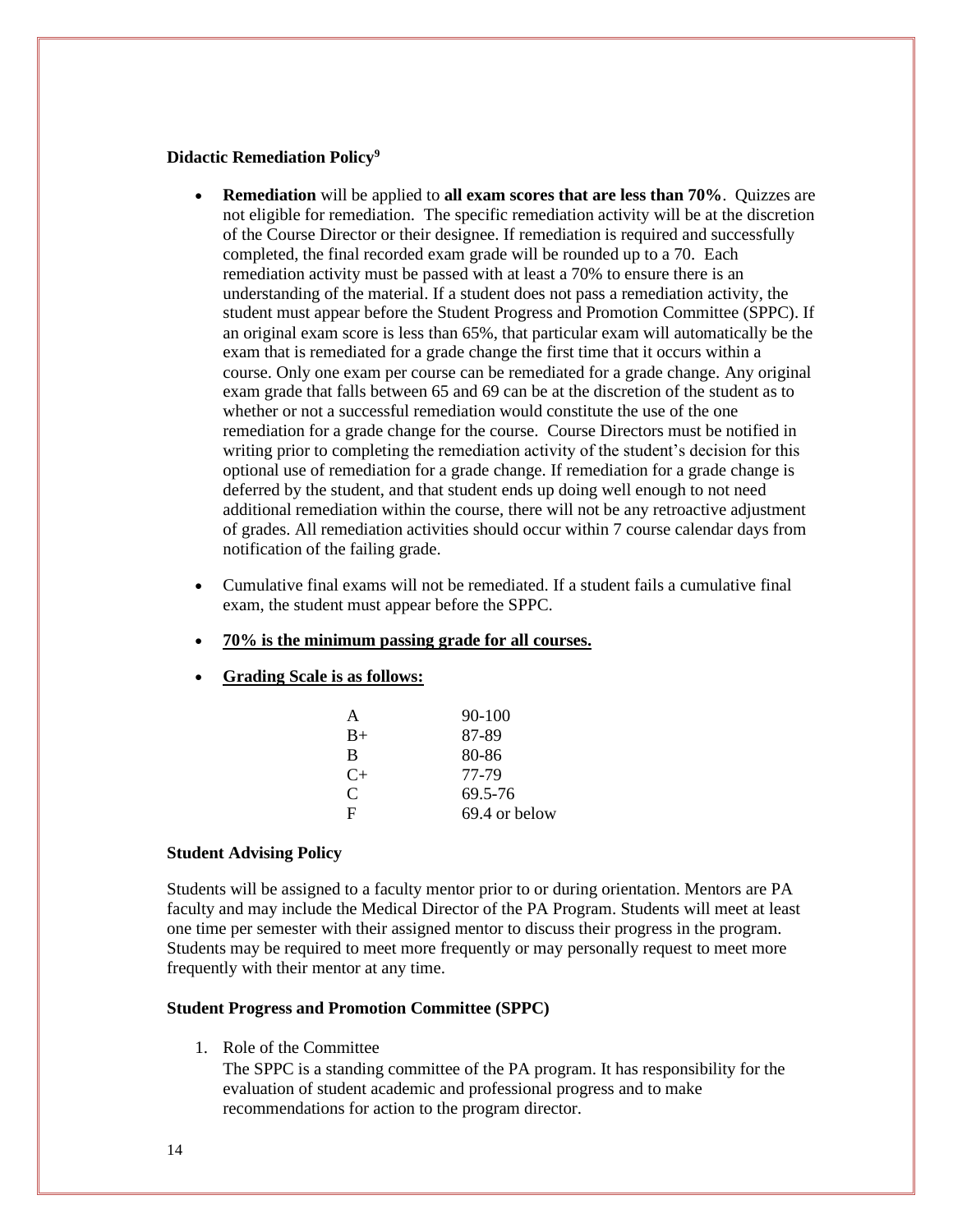The committee may recommend to the program director a formal acknowledgement of a student's success and any of the following actions:

- Recommendations for academic progress
- Academic Warning
- Academic Probation/Deceleration
- Academic Dismissal
- Disciplinary Probation
- Disciplinary Dismissal
- Voluntary Withdrawal
- Leave of Absence
- Remediation Plans

#### 2. Composition of the committee:

The SPPC is comprised of the core faculty members within the PA program excluding the program director. The chair of the committee is the Medical Director. Subcommittees may be appointed by the chair to consider and make recommendations on individual student situations.

3. Appearance before the Committee

Students in the PA Program are expected to make satisfactory academic and professional progress toward completion of the degree requirements. Any student not making satisfactory progress is referred to the SPPC to determine appropriate actions to further support the student's success. At times, circumstances may warrant a recommendation of dismissal. A student appearance before the committee will be arranged by the chair and, when possible, confirmed in writing prior to the meeting. Students will be notified of the final decision of the program director in writing within 5 business days after the meeting.

#### **Definitions of Terms**

**Academic Dismissal** - The student has not met the minimum academic standards of the program and will not be allowed to continue in the program.

**Academic Probation -** The student has not met the minimum academic or professional standards of the program and will be required to meet certain standards established by the SPPC for a defined period of time. Academic probation for one semester is automatic if a student does not meet the standards of academic progress which is maintaining a cumulative  $GPA \geq 3.0$  throughout the duration of the program. Students have a total time of one semester from the time that they are placed on academic probation to bring their cumulative GPA  $\geq$ 3.0. Failure to achieve this standard by the end of one semester may result in academic dismissal.

**Academic Warning** - A cautionary notice from the program director, on recommendation of the SPPC, that the student is not meeting minimum academic standards of the program in a current course or clinical rotation in progress. If improvements are not made, further academic consequences may result.

**Rotation -** A supervised clinical practice experience (SCPE) in a defined area of medicine characterized by utilizing clinical knowledge and skills in working with patients, occurring in the clinical phase of the PA Program.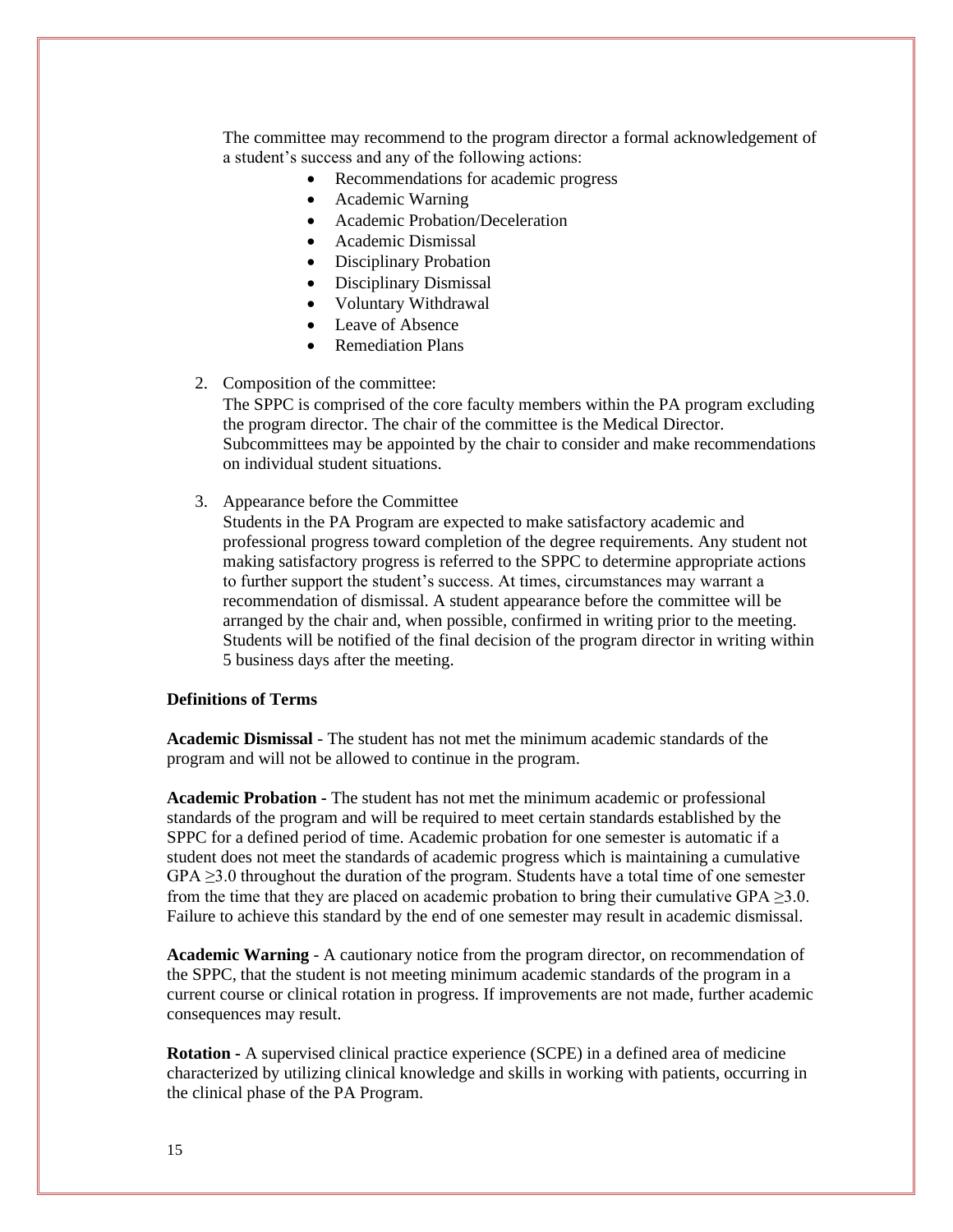**Course** - A unit of instruction which may involve lectures, observation, performance, assignments and evaluation which usually takes place in the classroom or laboratory occurring primarily in the didactic phase of the PA program.

**Disciplinary Dismissal** - The student has failed to comply with program requirements or policy related to conduct or professional behavior and may result in dismissal from the program.

**Disciplinary Probation -** The student has failed to comply with program requirements or policy related to conduct or professional behavior and will be required to meet certain standards established by the program for a defined period of time. Failure to meet the established standards may result in termination of enrollment via voluntary withdrawal or disciplinary dismissal.

**Good Standing** - The student is currently meeting all requirements for satisfactory academic progress and all other requirements of the program.

**Leave of Absence** - A student is granted formal permission or required to delay progression through the PA program due to extenuating circumstances. The length of the leave of absence will not exceed one year from the time the leave is approved.

**Voluntary Withdrawal** - The student has not met the minimum academic standards or other requirements of the program and agrees to withdraw from the program or simply wishes to withdraw for personal reasons.

#### **Didactic Academic Probation, Deceleration, Withdrawal, and Dismissal Policies and Procedures9,10**

#### ACADEMIC PROBATION POLICY (THE 3.00 RULE)

Students whose cumulative GPA drops below 3.00 (B) will be placed on academic probation and allowed ONE semester to raise the GPA to  $\geq$ 3.00. In the case of conversion of grades of incomplete that cause a cumulative GPA to drop below 3.0, a student will be placed on academic probation at the end of the semester in which the grade is posted. Students whose cumulative GPA falls below the required minimum of 3.0 by receiving a grade for a course in which they received an incomplete will be granted ONE semester of probation dating from the semester in which the grade is received by the registrar to raise their cumulative GPA to ≥3.0. Deadlines for progression are at the end of each academic semester or at the end an academic probation period of one semester. Students that fail to earn a cumulative 3.00 GPA during the academic probationary period will not be permitted to enroll in further graduate courses and will meet the SPPC who will provide recommendations which may include dismissal.

#### APPEALS FOR EXTENSION OF PROBATION

The current policy of The Graduate School on Academic Probation and Suspension stipulates that when a degree-seeking graduate student's cumulative graduate grade point average (GPA) falls below 3.0, the student is placed on academic probation. According to PA program policy, the student has ONE semester from the academic probation term to improve his/her cumulative graduate GPA to  $\geq$  3.0. Failing to meet this condition will result in meeting the SPPC possible dismissal from the program.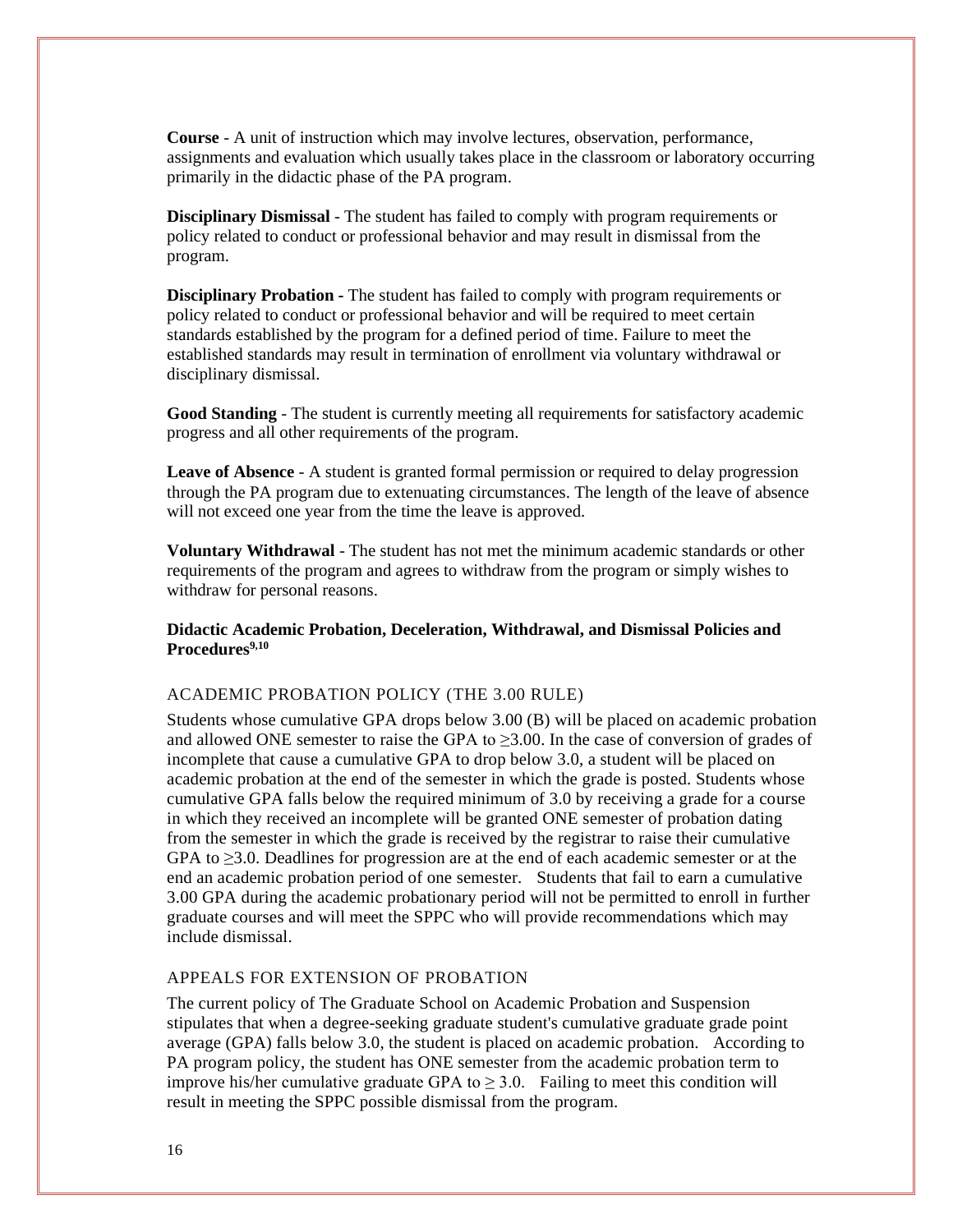Appeals will be reviewed first by the SPPC and then forwarded to the program director. Appeals may then be forwarded to the Associate Dean of Research and Graduate Studies and subsequently the Senior Associate Dean of the Graduate School for final disposition. Guidelines for appeals are listed below or see this website:

#### [Appeal of Academic Decisions](http://bulletin.sc.edu/content.php?catoid=97&navoid=2837#Appeal_of_Academic_Decisions)

Appeal of Academic Decisions (Excerpt from the UofSC Graduate Academic regulations)

"Appeals seeking to reverse or modify decisions made at a lower level of authority should be filed according to the established procedures with the student's academic unit. Students should file appeals with the dean of The Graduate School only after the internal processes for appeals and grievances within the academic program, school and/or college have been exhausted.

The Graduate School will accept appeals on academic matters only. Disagreement with a grade assigned in a course is not a basis for appeal to The Graduate School, but should be directed to the course instructor.

Appeals to the dean of The Graduate School must be submitted in writing and must include the name, student number, the signature of the appellant, and a full description of the circumstances of the appeal. Student appeals for reversal of departmental decisions are only accepted for consideration when questions such as inequitable application of regulations, bias, conflict with regulations, or extenuating circumstances are cited as grounds for appeal.

The Dean of The Graduate School will attempt to resolve appeals filed with The Graduate School and will refer unresolved issues to the Graduate Council, whose decision will be the final action taken within The Graduate School. Any further appeal must be directed to the Office of the Provost. Graduate student appeals of disciplinary decisions reached under the Rule of Academic Responsibility procedures of the University must be made to the University Committee on Academic Responsibility."

#### **DECELERATION POLICY AND PROCEDURES**

Deceleration of a student is defined as a student leaving their current cohort to join a cohort following behind with the goal to satisfactorily completing the program with the new cohort. Deceleration can be recommended by the SPPC if a student requires a leave of absence that the student cannot make up within one semester and would not allow the student to complete the program in 31 months. Students may request to be decelerated if an extenuating circumstance occurs requiring a leave of absence that may include a prolonged illness, pregnancy, injury, or mental health issue. Deceleration will only be offered in rare instances. In most cases, deceleration will not be offered to students who are not meeting academic standards.

Procedures for deceleration are as follows:

- 1. Deceleration has been recommended for the student by the SPPC in writing and supported and signed by the program director.
- 2. The program director will convey recommendations and expectations to the student in writing. The student must sign the proposed plan.
- 3. The deceleration plan will then be forwarded to the Associate Dean of Research and Graduate Studies and subsequently the Senior Associate Dean of the Graduate School for validation. Any changes will be conveyed to the student through the program director.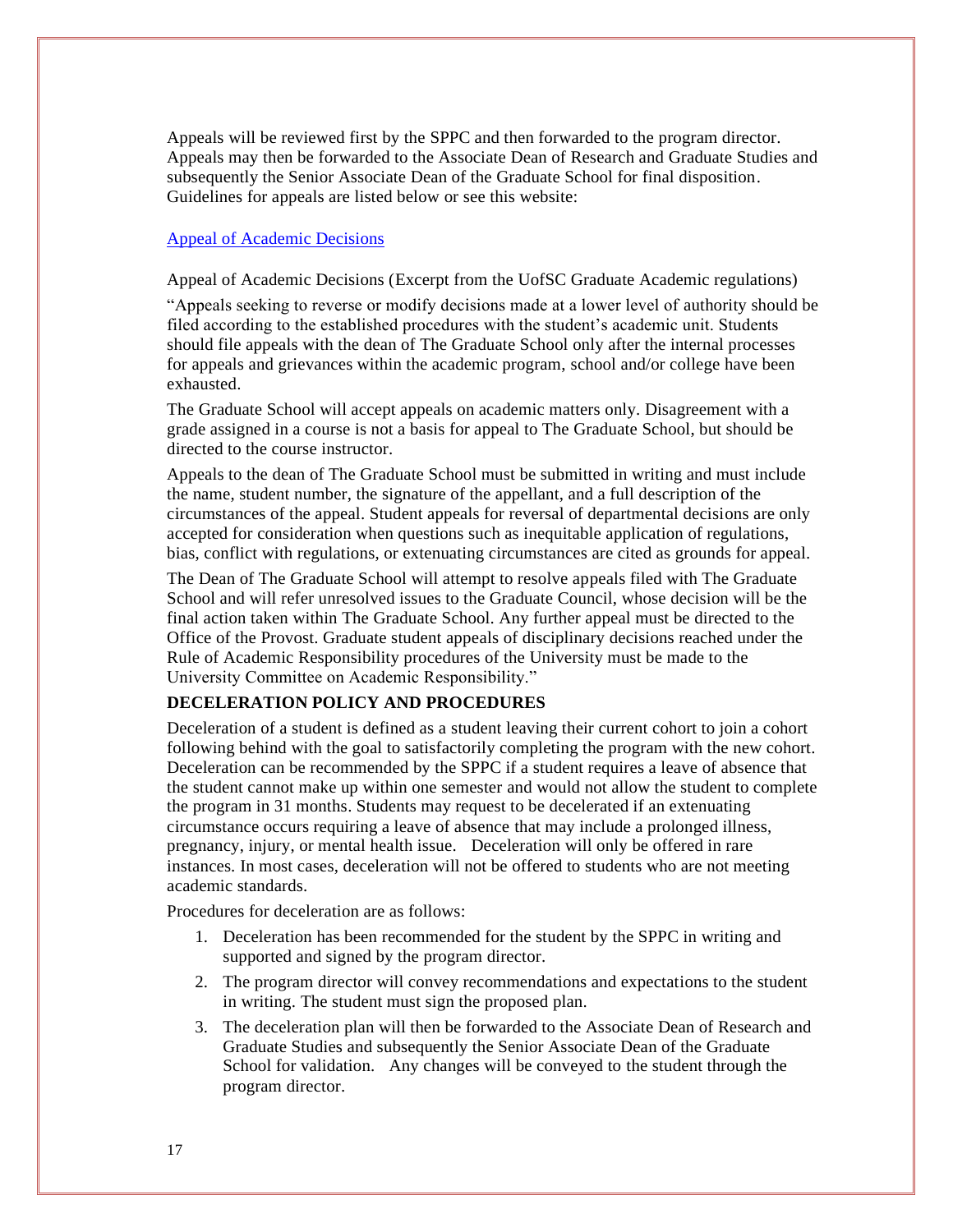4. The student then enrolls and becomes a member of the following cohort at the appropriate time.

#### **WITHDRAWAL POLICY AND PROCEDURES**

The Graduate School policy regarding withdrawal can be found at:

#### [Withdrawal from All Courses](http://bulletin.sc.edu/content.php?catoid=78&navoid=2271#Withdrawal_from_All_Courses)

The program procedure for the withdrawal are as follows:

- 1. Student first needs to notify the program director of desire to withdraw by way of a scheduled appointment.
- 2. Program Director signs a form acknowledging the student's desire to withdraw from the program.
- 3. Student takes the signed form to the Registrar for processing.
- 4. A student will not automatically be withdrawn from the program if he/she stops attending class. It is the student's responsibility to follow the appropriate procedures to withdraw from the program.

#### **DISMISSAL POLICY AND PROCEDURES**

Recommendation for dismissal may result from any of the following:

- Any student earning a failing grade in any course or SCPE
- Any student earning two grades of  $C$  or  $C+$  in a single semester
- Any student earning a total of three grades of C or C+ throughout the entire program
- Obtaining a cumulative GPA of <3.0 for more than a single semester
- Any student failing to meet the requirements of a course as stipulated in the syllabus
- Failure to comply with professional behavioral standards as deemed appropriate by the faculty of the PA program including the Medical Director with guidance from the AAPA Guidelines for Ethical Conduct

Dismissal procedures:

- The student meets the SPPC and dismissal is recommended
- The student meets with the program director and decision to dismiss is upheld. A letter of dismissal is signed by both the student and program director. Options for appeal are discussed including Associate Dean for Research and Graduate Studies, Senior Associate Dean of the Graduate School, and Provost. Consultation with the Graduate School Ombuds is also offered.
- The student is then dismissed from the program and no longer able to register or attend further coursework even if an appeal is initiated. The program notifies the Registrar and the Bursar's Office that the student is no longer part of the program.

#### **Academic Grievance Policy - PA Program11,12**

[Academic Grievance Policy](http://www.sc.edu/policies/ppm/staf630.pdf)

#### **Non-academic Grievance Policy – PA Program11,12**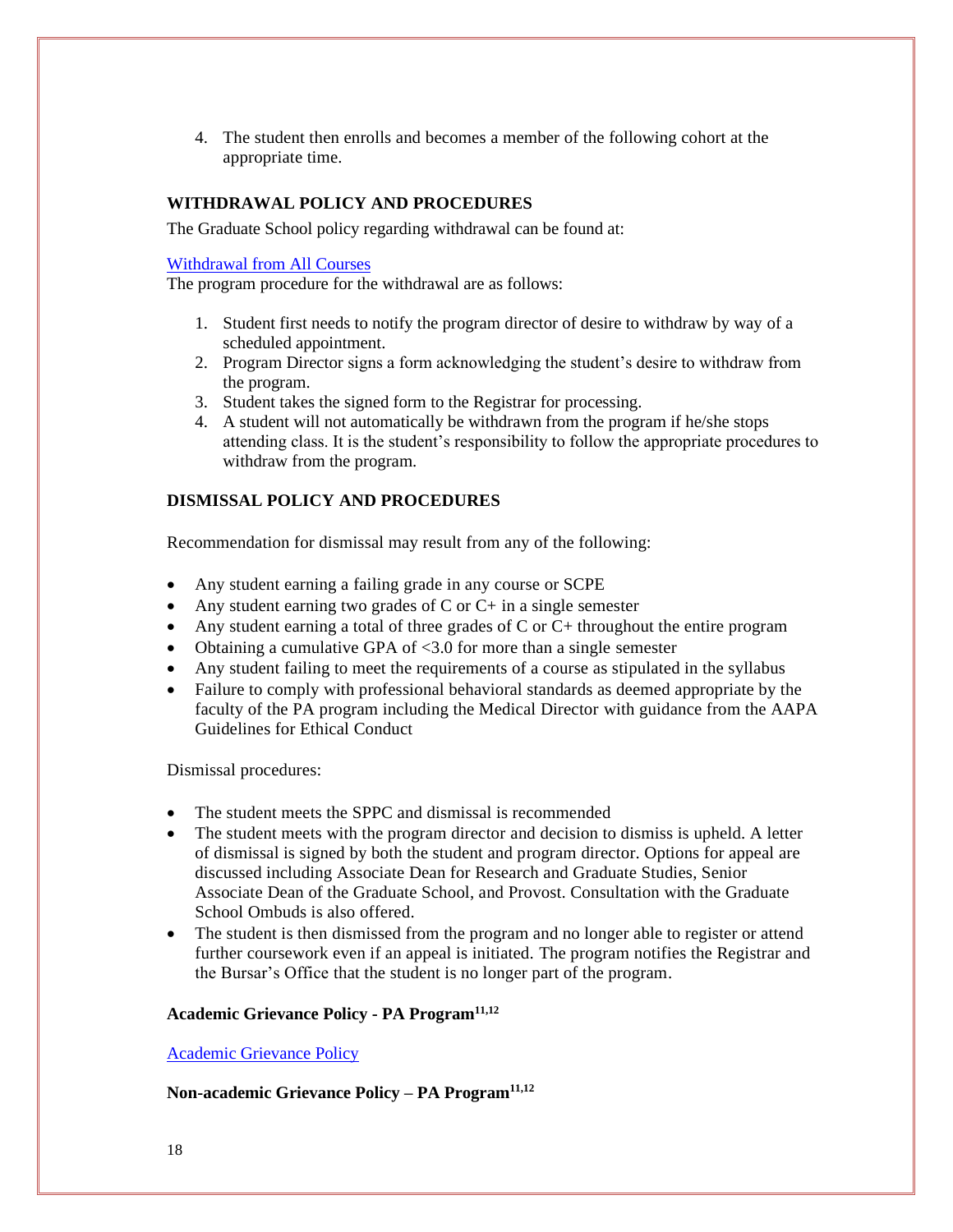#### [Non-academic Grievance Policy](http://www.sc.edu/policies/ppm/staf627.pdf)

#### **Tuition Refund Policy<sup>13</sup>**

#### **[Refund Policy](https://sc.edu/bursar/refunds.shtml)**

#### **Access to Student Record14,15**

- Students will not be allowed to access another student's record.
- To access their own PA student file, the student must make the request in writing to the program director and they will be allowed to review their student file under supervision.
- The student may access their own electronic academic records in the Banner system and Blackboard at any time.
- All student health records, except immunization records, are confidential and maintained at the UofSC SOM Student Health Nurse. A copy of the student's immunization record will be kept on file by the PA Program for reporting to supervised clinical practice experience (SCPE) sites.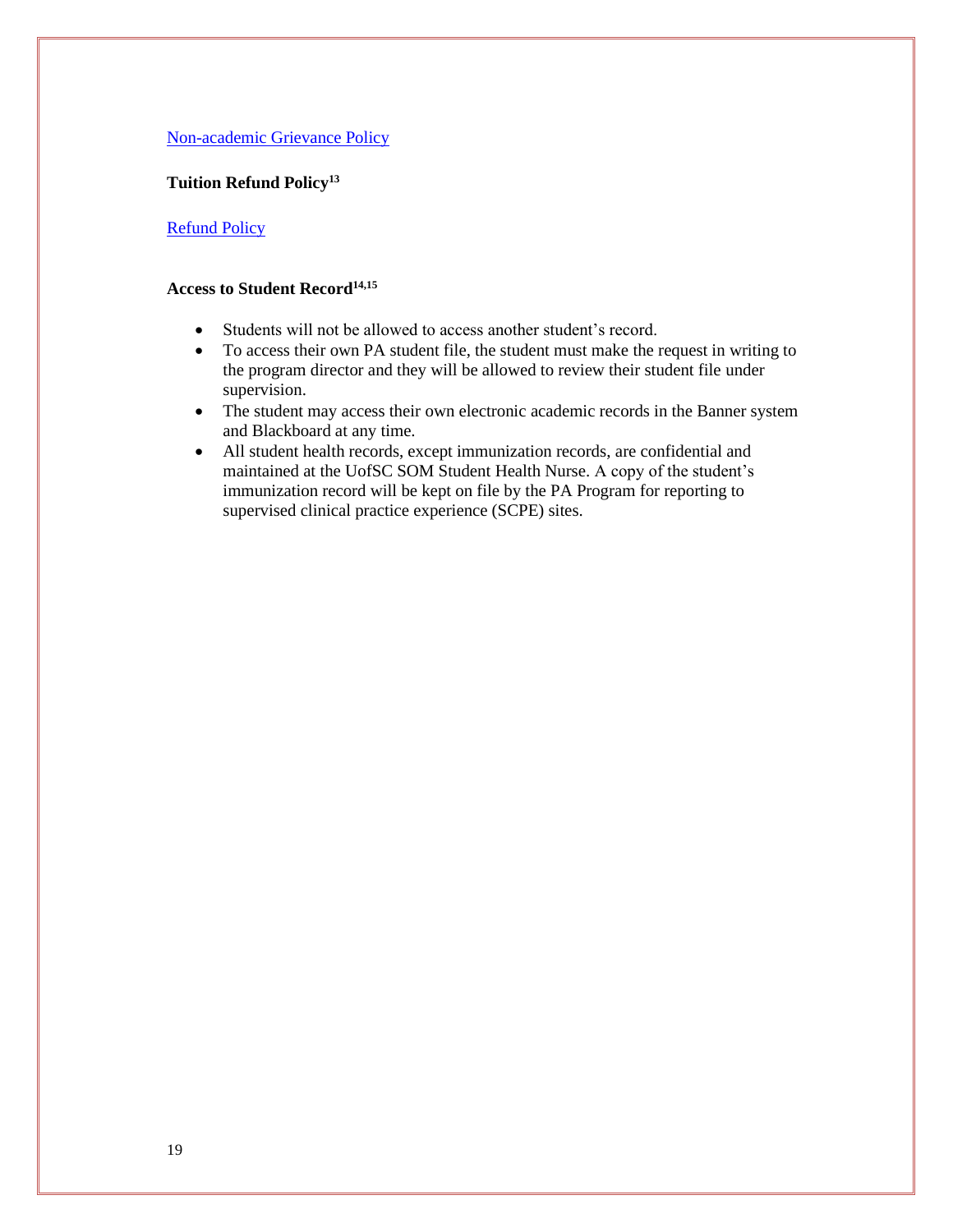#### **SECTION 4 DRESS CODE, SOCIAL MEDIA POLICY, CLASSROOM CONDUCT, IMMUNIZATIONS AND HAZARDS**

#### **Dress Code**

In keeping with the professional nature of the UofSC program, all PA students are expected to dress in an appropriate, professional manner both in the classroom and in the clinical setting. Being neatly dressed and well-groomed exemplifies a professional appearance. Final dress code interpretation is at the discretion of the faculty.

The dress code is described as business casual. For the PA program, business casual can also be described as the attire appropriate for caring for patients in an outpatient setting.

Each student is required to follow the dress code as outlined below:

Clothing should allow for adequate movement during patient care, and should not be tight, short, low cut or expose the trunk with movement.

Clothing will not be torn, ripped, or dirty/stained and should appear well-maintained.

**Slacks/Pants -** slacks, dress capris, and dress pants are acceptable. Inappropriate slacks or pants include jeans (regardless of color), sweatpants, exercise/yoga pants, shorts of any type, bib overalls, leggings, pajama/lounge pants, or any Spandex, Lycra, or other form-fitting pants.

**Skirts/Dresses -** casual skirts and dresses, and skirts split at or below the knee are acceptable. Dress and skirt length should be at a length at which you can sit comfortably in public, usually mid-thigh or longer. Inappropriate items include short, tight skirts or dresses that are above the mid-thigh, mini-skirts, skorts, sun dresses, beach dresses, or spaghetti-strap dresses.

**Shirts, Tops, Blouses, and Jackets -** casual shirts, dress shirts, sweaters, polo shirts, and turtlenecks are acceptable attire. Most conservative suit jackets or sport jackets are also acceptable attire. Inappropriate attire includes tank tops, tops that expose the midriff, shoulders, or undergarments, shirts with potentially offensive words, abbreviations, or terms, logos, pictures, cartoons, or slogans, halter tops, hooded sweatshirts, and t-shirts unless worn under a blouse, shirt, jacket, or dress.

**Shoes and Footwear -** conservative walking shoes, loafers, clogs, sneakers, boots, flats, dress heels, and leather deck-type shoes are acceptable. Flashy athletic shoes, flip-flops, and slippers are not acceptable. Open toed-shoes and sandals are not appropriate for clinical rotations.

**Makeup, perfume, and cologne -** should be in good taste. Remember, some employees/patients are allergic to the chemicals in perfumes and make-up, so wear these substances with restraint.

**Hats and head covering -** hats are not appropriate while inside unless in a surgical setting. Traditional religious/cultural head covers are allowed.

**Jewelry, watches, wedding bands and/or engagement rings -** are permissible as appropriate.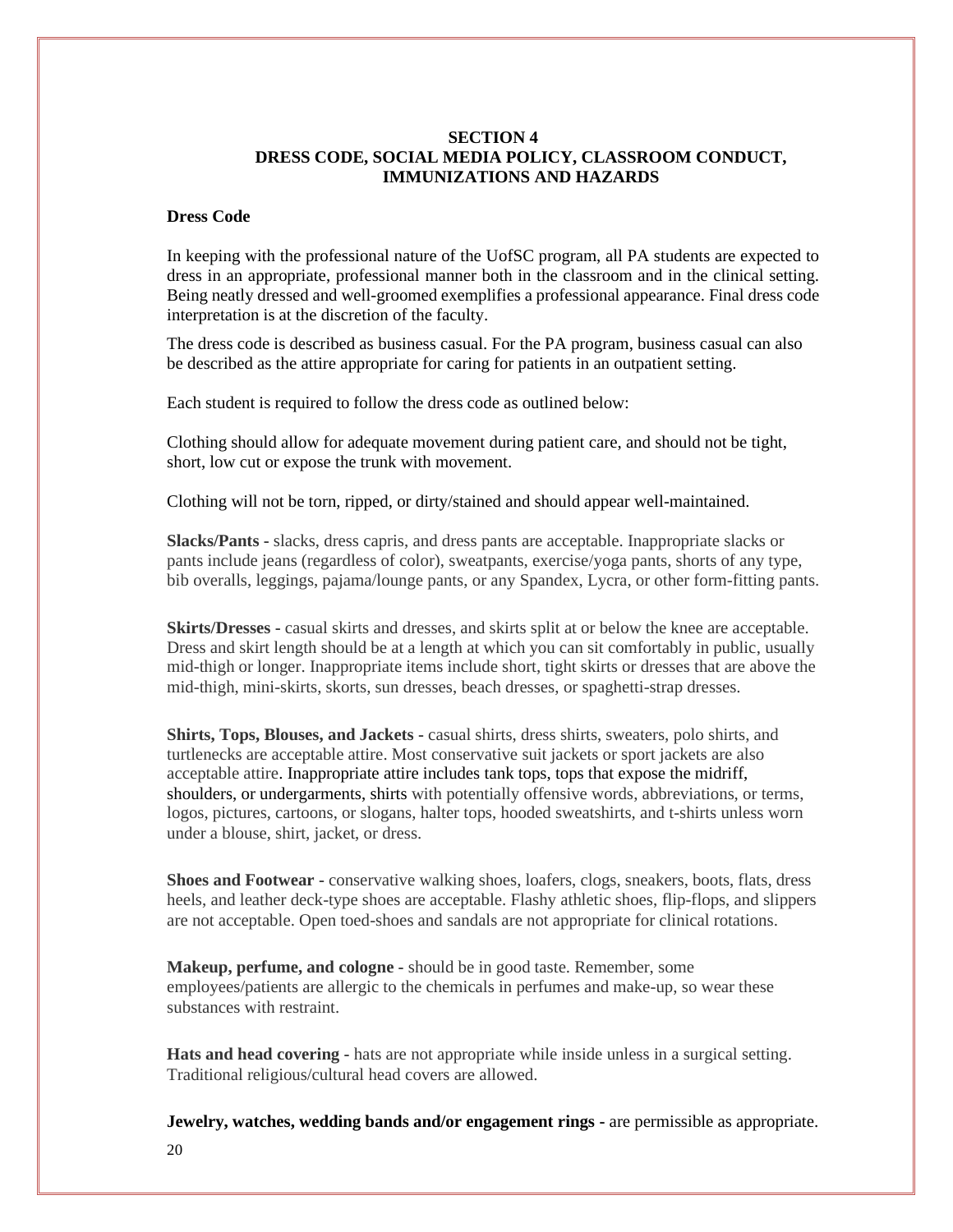No excessive bracelets or necklaces. Earrings - no more than two earrings per ear, no dangling or oversized earrings. No other visible body piercings are permitted.

**Nails -** fingernails should be kept trimmed and without nail polish (on clinical sites).

**Tattoos -** students should not exhibit tattoos in normal business attire.

**Hair -** should be clean and well-groomed. Long hair should be pulled back so as to not to interfere with patient care.

**Nametags –** that identify students as UofSC SOM PA students is **mandatory** at all times and must be worn on either your lab coat or clothes while at clinical sites.

**Professional attire** – a short, white lab coat will be worn while in the clinical setting and scrubs when appropriate.

When scrubs are worn, they must be matching solid color shirt and pants with undershirt. Examples of appropriate scrubs will be provided.

#### **SOCIAL MEDIA POLICY**

1. Social networking is a great way to meet new people, stay in touch with friends, and connect with other students at the University of South Carolina. Visit the university's [social media](https://www.sa.sc.edu/social-media/)  [directory](https://www.sa.sc.edu/social-media/) to keep up with the latest news on programs and events and to share your thoughts with the Carolina community.

2. Remember that university policies regarding social media [\(Digital Presence: Social Media\)](http://www.sc.edu/policies/ppm/comm210.pdf) including the student code of conduct [\(Student Code](http://www.sc.edu/policies/ppm/staf626.pdf) of Conduct) as well as state and federal laws, apply online. You are responsible for what you say and do through social media just as you are in any other circumstances.

3. Uphold the [Carolinian Creed.](https://www.sa.sc.edu/creed/) Respect others and their opinions, engage in civil discourse, and discourage any behavior that threatens personal freedom or dignity.

4. Remember that regardless of your privacy settings, information you share online can become public. Avoid sharing your address, full birthdate, telephone number, class schedule and passwords. Do not post obscene or tasteless material; it could reflect negatively on you now or in the future.

5. Think about your future. An increasing number of admissions officials and employers monitor candidates' social media activities in making their selections. Online behavior has been used to terminate employees and submitted into evidence in legal cases. Be responsible and be careful.

6. If you are the victim of harassing or bullying online activities, contact the Office of Student Conduct and Academic Integrity office at (803) 777-4333 or visit: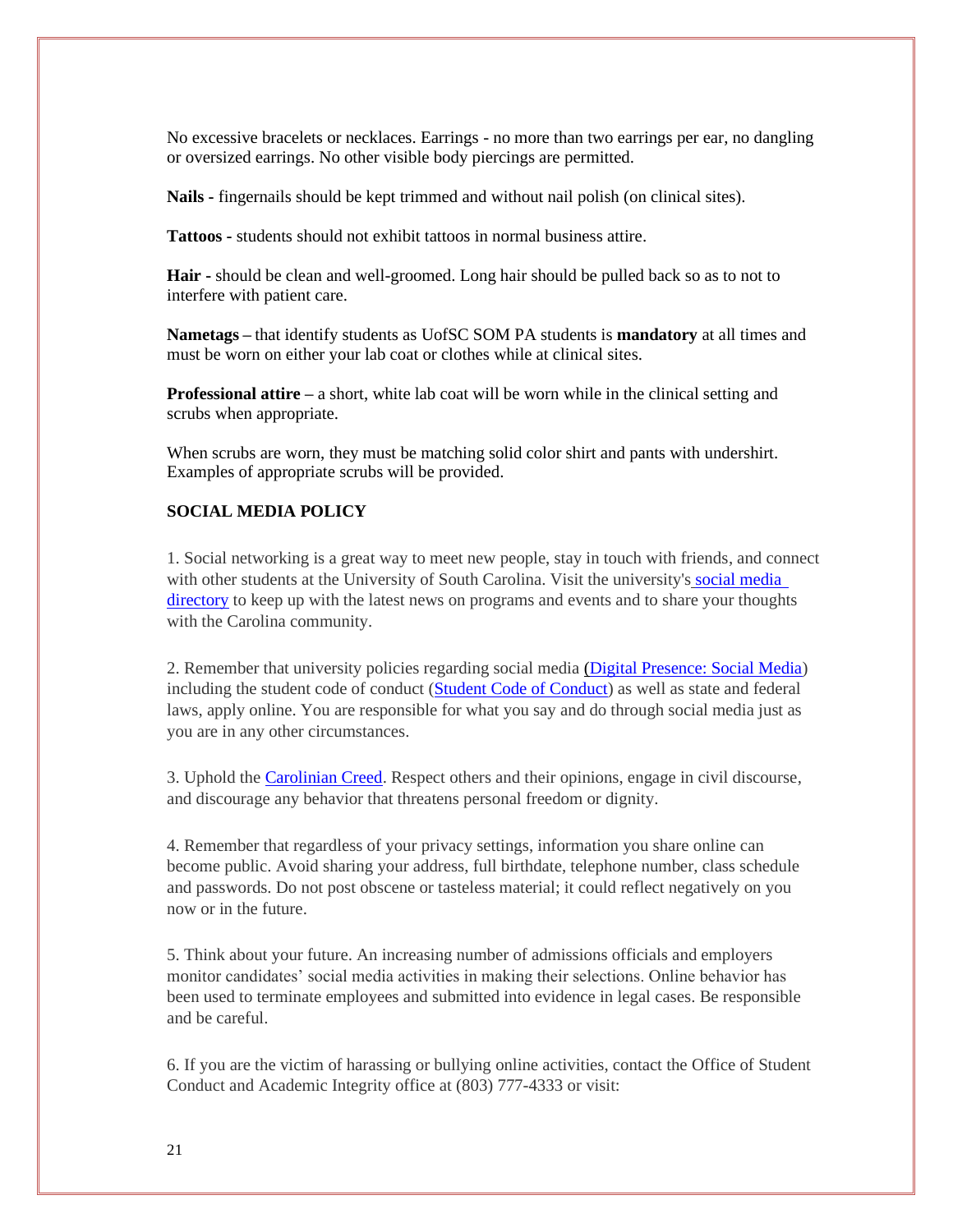#### [Office of Student Conduct and Integrity](https://www.sc.edu/about/offices_and_divisions/student_conduct_and_academic_integrity/index.php)

7. No student shall engage with a faculty and/or staff member on a social media site while enrolled in the program unless on approved PA program sites (Facebook, Twitter, and Instagram).

#### CLASSROOM CONDUCT

- All electronic communication devices must be turned off during class with the exception of a laptop or other notetaking device.
- Cell phone use during class is prohibited for personal use. The only time a student should use their cell phone device is if it is being used for polling or answering questions utilizing interactive software. Students are advised to turn their phones off or to silent during classes.
- No computer/phone use not directly related to class activities will be allowed. For example, instant messaging programs, internet browsing, and similar activities are not allowed during class time.
- Headsets or ear buds are not to be worn during class.
- Violations will be handled accordingly by Course Director with consultation with the Director of Didactic Education and Program Director- repeated failure to comply with this policy will result in disciplinary action.
- We realize emergencies may arise. We suggest that you give others our general office numbers, (803) 216-3312 or (803) 216-3950. In the event of an emergency, if one of these numbers is called, a faculty or staff member will alert you of the situation.

#### PROFESSIONAL STANDARDS OF CONDUCT

The PA program has adopted the AAPA Code of Ethics as the framework for our expected professional standards. The PA student's behavior should emulate that of the medical professional as described in the Code of Ethics. The Code of Ethics is located in the following link:

[AAPA Guidelines for Ethical Conduct](https://www.aapa.org/wp-content/uploads/2017/02/16-EthicalConduct.pdf) for the PA Profession

In addition the PA program expects all students to:

- 1. Demonstrate behavior with faculty, staff and student colleagues, and patients that is respectful, mature, and empathetic.
- 2. Demonstrate tolerance for uncertainty and ability to give and receive constructive feedback from faculty, staff, and student colleagues.
- 3. Exhibit honesty and integrity by abiding by the Honor Code of UofSC in all exams, quizzes, and graded assignments.
- 4. Perform responsibly and with accountability by arriving promptly to classes and clinical sites ready to work efficiently and effectively as a team member when assigned.

#### **The policy on policy on immunization and health screening of students is based on the current Centers for Disease Control and Prevention recommendations for health professionals:<sup>16</sup>**

[CDC Recommended Vaccines for Healthcare Workers](https://www.cdc.gov/vaccines/adults/rec-vac/hcw.html)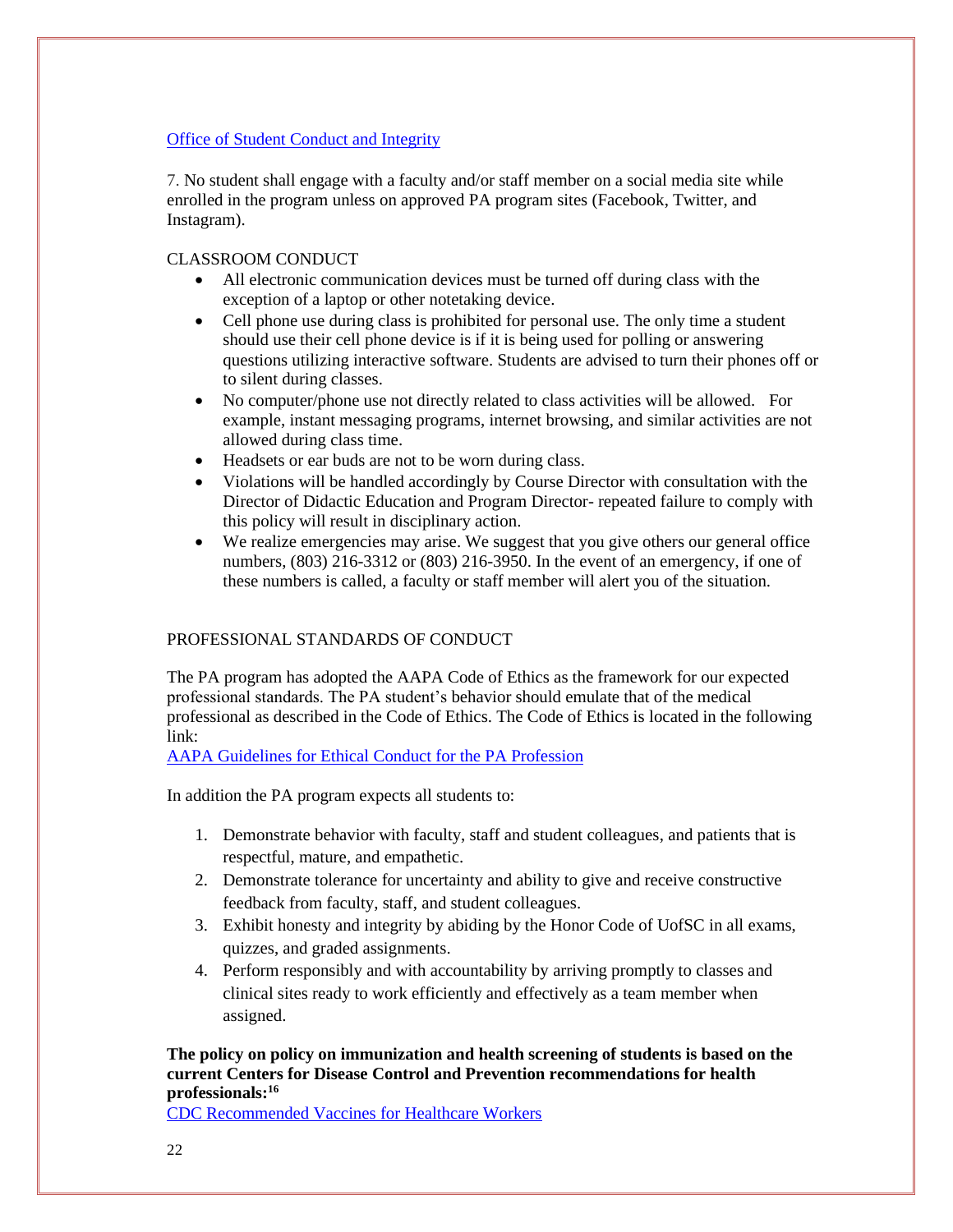#### [Healthcare Personnel Vaccination Recommendations](https://www.immunize.org/catg.d/p2017.pdf)

**Hepatitis B** - If you don't have documented evidence of a complete hepatitis B vaccine series, or if you don't have an up-to-date blood test that shows you are immune to hepatitis B (i.e., no serologic evidence of immunity or prior vaccination) then you should:

- Get a 3-dose series of Recombivax HB or Engerix-B (dose #1 now, #2 in 1 month, #3 approximately 5 months after #2) or a 2-dose series of Heplisav-B, with the doses separated by at least 4 weeks.
- Get an anti-HBs serologic test 1-2 months after the final dose.
- **Flu (Influenza)** Get 1 dose of influenza vaccine annually.

**MMR (Measles, Mumps, & Rubella)** - If you were born in 1957 or later and have not had the MMR vaccine, or if you don't have an up-to-date blood test that shows you are immune to measles or mumps (i.e., no serologic evidence of immunity or prior vaccination), get 2 doses of MMR (1 dose now and the 2nd dose at least 28 days later). If you were born in 1957 or later and have not had the MMR vaccine, or if you don't have an up-to-date blood test that shows you are immune to rubella, only 1 dose of MMR is recommended. However, you may end up receiving 2 doses, because the rubella component is in the combination vaccine with measles and mumps. For HCWs born before 1957, see the MMR ACIP vaccine recommendations.

**Varicella (Chickenpox)** - If you have not had chickenpox (varicella), if you haven't had varicella vaccine, or if you don't have an up-to-date blood test that shows you are immune to varicella (i.e., no serologic evidence of immunity or prior vaccination) get 2 doses of varicella vaccine, 4 weeks apart.

**Tdap (Tetanus, Diphtheria, Pertussis)** - Get a one-time dose of Tdap as soon as possible if you have not received Tdap previously (regardless of when previous dose of Td was received). Get Td boosters every 10 years thereafter. Pregnant HCWs need to get a dose of Tdap during each pregnancy.

**Meningococcal** - Those who are routinely exposed to isolates of N. meningitidis should get one dose.

**Infection Control for UofSC PA students'** i**mmunizations includes required vaccines against measles, mumps, rubella (MMR), meningococcal, and TB screening. Recommended immunizations for Gardasil, hepatitis A&B, varicella, tetanus, diphtheria, pertussis (Tdap), meningococcal group B<sup>16</sup> can be found at the following site:**  [Student Health Services -](https://sc.edu/about/offices_and_divisions/student_health_services/medical-services/immunizations/) Immunizations

Current immunizations are a requirement for clinical rotations. PA students that wish to be exempted from immunizations will not be allowed on clinical rotations. PA students must TB skin test prior to admission and a repeat TB skin test within two months of starting their clinical rotations.

#### **INFECTIOUS AND ENVIRONMENTAL HAZARDS POLICY<sup>17</sup>**

#### **Policy Concerning Students Exposed to Personal Risk of Serious Infection**

In the care of assigned patients with serious contagious diseases, such as human immunodeficiency virus infection (HIV), hepatitis B or C infection, or tuberculosis, students are expected to participate at their level of competence. A student should not be penalized for questioning whether his/her personal safety is being compromised unnecessarily. Education and training should include instruction intended to maximize the safety of all members of the health care team in situations in which there are increased risks of exposure to infectious agents, including skill in handling or being exposed to sharp objects in diseases transmitted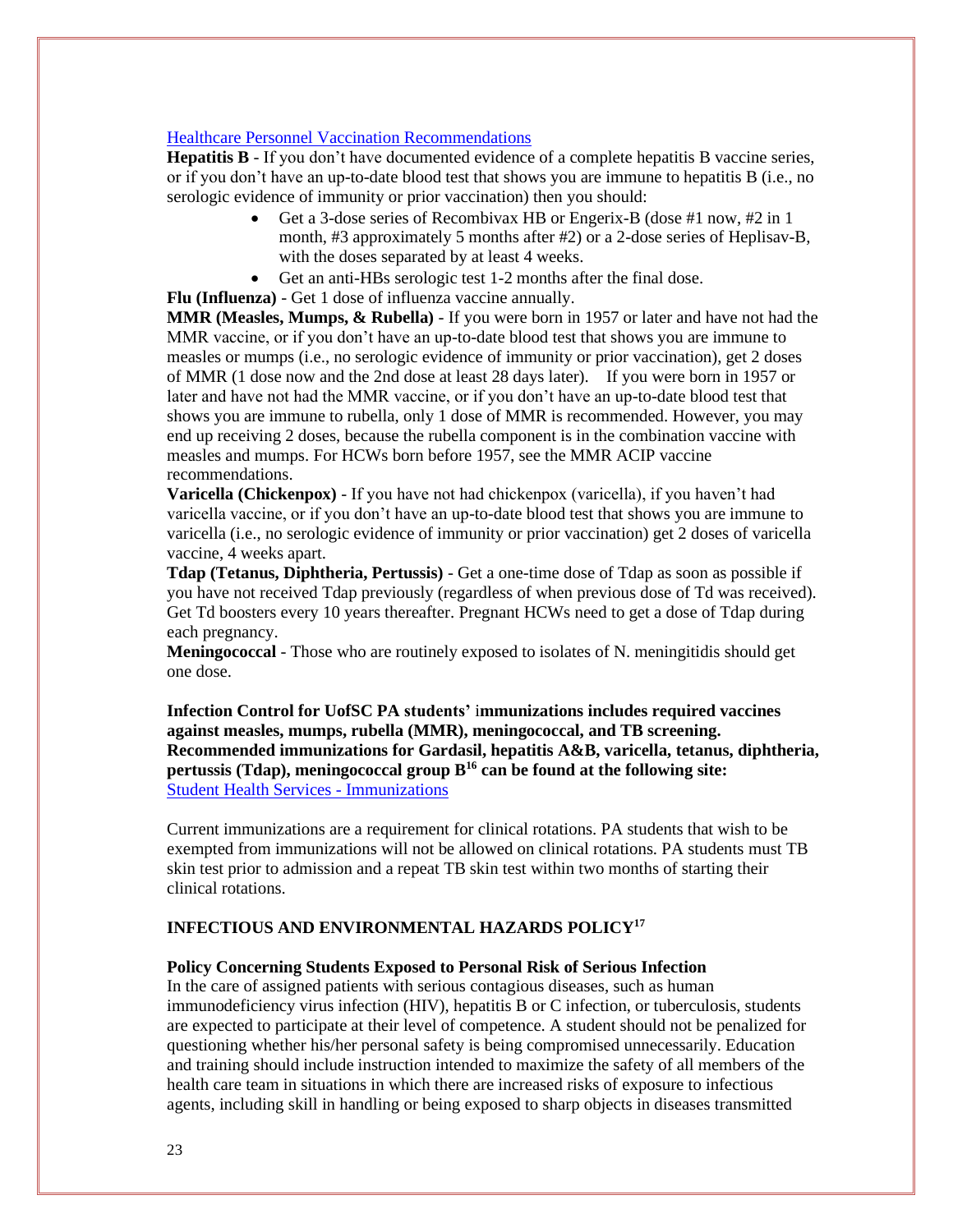through blood or secretions and in use of appropriate barriers in airborne and hand- to-mouth infections.

**Policies for UofSC SOM Physician Assistant Program to Bloodborne Pathogens** 

Students caring for patients in University of South Carolina School of Medicine (UofSC SOM) affiliated teaching hospitals and clinics experience risk of exposure to several infectious diseases, including hepatitis B, hepatitis C, and human immunodeficiency virus. Consequently, these policies state the required actions expected of all UofSC SOM physician assistant students involved in patient care to prevent transmission of such infections to themselves and to prevent or minimize clinical disease in the event they undergo significant exposure.

The Centers for Disease Control and Prevention describe the universal precautions approach to preventing fluid borne infections in health care workers. A thorough discussion of this approach is available online:

#### [CDC/OSHA Bloodborne Pathogens Standard](https://www.cdc.gov/niosh/docs/2009-111/pdfs/2009-111.pdf?id=10.26616/NIOSHPUB2009111)

but the approach can be summarized as follows:

UofSC SOM physician assistant students must practice "Universal Standard" (Universal Precautions) when dealing with patients. The actions described as "Universal Standard" (Universal Precautions) include, but are not limited to:

- Use of barrier protection methods when exposure to blood, body fluids, or mucous membranes if possible.
- Use of gloves for handling blood and body fluids.
- Wearing gloves by students acting as phlebotomists.
- Changing gloves between patients.
- Use of a facial shield when appropriate (during all surgery and any other procedures where eye exposure to airborne material is possible).
- Use of gown and apron for protection from splashing when appropriate.
- Washing hands between patients and if contaminated.
- Washing hands after removal of gloves.
- Avoidance of unnecessary handling of needles or other sharps.
- Careful processing of sharps.
- Appropriate disposal of sharps in sharps containers.
- Avoidance of direct mouth-to-mouth resuscitation contact.
- Minimization of spills and splatters.
- Decontamination of all surfaces and devices after use.

The following actions are specifically required by the UofSC SOM to minimize risk of transmission of infection:

- Gloves will be worn for all parts of the physical examination in which contact might be expected with the oral, genital, or rectal mucosa of a patient. Gloves are also necessary while examining any skin rash that might be infectious (e.g., syphilis, herpes simplex, etc.).
- Gloves will be worn in all procedures that involve risk of exposure to blood or body fluids, including venipuncture, arterial puncture, and lumbar puncture. Gloves will also be worn during any laboratory test on blood, serum, or other blood product, or body fluids.
- Prior to performing a venipuncture, obtain a needle (and syringe) disposal box and place it adjacent to the venipuncture site. After venipuncture, insert the needle (and syringe) immediately in the disposal box. DO NOT recap or remove needles by hand.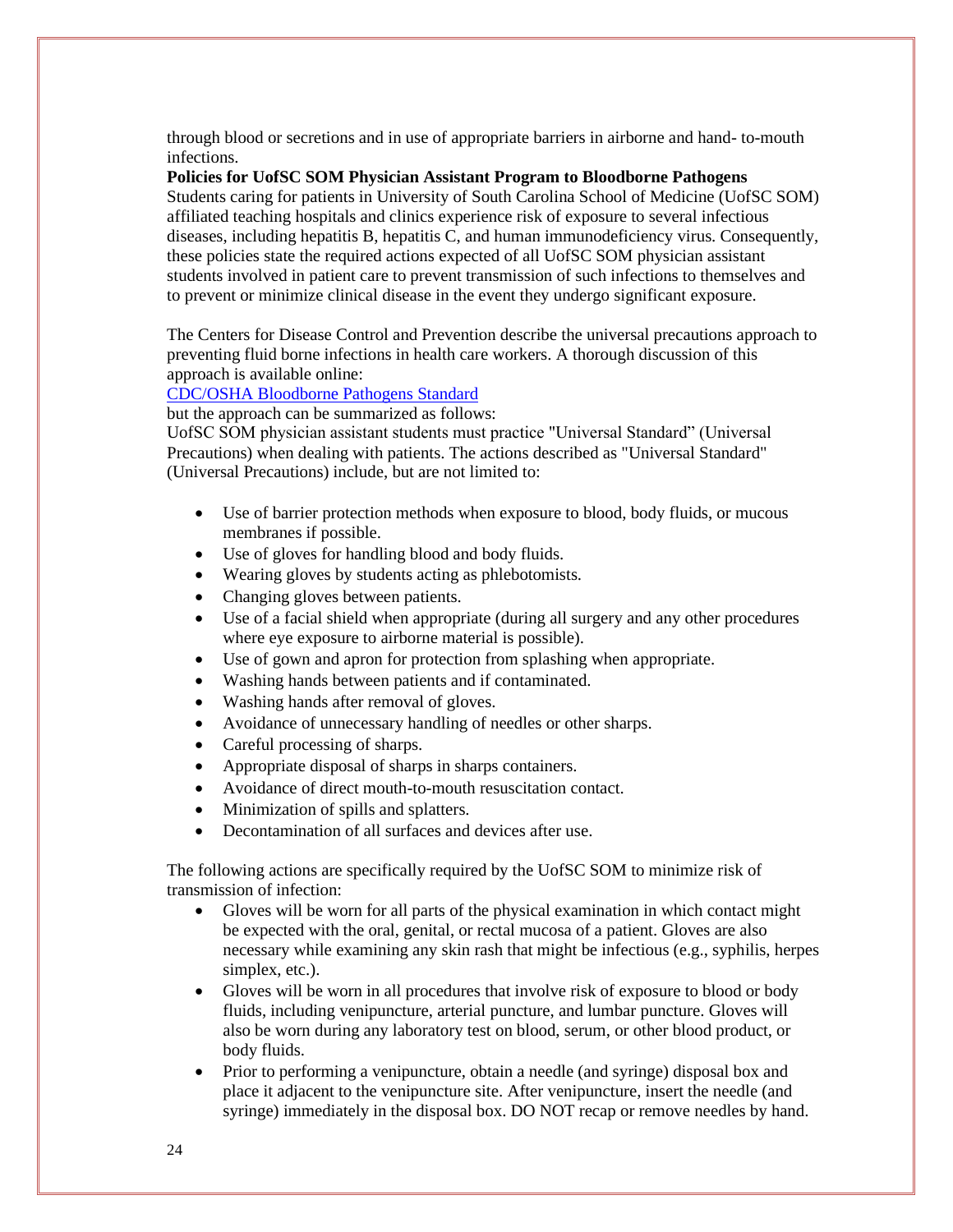Care must be taken to avoid bringing the needle near the body of other persons in the examining room while transferring it to the container.

OSHA requires the use of syringes and other "sharps" designed with safety features that permit safe recapping/closure using one handed techniques and reduce the overall risk needle sticks. These safety devices should be in use at the locations where students rotate. Students should use these safer devices while on clinical rotations and should obtain training from those experienced with using the particular type of device prior to using it themselves. If a safety device does not appear to be readily available, students are strongly encouraged to ask the nurse manager about the availability of a safety device.

• Protective eyewear (such as goggles or a face shield) should be worn when participating in surgical procedures or other activities in which exposure to airborne blood or body fluids (via aerosolization or splashes) may occur.

#### **Post Exposure Evaluation and Follow-Up**

Following a report of blood/body fluid exposure incident, the UofSC School of Medicine shall make immediately available to the exposed student a confidential medical evaluation and follow-up that includes the following elements:

- Documentation of the route(s) of exposure, and the circumstances under which the exposure incident occurred;
- Identification and documentation of the source individual, unless the employer can establish that identification is infeasible or prohibited by state or local law;
- The source individual's blood shall be tested as soon as feasible in order to determine HBV and HIV infectivity. South Carolina law permits testing of source patients to be performed, even without consent, with proper legal authority.
- Results of the source individual's testing shall be made available to the exposed student, and the student shall be informed of applicable laws and regulations concerning disclosure of the identity and infectious status of the source individual.

#### **Procedures to Follow After a Potential BBP Exposure**

Exposed students should wash the area thoroughly (soap and water if skin involvement, water if eye involvement) and notify their supervisor of the incident immediately. If a supervisor is not immediately available, they should contact the Employee Health office without delay. Any student that experiences an exposure incident will be offered an immediate medical evaluation, post-exposure evaluation and follow-up in accordance with the OSHA standard. Post-exposure follow-up will be provided (or in some cases arranged) by the UofSC School of Medicine Employee Health Service. Management will include counseling regarding risks, evaluation of the medical risk and of reported illnesses, and treatment and follow-up as indicated.

The UofSC School of Medicine Employee/Student Health office shall be contacted immediately following an exposure to blood and/or body fluids. The contact numbers for the UofSC School of Medicine Employee/Student Health office, in order of preference, are: • Jennifer Evans, RN: (803) 216-3374, Cell (618) 559-0419

- 
- Olabisi Badmus, MD, MPH: 803-434-2206, pager (803) 352-0576
- Department of Family and Preventive Medicine administrative office: (803) 434-6113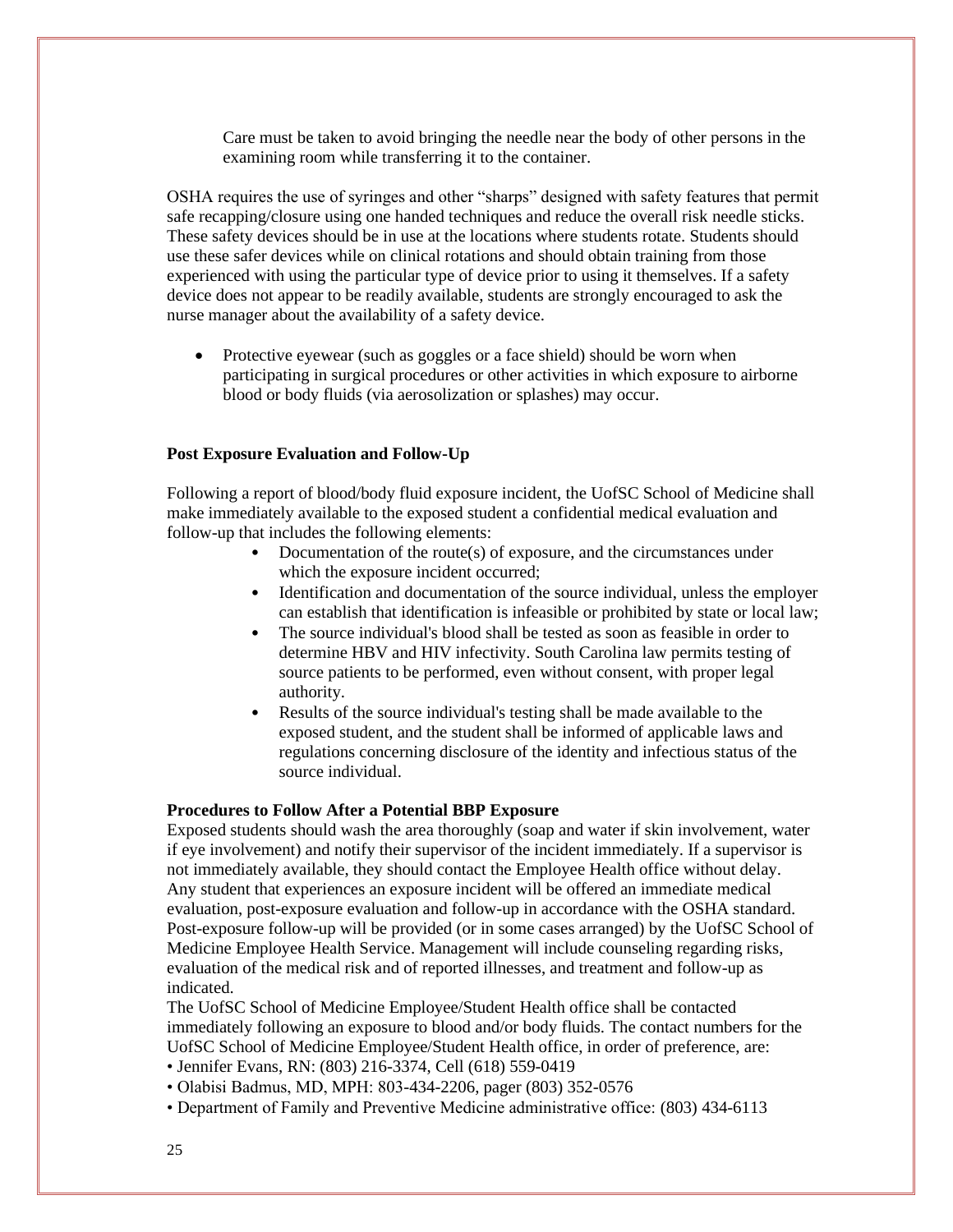The exposed student may or may not need to present in person to the Employee/Student Health office, depending on the nature of the exposure and the availability of the 'source patient' for testing. The student will be instructed by Employee/Student Health staff regarding whether a face to face consultation is necessary. The Employee/Student Health office is located in the Department of Family and Preventive Medicine at 3209 Colonial Drive, Columbia, SC 29203.

Students with exposures occurring after 4:00 p.m., on weekends or holidays, or in a facility other than the UofSC School of Medicine or Prisma Health, should immediately report the exposure to the supervisor/charge nurse and follow institutional policies for notifying the appropriate employee health, infection control, or clinical administrator of the facility in which the individual is working. The UofSC School of Medicine Employee Health office should be notified of the exposure as soon as possible.

For students rotating at the Dorn Department of Veterans Affairs Medical Center (DVAMC), specific instructions are:

Dorn Department of Veterans Affairs Medical Center (DVAMC):

During working hours, the student should immediately report to the Employee Health Clinic (call ext. 6530 or pager 084, Room 1B116 [Bldg. 22]) for evaluation and treatment. After working hours, report to the DVAMC Urgent Care. If there is a problem receiving treatment at the Urgent Care, the student should call the Medical Officer of the Day (MOD) directly or by asking the operator to page him/her.

As soon as possible on the next business day, the student should notify Jennifer Evans, RN, the employee health nurse at the UofSC School of Medicine Employee/Student Heath Office (803) 216-3374; Cell (618) 559-0419.

#### **Collection and testing of blood from the Source Patients for HCV, HBV and HIV**

In order to properly evaluate a student following an exposure to potentially infectious blood or body fluid, testing for blood-borne pathogen infection should be conducted on the "source patient," assuming the source of the exposure is known. Each clinical department should have a protocol to follow that includes testing of the "source patient" for infection with HIV, hepatitis B, and hepatitis C. The student's supervisor and/or clinical staff in the department should be able to ensure that the proper tests are ordered without delay. The source patient tests to order are:

- Rapid HIV antibody
- Hepatitis B surface antigen
- Hepatitis C antibody

If there are any questions regarding what tests should be ordered or how to order them, or if the student is unable to find a supervisor or clinical employee who can order the needed tests, he/she should call the UofSC School of Medicine Employee/Student Health nurse right away at 803-434- 2479 or page her at 803-303-0035. To expedite the process, the student should know the patient's name and medical record number.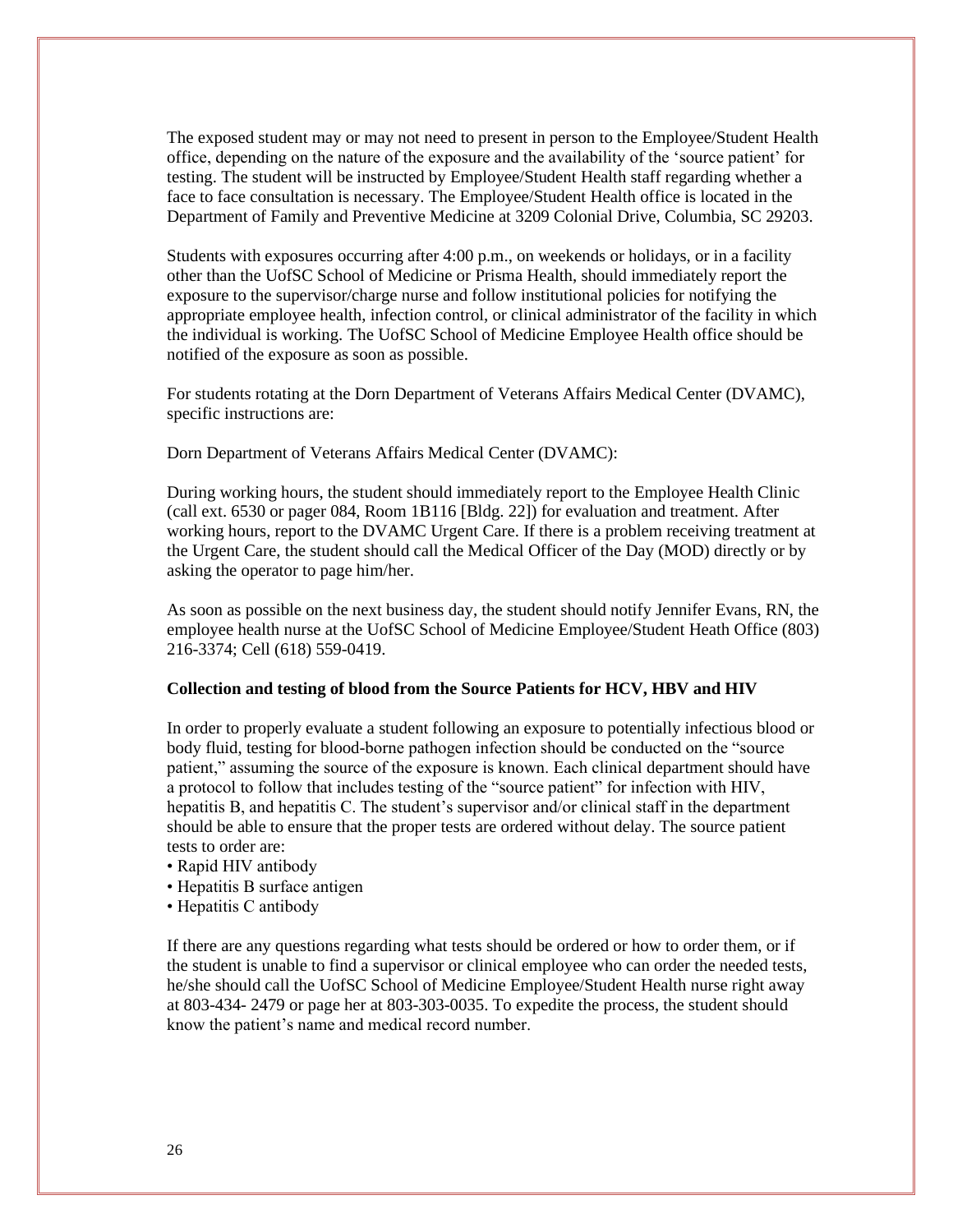#### **Post-Exposure Collection and testing of blood from Student for HCV, HBV and HIV**

Testing the student is not necessary unless the source patient tests positive for a blood-borne infection. If the source patient tests positive for one of the above infections, the exposed student's blood shall be collected as soon as feasible and tested.

Post-exposure prophylaxis, when medically indicated, will be provided as recommended by the U.S. Public Health Service.

#### **Prevention of Other Infections in the Healthcare Setting**

A number of other significant infections can be acquired in the healthcare setting. For this reason, frequent handwashing and/or hand cleansing with antimicrobial cleansers is recommended. In addition, all isolation requirements must be observed. Patients who are on isolation should be identified by the healthcare institution, and the types of precautions necessary should be described outside the patient's room. Students are required to abide by all isolation/infection control policies of the institution where they are rotating.

When in contact with patients with certain respiratory infections, the use of OSHA-certified N-95 respirators is required. All physician assistant students must undergo respirator fit testing prior to beginning of their clinical rotations. Students should only use the specific model and size of respirator for which they were fitted. Those who have a beard or did not pass fit testing must use a powered air purifying respirator (PAPR) rather than the N-95 mask and should familiarize themselves ahead of time with the procedures for obtaining a PAPR if needed, in the institution where they are rotating.

Regardless of the location of care, physician assistant students should identify themselves specifically as UofSC SOM PA students seeking evaluation and treatment for educationrelated exposures. Students will not be held financially responsible for any infectious or environmental hazards that they are exposed to and required treatment.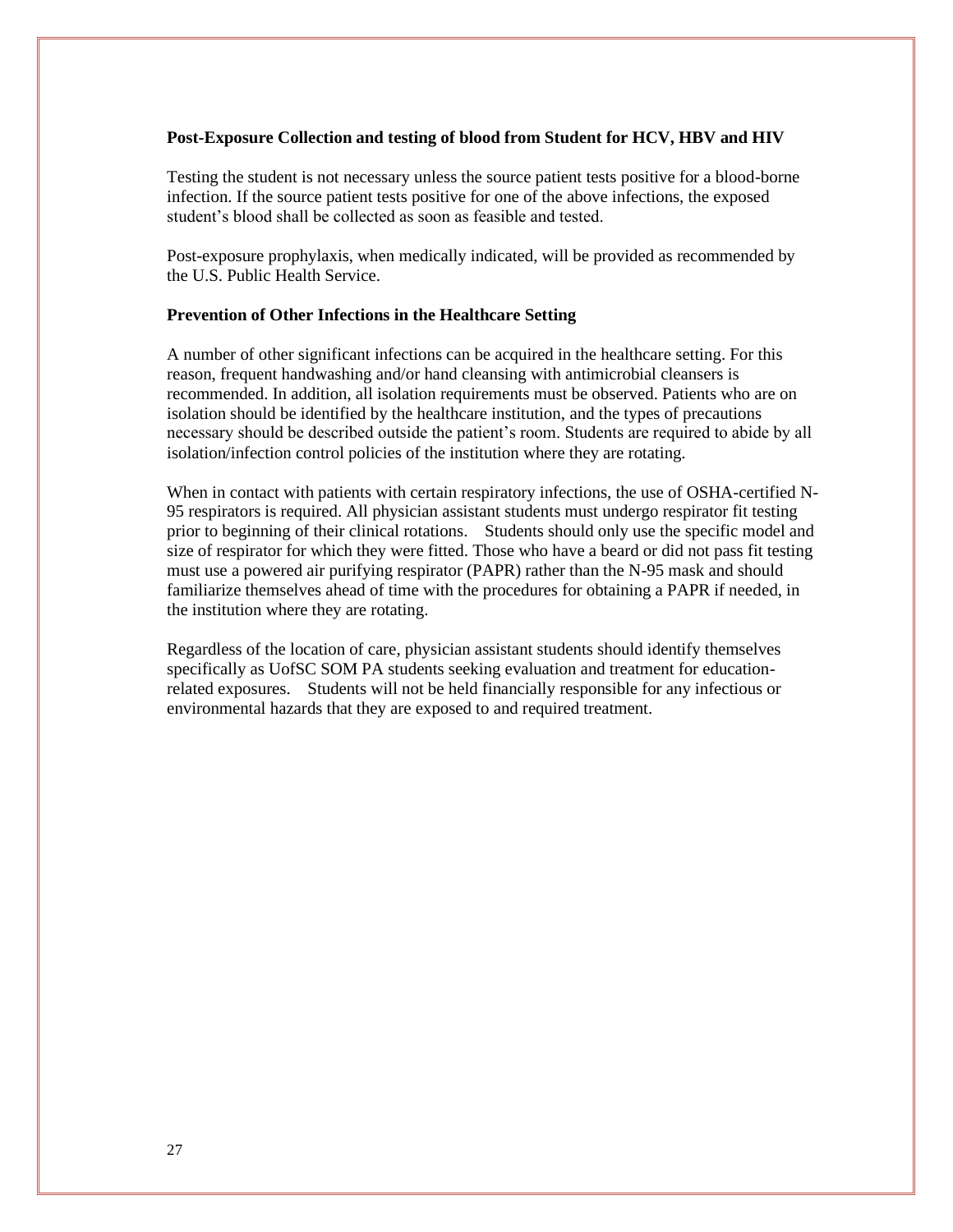#### **SECTION 5 ATTENDANCE POLICY**

#### **Student Load**

Physician assistant education is a full-time endeavor. The academic year schedule is Monday thru Friday, 8:00 am to 5:00 pm. Students enrolled in the PA Program are required to participate in all scheduled classes and should expect to be available during these hours.

#### **Program of Study**

Study is designed to deliver the essential academic and clinical education necessary to prepare students for their professional roles and to satisfy the eligibility requirements to sit for the Physician Assistant National Certifying Examination (PANCE). The Program is divided into four didactic semesters over a 15 month period and three clinical semesters over a 12 month period.

#### **Student Work Policy**

- 1. Students are discouraged from working in any form of employment while enrolled in the UofSC PA program.<sup>18</sup>
- 2. Outside activities and working are not considered to be valid excuses for poor academic performance or lack of attendance at required PA program activities.
- 3. PA students may not work for the program and will never substitute for or function as instructional faculty, clinical or administrative staff*.* 19,20
- 4. Students enrolled in the PA program cannot substitute for practicing physician assistants or provide unsupervised services common to a certified PA while at any learning or employment site while enrolled in the program.<sup>20</sup>
- 5. Students are not staff or employees of the program while in the role of a student and as a result may not earn a stipend or salary for their services as a physician assistant student.
- 6. Students credentialed as other non-PA professionals cannot substitute as faculty or staff in their credentialed discipline while in the role of a physician assistant student.
- 7. Students failing to follow the above Student Work Policy will be subject to disciplinary action including the range of probation to dismissal from the program.

#### **General PA Program Attendance Policies and Procedures**

- 1. Classroom attendance is MANDATORY except for emergencies.
	- a. Only in cases of a family emergency, personal illness, injury, or mental health issues will you be excused. Absences or potential absences will be evaluated on a case-by-case basis at the discretion of the Directors of Didactic and Clinical Education, Program Director, and/or clinical preceptor.
	- b. Business appointments, routine dental and medical appointments, weddings, graduations, and other social events are NOT valid reasons for absenteeism. However, it is understood that unforeseen incidents do occur during this program that will require a student to miss class. We will allow one personal day per semester and prior notice is required. Partially missed days will count as a full personal day.
	- c. Absences due to illness of two consecutive days or longer will require clearance to excuse the absence and return to the program.
	- d. Clearance must be completed by a licensed physician, PA, NP, or mental health provider and submitted to the program for inclusion in the student file. This cannot be issued by clergy, family, or a faculty member.
	- e. In the event of the passing of an immediate family member, an excused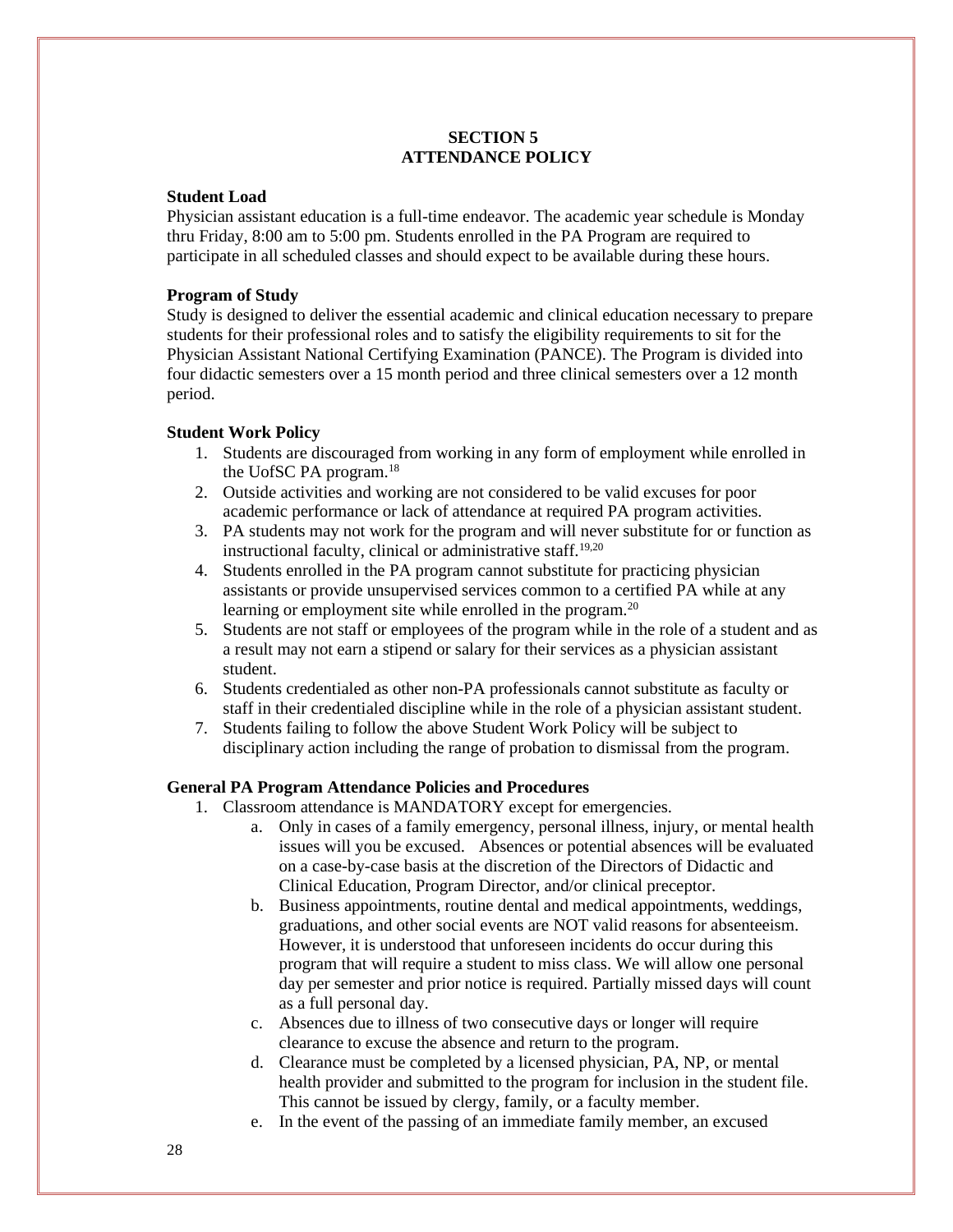absence of three days will be allowed for bereavement.

- f. The final determination of any absence or "true emergency" will be at the discretion of the Directors of Didactic and Clinical Education and/or Program Director.
- g. Being absent on the day of a test or practical exam is an unexcused absence and you will receive a grade of zero unless you can provide documentation that explains why the absence should be excused.
- 2. A student MUST notify the Director of Didactic Education the night before or by 8:00 AM the day of the absence by calling (803) 216-3961 and leaving a message. The student must do this for every day that they are absent. Sending a message through a classmate is NOT acceptable.
- 3. The consequences for excessive absences greater than two days (whether excused or unexcused) will be determined by the Director of Didactic Education and the SPPC.
	- The responsibility for notifying the Director of Didactic Education of anticipated absences, reasons for emergency absences, and how all assignments will be completed, rests entirely on the student.
	- PA program faculty and course directors outside the program are not expected or required to give make-up exams or quizzes for unexcused absences.
	- If a student chooses to take unexcused absences, each day missed will result in one point being deducted from the final course grade in all PA program courses (excluding Anatomy and Physiology). Greater than two unexcused absences will result in a meeting with the SPPC and may result in a disciplinary action, failing grades, and possible dismissal from the program.

#### **Tardy Policy**

Students should arrive 10 minutes before any scheduled event. Faculty has the discretion of not allowing a student to enter the classroom after class begins. Documentation will be maintained in the student's file and will be one component of the professional reference given to all perspective employees. Excessive tardiness will be considered a professionalism issue and the student will be referred to the SPPC for violations greater than three instances.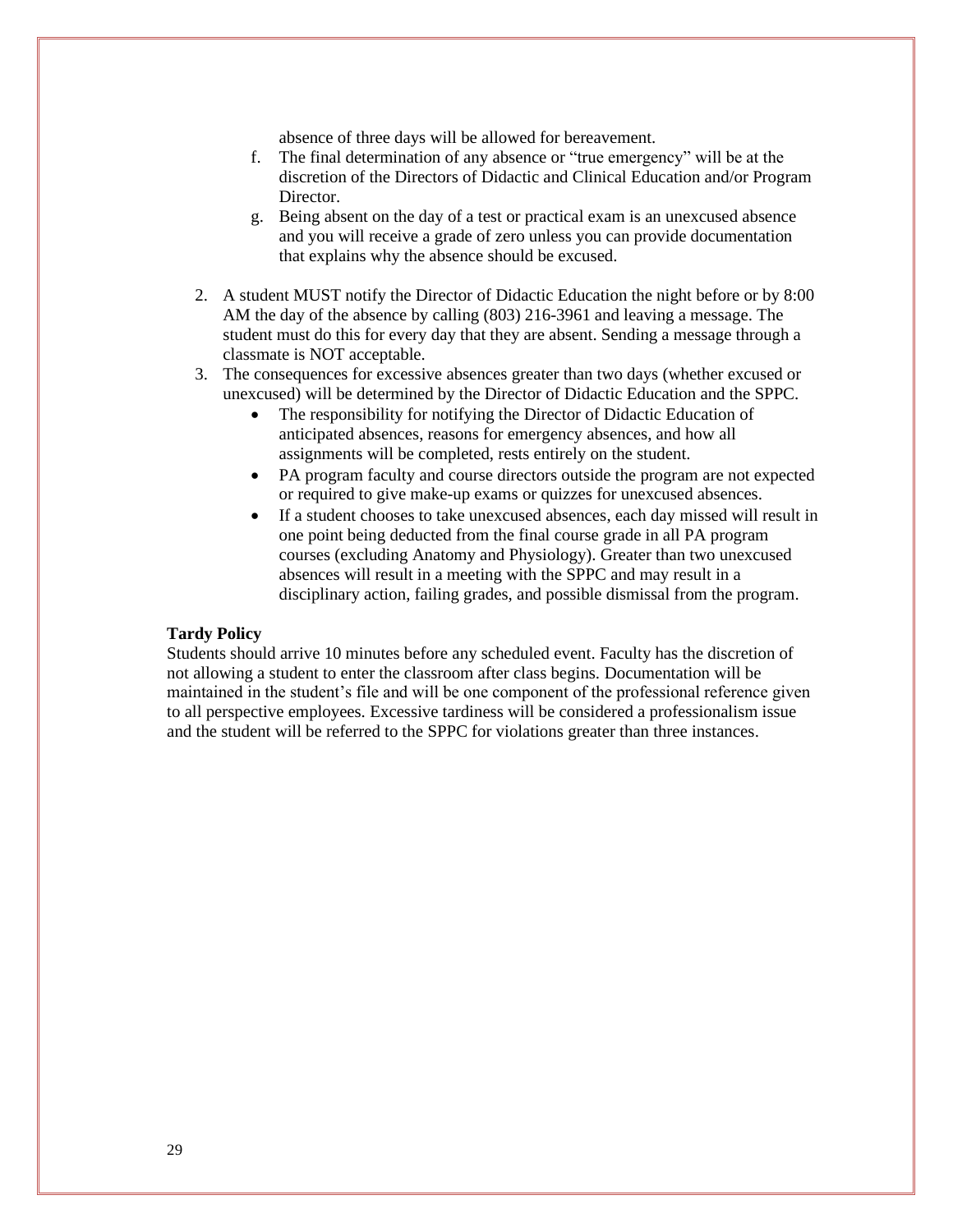#### **SECTION 6 DIDACTIC COURSE OF STUDY AND CURRICULAR COMPONENTS<sup>21</sup>**

Unless otherwise stated, all courses must be successfully completed in sequence and during the semester offered in order to progress to the next semester<sup>8</sup>

# **Didactic Year**

#### **PA Program Curriculum:**

| Spring Year 1   |                                   |                 |
|-----------------|-----------------------------------|-----------------|
| <b>PHPH 701</b> | Physiology for Health Sciences    | 6 credit hours  |
| <b>BMSC 740</b> | Human Anatomy for Health Sciences | 6 credit hours  |
| <b>BMSC 745</b> | Medical Interviewing              | 2 credit hours  |
| <b>BMSC 753</b> | <b>PA Professional Practice</b>   | 1 credit hour   |
| Total:          |                                   | 15 credit hours |

| Summer Year 1   |                                                |                 |
|-----------------|------------------------------------------------|-----------------|
| <b>BMSC 766</b> | <b>PA Clinical Medicine and Therapeutics I</b> | 7 credit hours  |
| <b>BMSC 746</b> | <b>Physical Diagnosis</b>                      | 6 credit hours  |
| <b>BMSC 755</b> | Medical Genetics and Laboratory Diagnostics    | 2 credit hours  |
| <b>BMSC 752</b> | Medical Law and Ethics                         | 2 credit hours  |
|                 |                                                | 17 credit hours |

| Fall Year 1     |                                             |                 |
|-----------------|---------------------------------------------|-----------------|
| <b>BMSC 767</b> | PA Clinical Medicine and Therapeutics II    | 6 credit hours  |
| <b>BMSC 768</b> | PA Clinical Medicine and Therapeutics III   | 6 credit hours  |
| <b>BMSC 751</b> | Behavioral Medicine                         | 2 credit hours  |
| <b>BMSC 756</b> | Advancing Medical Practice through Research | 3 credit hours  |
| <b>BMSC 747</b> | Diagnostic Testing                          | 2 credit hours  |
| Total:          |                                             | 19 credit hours |

| Spring Year 2   |                                          |                 |
|-----------------|------------------------------------------|-----------------|
| <b>BMSC 769</b> | PA Clinical Medicine and Therapeutics IV | 7 credit hours  |
| <b>BMSC 770</b> | Clinical Skills Lab                      | 3 credit hours  |
| <b>BMSC 748</b> | Surgery and Emergency Medicine           | 2 credit hours  |
| <b>BMSC 743</b> | Clinical Immersion for PAs               | 2 credit hours  |
| <b>BMSC 744</b> | Interprofessional Seminar                | 1 credit hour   |
| <b>BMSC 749</b> | Clinical Medicine Across the Lifespan    | 2 credit hours  |
| Total:          |                                          | 17 credit hours |

#### **SECTION 7 STUDENT SUPPORT SERVICES**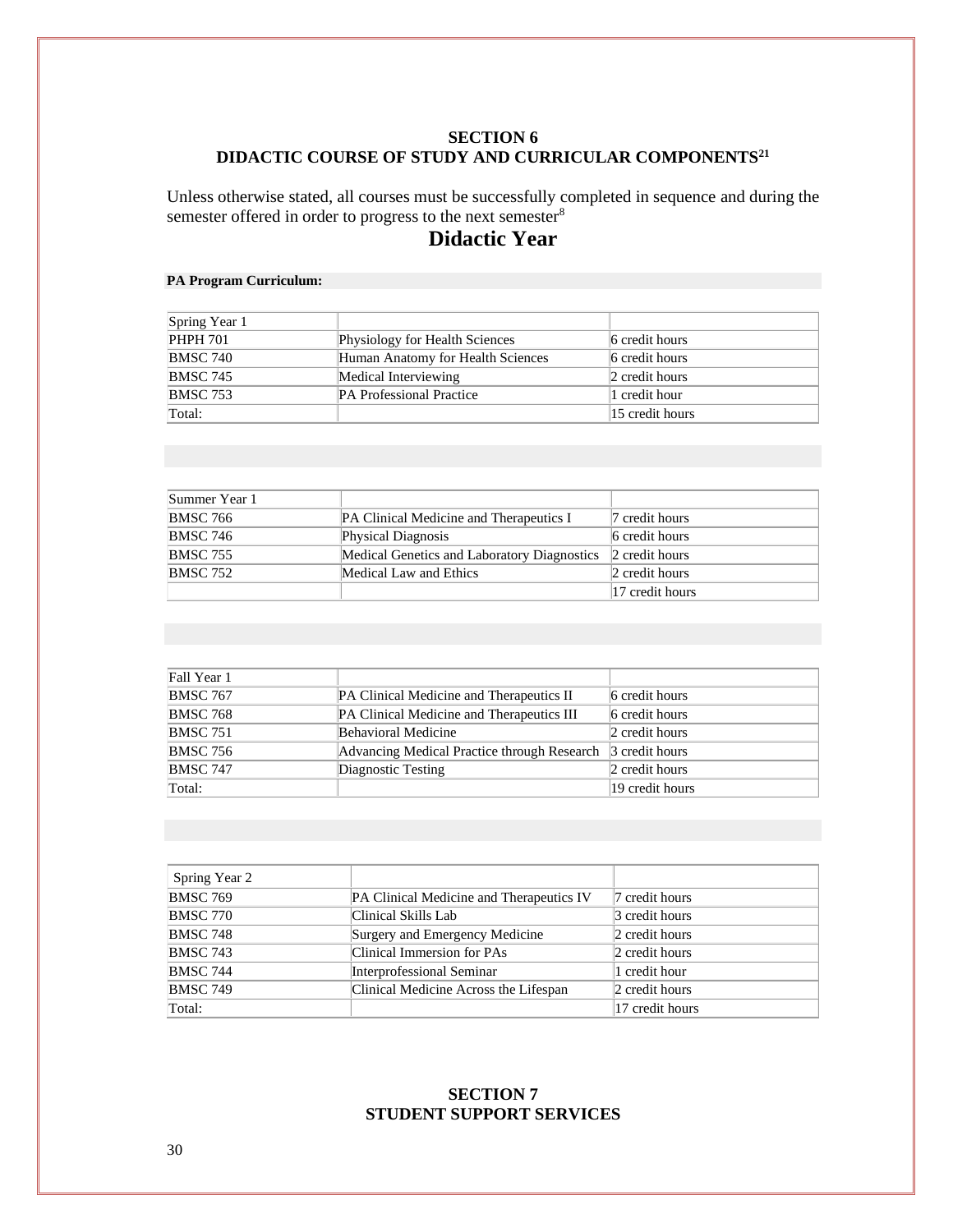#### **Student Disability Resource Center**

The Student Disability Resource Center (SDRC) empowers students to manage challenges and limitations imposed by disabilities. Our professionally trained staff provides students with exceptional services as they transition to college or continue their studies at the University. The office serves students with learning, physical, health, or psychiatric disabilities in managing the varying demands of the University experience. In addition to serving students, the staff assists the University community in making programs, services, and activities accessible for everyone.

For students registered with the SDRC, visit the **SDRC** homepage.

To apply for accommodations, to request forms or additional information, please visit the [Register With Us](https://sc.edu/about/offices_and_divisions/student_disability_resource_center/register_with_us/index.php) page for more information. If you are planning on applying for accommodations, you should start the application process as soon as you are admitted to the university.

#### **Student Registration Checklist**

The registration process can take 2 or more weeks to complete. Although parents and others may assist, students should complete the application themselves and must attend their SDRC orientation. Generally, the steps in the registration process are:

- 1. **Complete the** [Application Process](https://sc.edu/about/offices_and_divisions/student_disability_resource_center/register_with_us/application_process/index.php)**.** Don't forget to **print a copy for your records**  before submitting.
- 2. In addition to the information you provide to us on the application, **documentation related to your disability is also needed** to assist in determining the appropriate accommodations to help you be successful. Please refer to the [Request Accommodations](https://sc.edu/about/offices_and_divisions/student_disability_resource_center/request_accommodations/index.php) page for further information.
- **3. Send the documentation to our office:**

ATTACHED to the online application form. FAX to (803) 777-6741 EMAIL to [sasds@mailbox.sc.edu](mailto:sasds@mailbox.sc.edu) IN PERSON at LeConte College, Room 112A

Please remember to include your full name and date of birth on all documentation. Your medical provider may also submit the documentation directly to our office. If your documentation is not sufficient, we may request more from you. The faster this part of the process is completed, the better.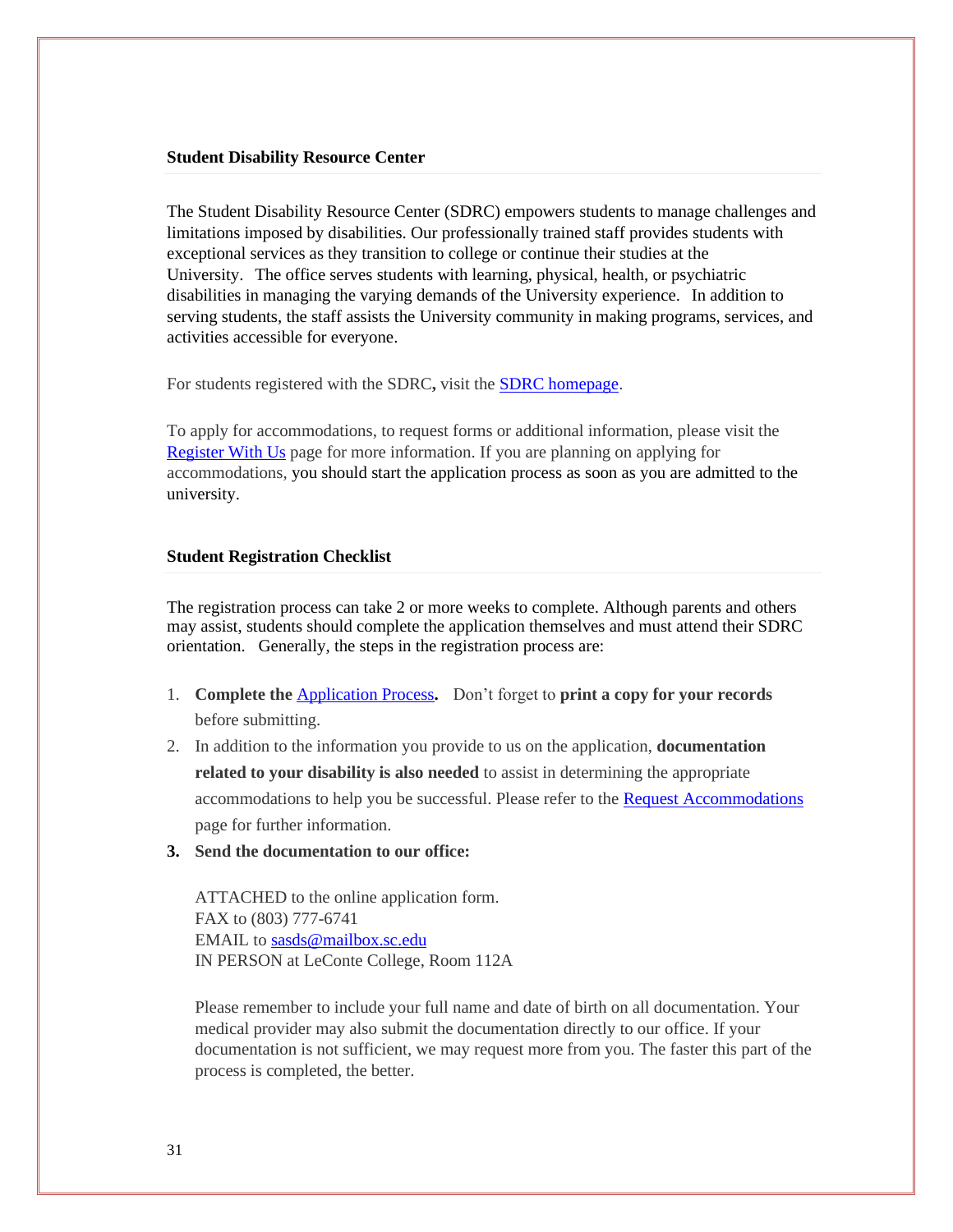- 4. When we have received all documentation, you will get a letter from our office telling you that your file is complete and in process. This part of the process can take 2 or more weeks.
- 5. Once your file is reviewed, you will get an email from our office requesting that you call the office at (803) 777-6142 to schedule your SDRC Orientation. Please note that you will not be able to access services without completing this step.
- 6. Attend OSDS Orientation.

Your registration will then be complete. At that point, you will be able to access accommodations through our office to help you succeed.

If you have any questions or concerns about the process, please do not hesitate to call our office at (803) 777-6142 or email us at [sasds@mailbox.sc.edu.](mailto:sasds@mailbox.sc.edu)

Educational Testing Marc Harari, PhD Comprehensive Psychological Services [Comprehensive Psychological Services Website](http://www.comppsychsc.com/) (803) 422-0017

Multiple services are offered for students through UofSC, a complete listing is provided at: Office of the Provost - [Policies and Procedures](https://sc.edu/about/offices_and_divisions/provost/policiesandprocedures/universitypolicies/policies_and_procedures_manual/index.php)

#### **UofSC Student Health Services<sup>22</sup>**

Multiple services are offered through the UofSC Student Health Center including medical, mental health (counseling and psychiatry), and wellness & prevention. A complete listing is available at their website:

[Student Health Services](https://www.sa.sc.edu/shs/) Phone: (803) 777-3175

PA Program principal faculty, the program director, and the medical director are NOT allowed to participate as a PA student's health care provider unless it is an emergency - please do not ask any faculty member to consult on a personal health issue or see them in a clinical setting.<sup>23</sup>

PA faculty, staff, and students may contact UofSC Counseling & Psychiatry at (803) 777-5223 to make a same day referral or after hours crisis for students to address urgent personal issues which may impact their progress in the PA Program.<sup>22</sup>

#### **Student Care and Outreach Team<sup>22</sup>**

If you are ever imminently concerned about someone's health, well-being, or safety, submit a Care Team referral. Anyone who feels a student is a risk to themselves or the community can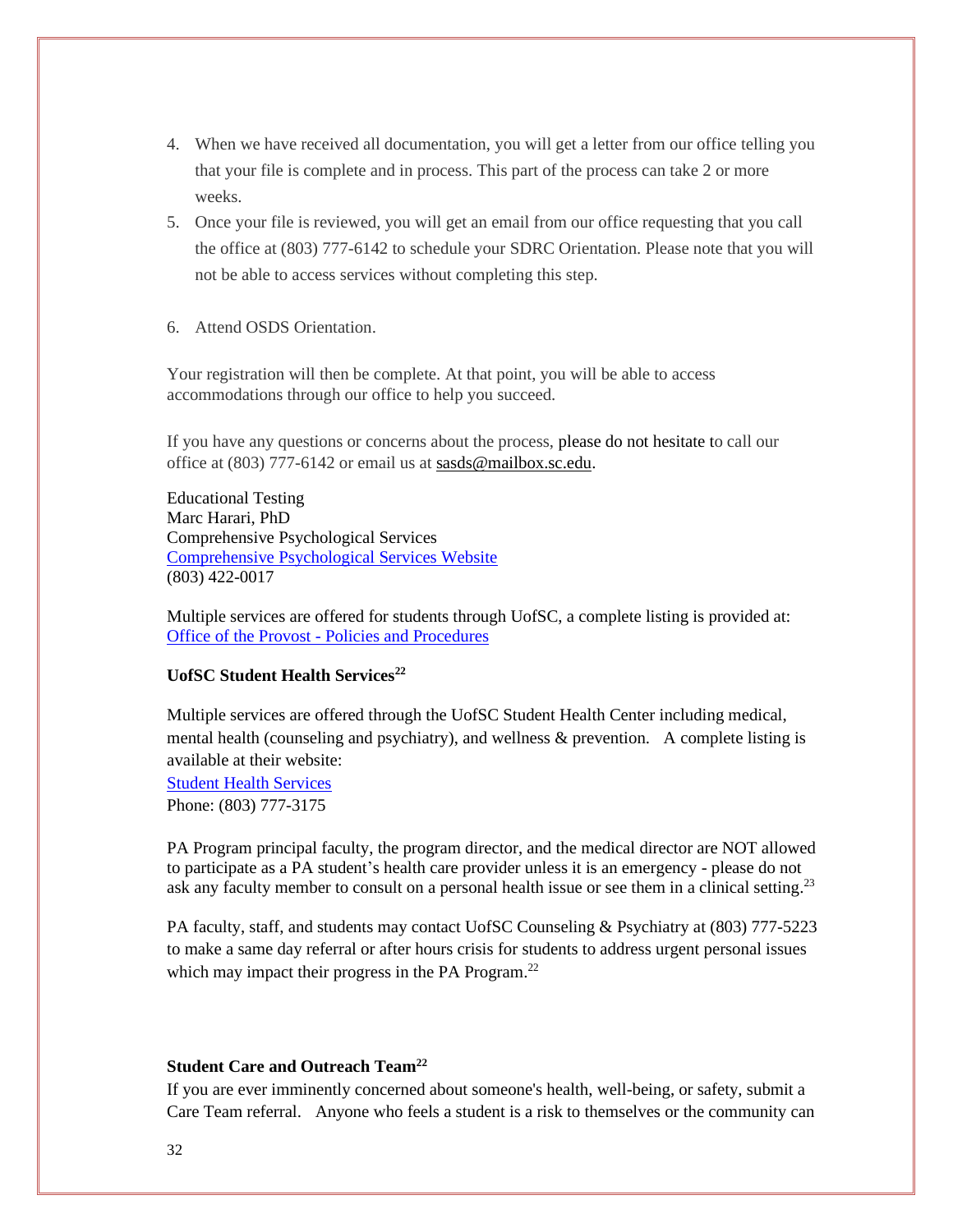make a Care Team referral; including students, parents, faculty and staff, and other community members.

[Student Care and Outreach \(Care Team\)](https://www.sc.edu/about/offices_and_divisions/student_affairs/our_initiatives/health_wellness_and_safety/student_care_and_outreach_team/index.php)

#### [Student Care and Outreach Team Incident Report](https://cm.maxient.com/reportingform.php?UnivofSouthCarolina&layout_id=3)

#### **Campus Ministry**

Spiritual guidance can be found on campus utilizing this website: [Garnet Gate](https://garnetgate.sa.sc.edu/) and searching "ministry".

#### **Chemical Dependency**

**Definitions.** Substance abuse is characterized as insidious, progressive, chronic, malignant, primary, family-centered, and treatable. The medical consequences resulting from impairment from substance abuse range from a mild hangover to death due to bleeding, infection, or trauma. For students, impairment is defined as recurring trouble associated with alcohol or drug abuse; the trouble may occur in any of several domains, including interpersonal (family or other relationships), educational, legal, financial, or medical. Examples include the range of behaviors from absences from class, clinical clerkships, and electives; repeated lateness in the initiation or completion of assigned responsibilities; binge drinking to violence while under the influence of chemicals; traffic accidents and arrests for driving under the influence; attempts to reduce chemical use; receipt of criticism about alcohol and/or drug use from fellow students, faculty members, medical residents, and other clinical supervisors; and, most especially, the student's continued drinking and/or drug use in spite of adverse consequences.

**Sources of assistance.** Confidential assistance for students with suspected chemical dependency impairment may be obtained from any of the following sources:

Students concerned about their use/abuse of chemical substances and/or that of their peers may obtain confidential assistance by contacting UofSC Counseling and Psychiatry (803) 777-5223, the Psychological Services Center (803) 777-7302 or the Thomson Student Health Center (803) 777-3175, all on the Columbia campus of the University of South Carolina. Additionally, the School of Medicine Department of Neuropsychiatry and Behavioral Science (803) 434-4300 provides confidential assessment, referral, and treatment.

Other resources: A comprehensive listing of statewide educational, counseling, and referral resources for problems related to chemical dependency is available from the Department of Neuropsychiatry and Behavioral Science; see above. An additional list of resources is published annually by the University of South Carolina in the Carolina Community: Student Handbook and Policy Guide. The Carolina Community also contains those university policies and procedures relating to the use of alcohol and other drugs to which all enrolled university students are subject as members of the University community.

#### **Harassment Policies and Procedures24**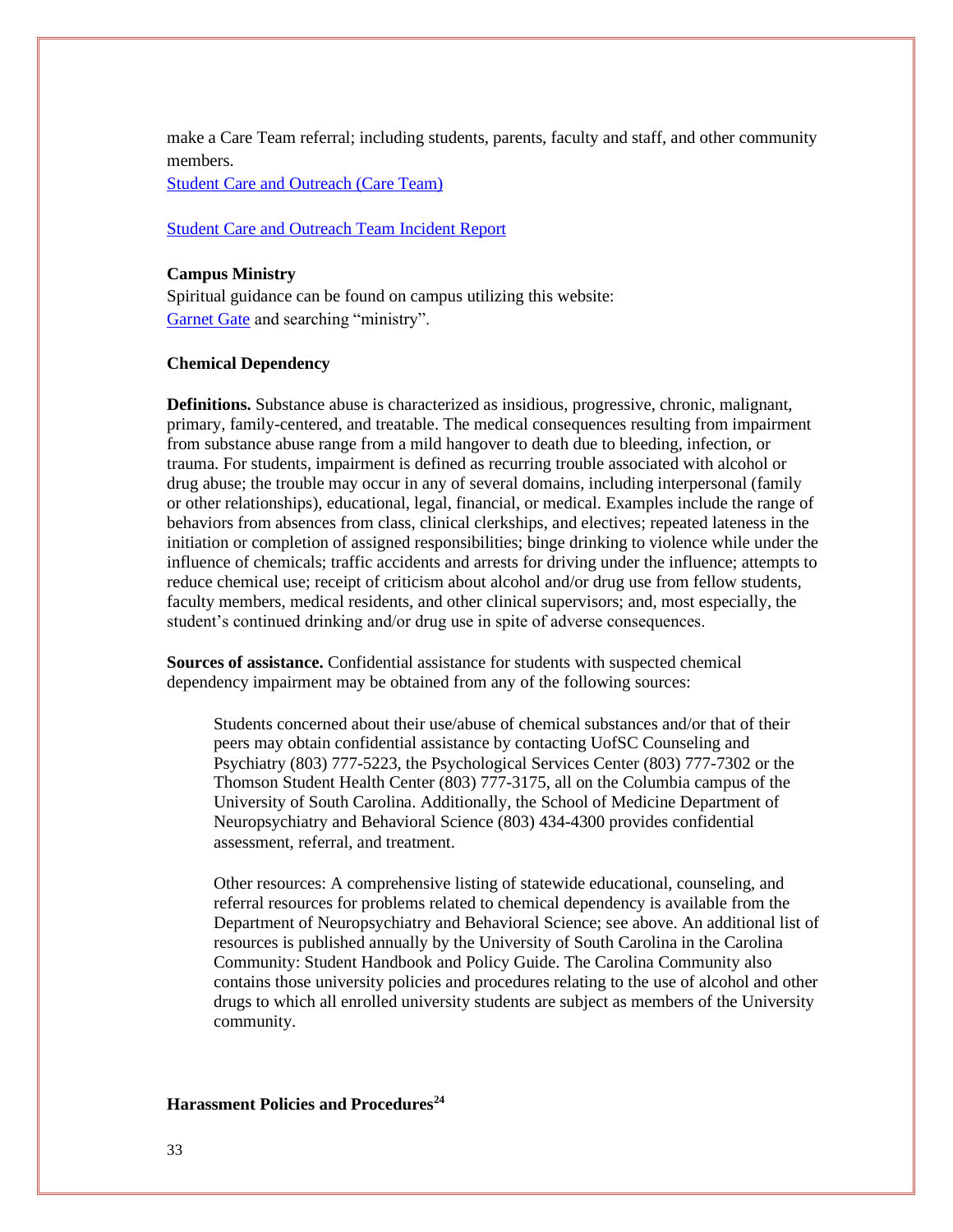Medical offices, operating rooms, emergency rooms and hospitals are all institutions where the very serious business of taking care of people's health and lives occur. Employees often use humor as a means of stress relief; however, their humor should never make another person feel as though they have been harassed or create a hostile work environment. If an incident occurs where you feel in imminent danger, clearly communicate your distress by any means possible, remove yourself from the situation, and call 911. If you feel that an incident has occurred that is not one of imminent danger, you should report the incident to the Director of Clinical Education and UofSC's Office of Diversity, Equity and Inclusion.

[Report and Incident Process](https://www.sc.edu/about/offices_and_divisions/diversity_equity_and_inclusion/report_an_incident/index.php)

#### **Sexual Harassment<sup>24</sup>**

The UofSC PA program recognizes that harassment on the basis of sex is a violation of the law. The University of South Carolina School of Medicine is committed to an environment free from explicit and/or implicit coercive sexual behavior used to affect the well-being of members of this academic community. Sexual harassment is unacceptable and grounds for disciplinary action. Students who wish to file a complaint alleging Sexual Harassment should do so by contacting the office of Equal Opportunity Programs. Persons observing sexual harassment should also report the matter to the office Equal Opportunity Programs.

[Equal Opportunity Programs](https://www.sc.edu/about/offices_and_divisions/equal_opportunities_programs/policies/index.php) homepage

#### M**edical Insurance**

Students enrolled in the UofSC School of Medicine Physician Assistant Program are required to have a current medical insurance policy in effect at the time of matriculation and throughout the academic year and to provide the UofSC PA program with verification and proof of insurance or must sign a formal declaration waiver form.

A comprehensive health insurance policy is made available by Pearce & Pearce, Inc. through the University of South Carolina for students and their spouses and/or children. Brochures and registration materials are available to all students. The policy is in effect from August 1st to July 31st, with fee payment due at the time of fall and spring registrations.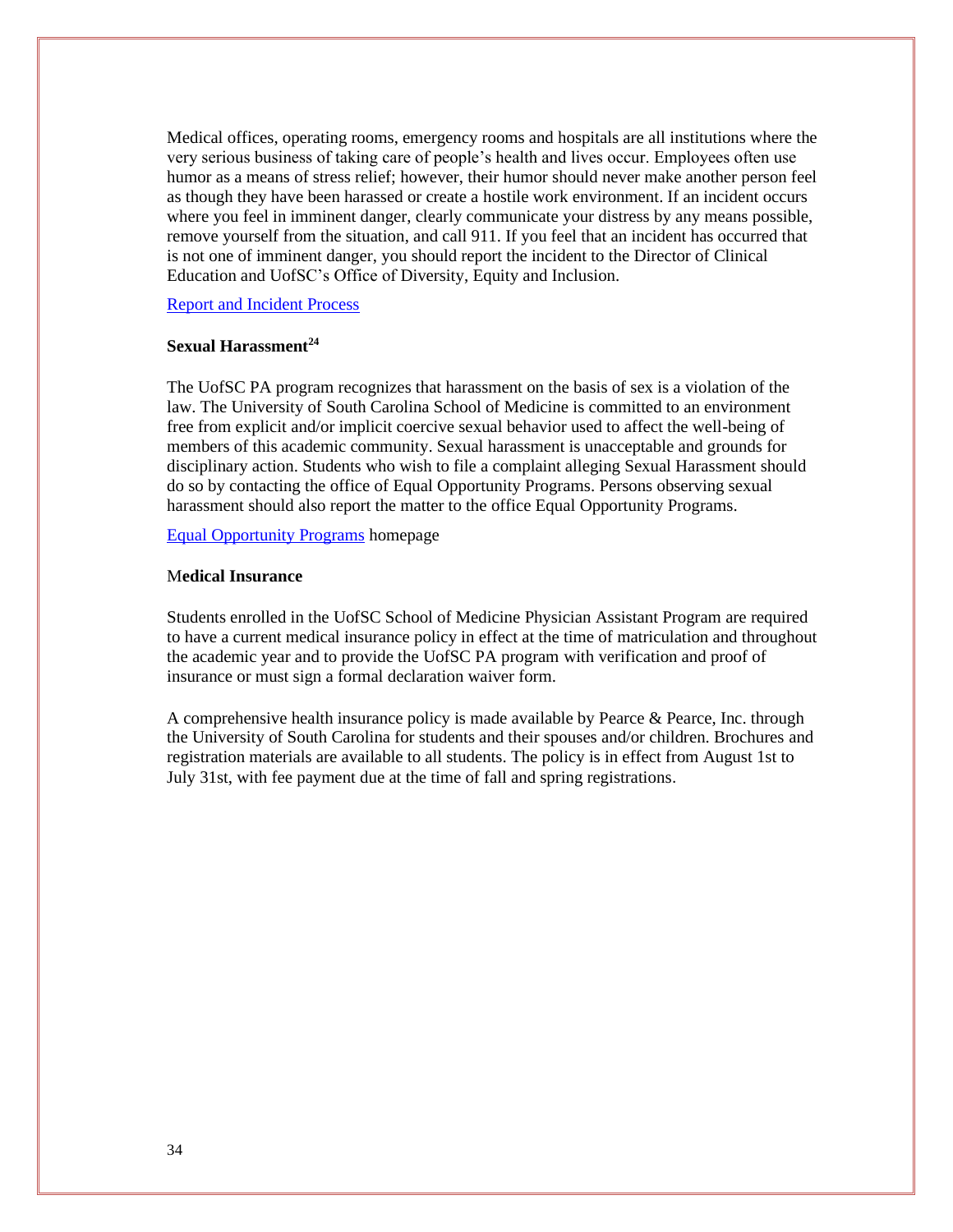#### **SECTION 8 STUDENT MISTREATMENT POLICY**

The PA Program is dually housed in the School of Medicine and The Graduate School. The educational program has been developed to support and encourage the collegiality and professionalism essential to an effective learning environment. Students who believe that they have been punitively assessed or mistreated because of religion, race, ethnicity, gender, sexual orientation, age or other factors have access to the Graduate School ombuds, currently Dale Moore.

[Graduate School Ombuds](https://sc.edu/study/colleges_schools/graduate_school/opportunities_support/ombuds/index.php) homepage

His contact information is e-mail: [dm@mailbox.sc.edu](mailto:dm@mailbox.sc.edu) Phone: (803) 777-4243

The ombudspersons are empowered to receive and investigate reports of mistreatment in a completely confidential manner, to mediate between the parties involved, and, in the event mediation is not successful, to make recommendations directly to the Senior Associate Dean of the Graduate School regarding appropriate resolution of any complaints.

The use of the ombudspersons' services to resolve a complaint represents a form of alternate dispute resolution. For this reason, the services of the ombudspersons will no longer be available to a student once that student engages an attorney to initiate legal action against the School of Medicine, the University of South Carolina, or the employees of those institutions.

Other resources:

Academic grievances: [Academic Grievance Policy](http://www.sc.edu/policies/ppm/staf630.pdf) Non-Academic grievances: [Non-academic Student Grievance Policy](http://www.sc.edu/policies/ppm/staf627.pdf) Graduate School Grievances, Appeals and Petitions Form: Graduate - [Grievances, Appeals,](https://www.sc.edu/study/colleges_schools/graduate_school/documents/g-gap.pdf)  [and Petitions Form](https://www.sc.edu/study/colleges_schools/graduate_school/documents/g-gap.pdf) Sexual Harassment: [Sexual Harassment Policy](http://www.sc.edu/policies/ppm/eop102.pdf) Bias or hate incident: [Report an Incident](https://www.sc.edu/about/offices_and_divisions/diversity_equity_and_inclusion/report_an_incident/index.php) Policies related to student relationship violence, stalking, and harassment are available online: [Relationship Violence, Stalking, and Harassment Policy](http://www.sc.edu/policies/ppm/staf109.pdf)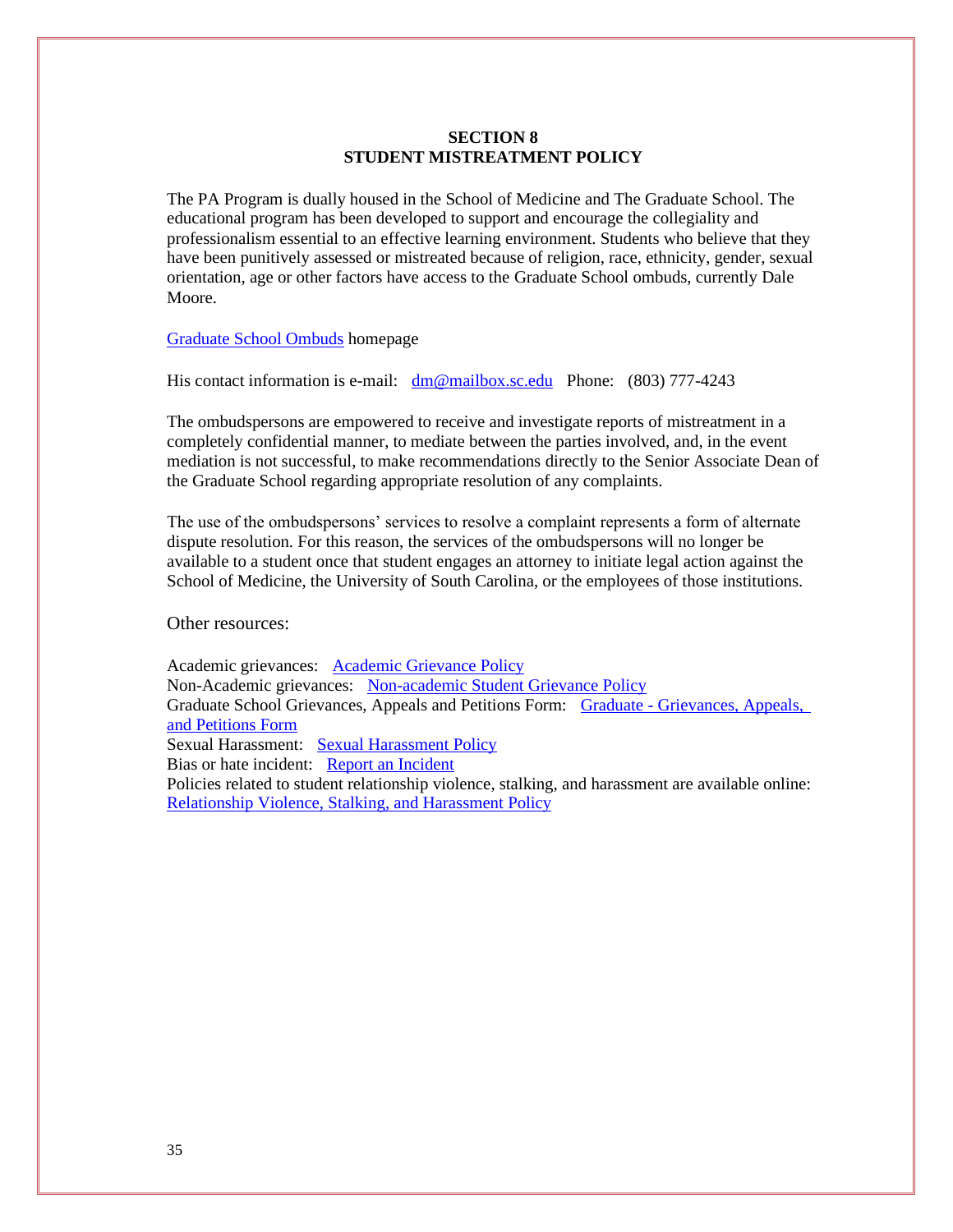#### **UofSC Honor Code**

It is the responsibility of every student at the University of South Carolina Columbia to adhere steadfastly to truthfulness and to avoid dishonesty, fraud, or deceit of any type in connection with any academic program. Any student who violates this Honor Code or who knowingly assists another to violate this Honor Code shall be subject to discipline.

[Academic Responsibility -](http://www.sc.edu/policies/ppm/staf625.pdf) The Honor Code

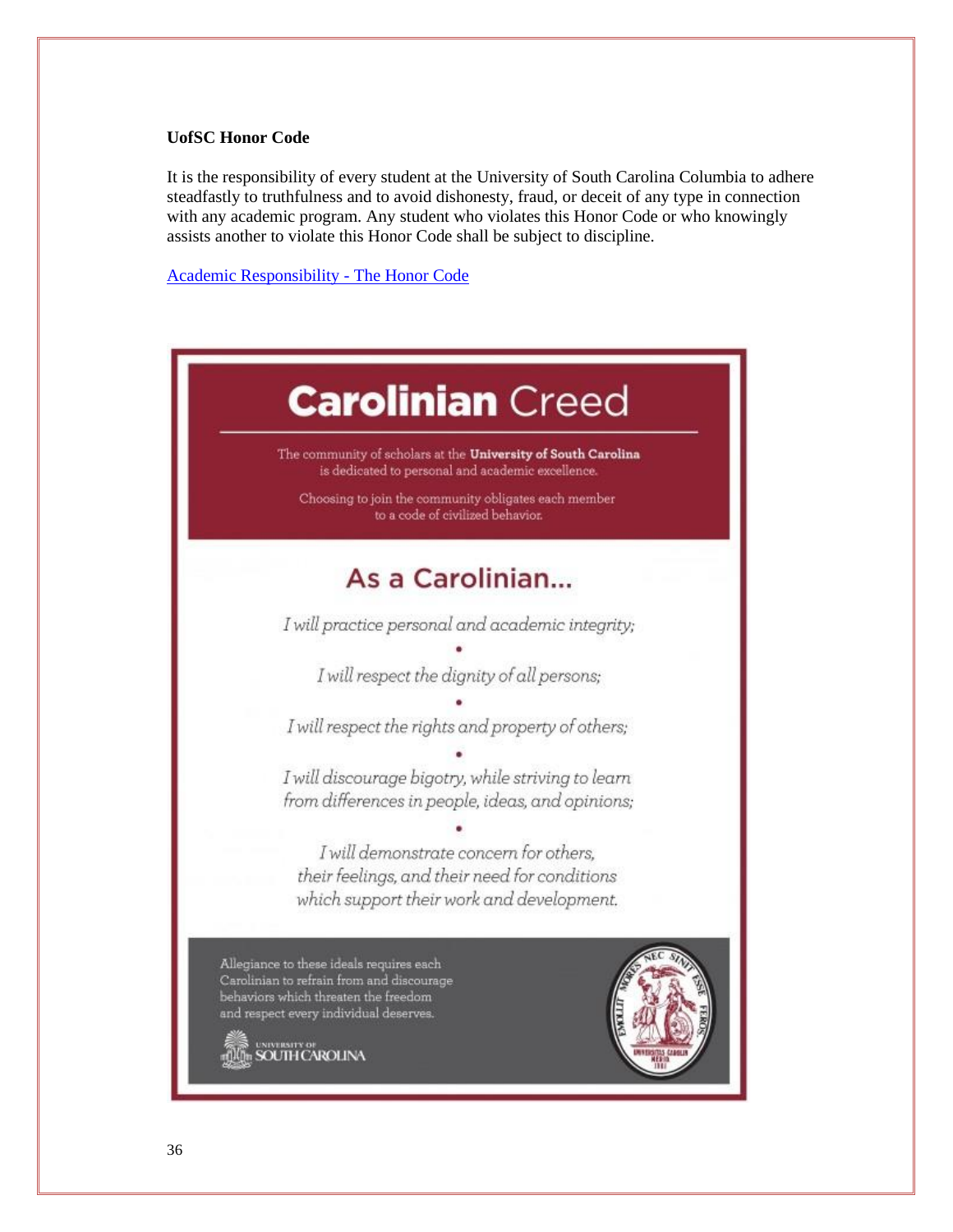

**School of Medicine** 

# **UofSC Honor Code and Carolinian Creed Acknowledgement Form**

The UofSC SOM Physician Assistant Studies Program

My signature below serves two purposes:

First, it acknowledges my receipt of the UofSC Honor Code and Carolinian Creed.

Second, it confirms my willingness to conduct myself accordingly.

Student Name (Printed Legibly)

Student Signature

**Date**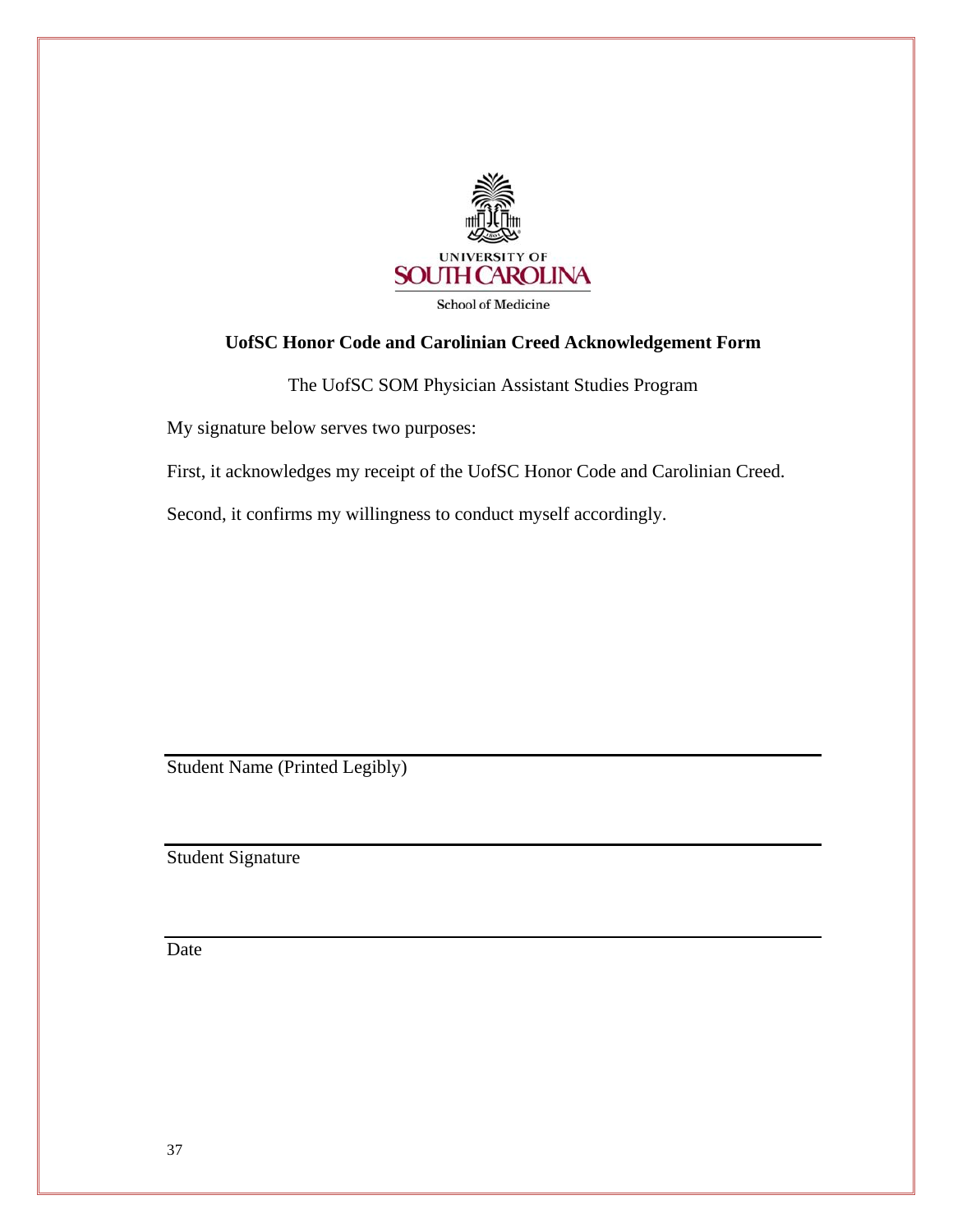

**School of Medicine** 

#### **Student Handbook Acknowledgement Form**

The UofSC SOM Physician Assistant Program

My signature below serves two purposes:

First, it acknowledges my receipt of the UofSC Physician Assistant Didactic Student Handbook and that I was given ample time to read as well as discuss any questions I have regarding the content therein with the program faculty and administration.

Second, it confirms my willingness to adhere to the policies and procedures outlined in the program's physician assistant student handbook.

Student Name (Printed Legibly)

Student Signature

**Date**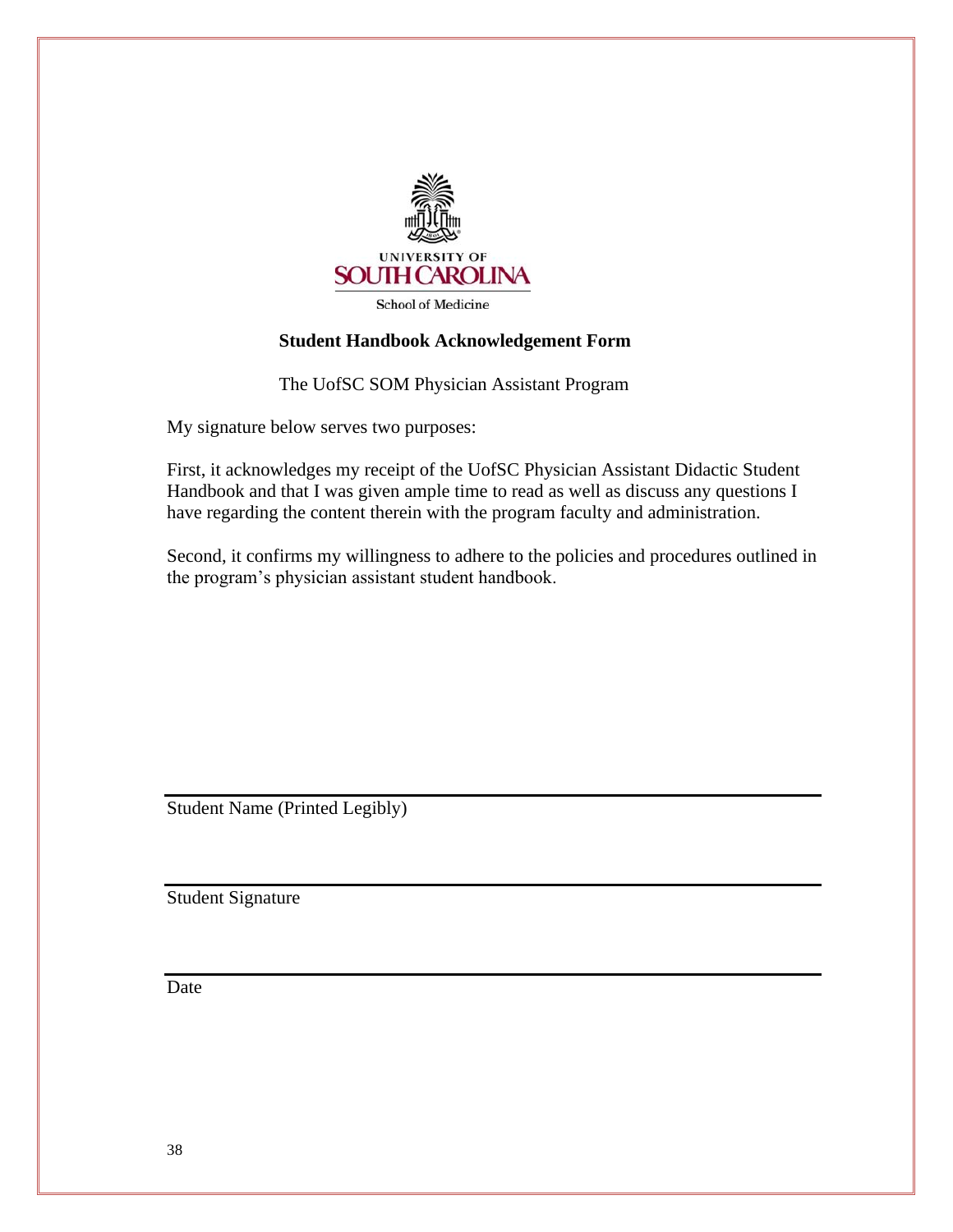

**School of Medicine** 

#### **Participation of Students as Human Subjects**

I understand that as part of my experience at the UofSC Physician Assistant Program I will be required to participate as a living subject and an examiner during the Didactic Phase of the program. The program faculty expect that students will be willing, professional, and cooperative in participating in the physical examination courses and practicums.

I understand that I need to come to laboratories prepared and that I may be required to partially disrobe. I also understand that shorts will be required when examining the lower extremities. Upper body, including thorax, abdomen, and extremities will be examined. Males should remove their shirts and women should wear sports bras so they will be able to remove their shirts.

I understand that participation will not include breast or genitalia examinations. These examinations will be learned with the use of mannequins and/or professional patients.

I understand that faculty expect all students to dress as listed above for the designated activities and be willing to be inspected, palpated, percussed, and auscultated by their peers.

I have read, understand, and agree to abide by this policy.

\_\_\_\_\_\_\_\_\_\_\_\_\_\_\_\_\_\_\_\_\_\_\_\_\_\_\_\_\_\_\_\_\_\_\_\_\_\_\_\_\_\_\_\_\_\_\_\_\_

\_\_\_\_\_\_\_\_\_\_\_\_\_\_\_\_\_\_\_\_\_\_\_\_\_\_\_\_\_\_\_\_\_\_\_\_\_\_\_\_\_\_\_\_\_\_\_\_\_

\_\_\_\_\_\_\_\_\_\_\_\_\_\_\_\_\_\_\_\_\_\_\_\_\_\_\_\_\_\_\_\_\_\_\_\_\_\_\_\_\_\_\_\_\_\_\_\_\_

Student Name (Printed Legibly)

Student Signature

Date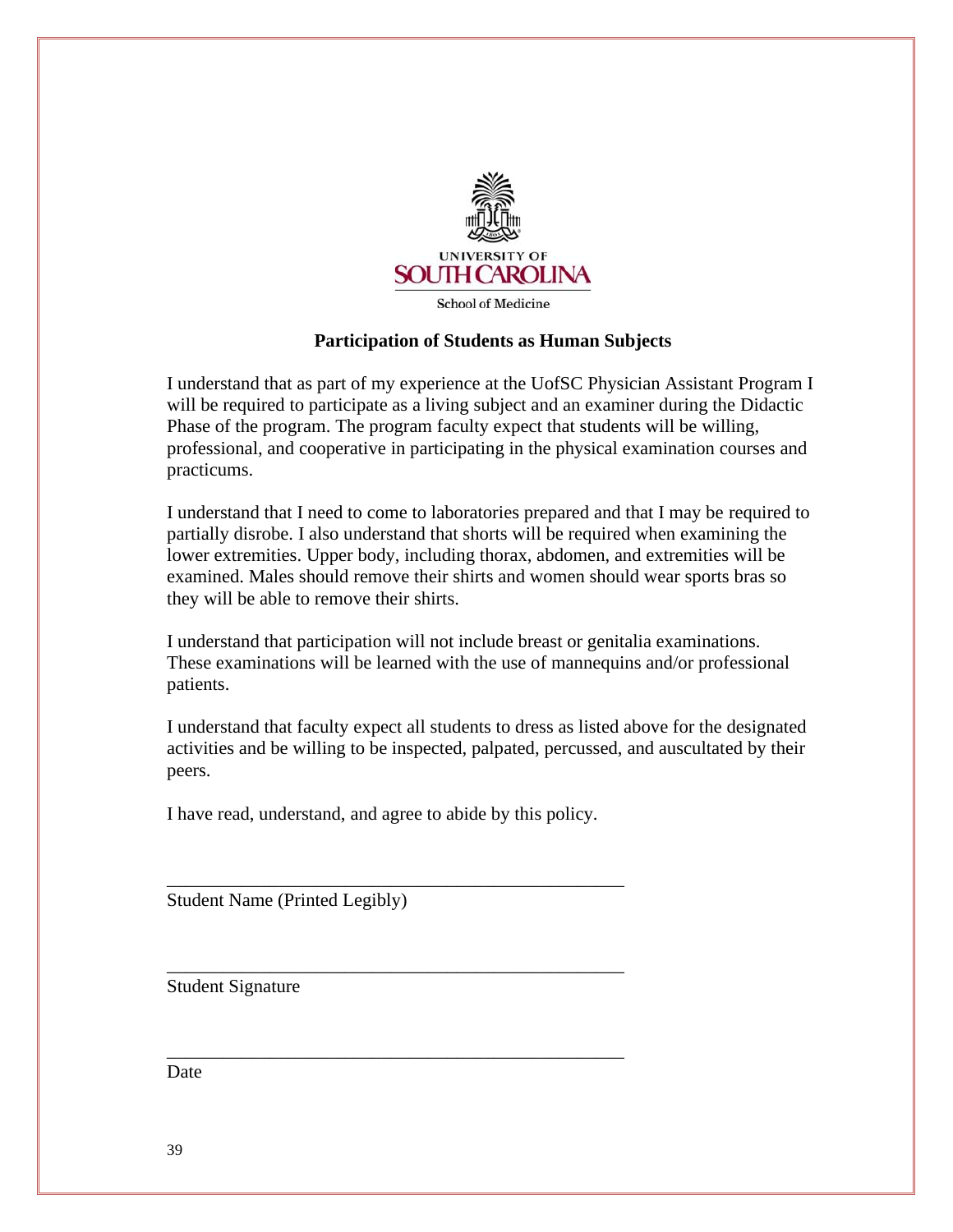

#### **Absence Form**

#### **Student Only:**

**Reason for Absence:** 

\*Please note if two or more days missed for illness, you must attach a note from a medical provider.

| <b>Student Signature:</b> |  |
|---------------------------|--|
| Date:                     |  |

# **Faculty only: Course Director #1**

and the control of the control of the control of the control of the control of the control of the control of the

| Community. |  |
|------------|--|
|            |  |
|            |  |
|            |  |

Course Director #2 (If needed) Approved or Denied: \_\_\_\_\_\_\_\_\_\_\_\_\_\_\_\_\_\_\_\_\_\_\_\_\_\_\_\_\_\_ Comments:

Signature: Date:

Approved or Denied: **Faculty Mentor** Comments: